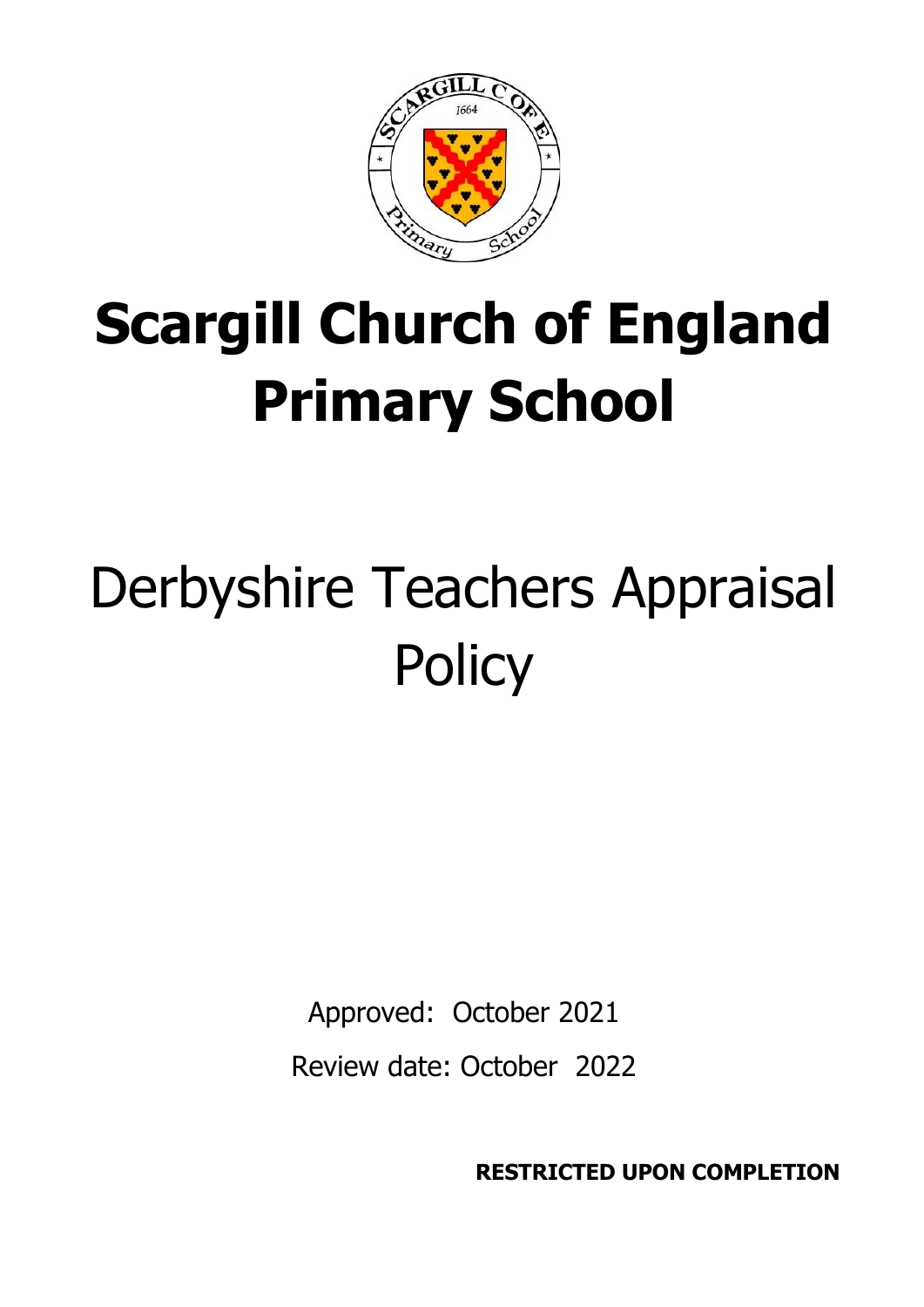| Date last<br>updated | October 2021 |
|----------------------|--------------|
| Confirmed<br>current |              |

## **DERBYSHIRE LA**

## **TEACHERS' PAY POLICY** 2021

Scargill Primary School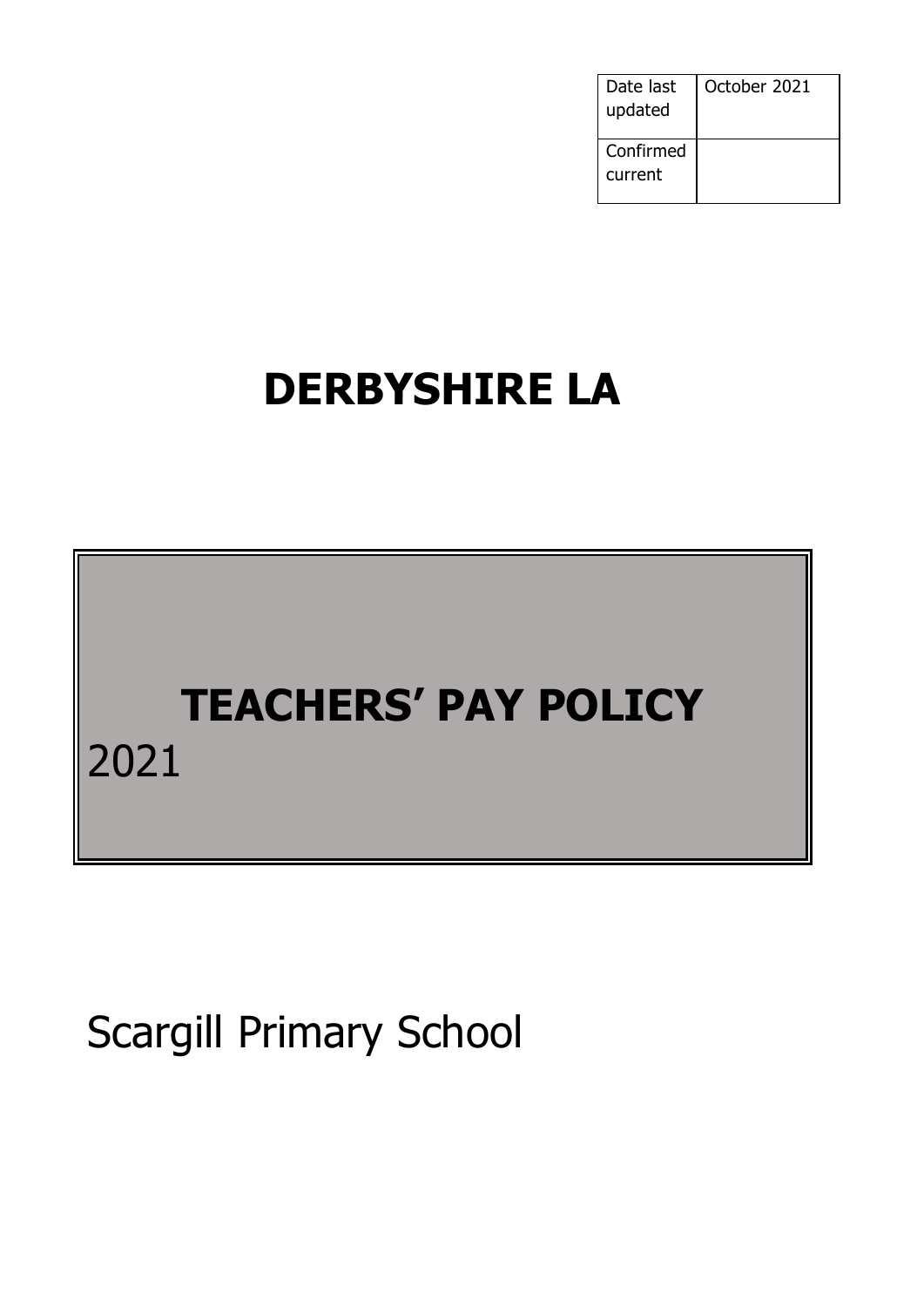## **TEACHERS' PAY POLICY CONTENTS**

#### **PAGE**

| $\mathbf{1}$   | Purpose                                                | 2  |
|----------------|--------------------------------------------------------|----|
| $\overline{2}$ | Context                                                | 2  |
| 3              | Aims                                                   | 3  |
| 4              | Principles (Including Appeals p.6)                     | 3  |
| 5              | Use of Discretions in Basic Pay Determination          | 8  |
| 6              | Pay Reviews and Pay progression                        | 18 |
|                | • Movement to the Upper Pay Range                      |    |
| 7              | Discretionary Allowances and Payments                  | 27 |
| 8              | <b>Other Payments</b>                                  | 30 |
|                | Appendix $A -$ Salary Statements                       |    |
|                | Appendix B – Upper Pay Range Progression Criteria      |    |
|                | Appendix C -- Request for Assessment to be paid on UPR |    |
|                | • Part One - Teacher Details                           |    |
|                | • Part Two $-$ Actions for Headteacher                 |    |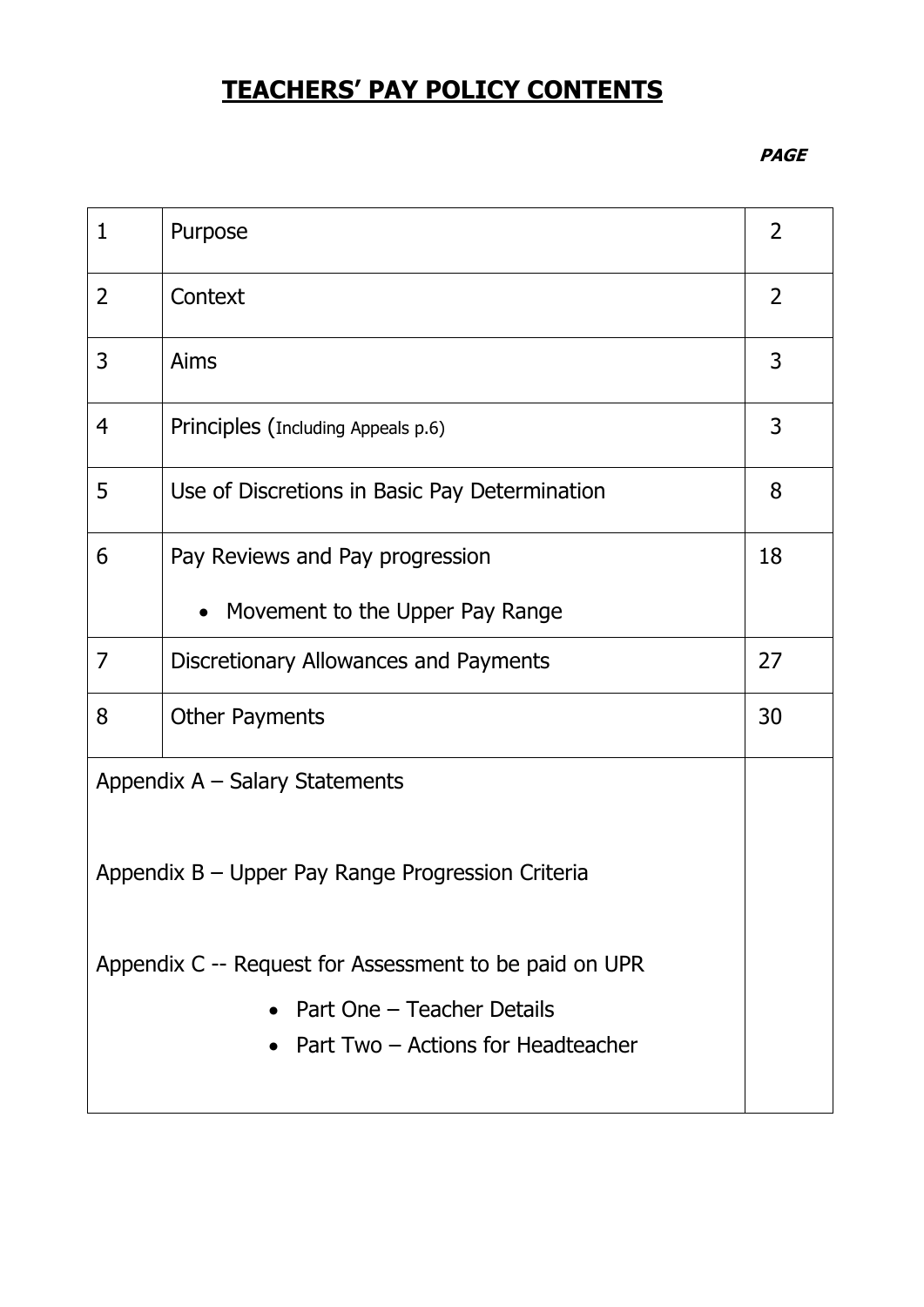## **TEACHERS' PAY POLICY FOR [NAME OF SCHOOL]**

#### 1. 1. PURPOSE

The purpose of this policy is to provide a clear basis upon which the pay of teaching employees will be determined in the context of the School's improvement plans and staffing structure. It has been developed to comply with the current School Teachers' Pay and Conditions Document (STPCD) and the conditions of service laid down in the current Burgundy Book. The policy takes account of associated government guidance and has been the subject of formal consultation with the recognised professional associations and trade unions.

The Pay Policy does not stand alone, it is essential to adopt the policy in its entirety and follow the requirements set out in the Statutory Information, Advice & Guidance, which provides more detail.

#### 2. 2. CONTEXT

The responsibility for adopting and implementing a pay policy for teachers in schools with delegated powers rests with the Governing Board acting in accordance with the overriding requirements of legislation, which determine its rights, responsibilities and duties, and in accordance with the present and projected financial circumstances. In adopting this policy the Governing Board intends compliance with the Employment Relations Act 1999, the Equality Act 2010, the Part-time Workers (Prevention of Less Favourable Treatment) Regulations 2000, The Fixed Term Employees (Prevention and Less Favourable Treatment) Regulations 2002. Procedures for determining pay should also be consistent with the principles of public life - objectivity, openness and accountability.

This pay policy should comply with the current School Teachers' Pay and Conditions Document (STPCD, also referred to as the 'Document') and the accompanying statutory guidance. It should be used in conjunction with them, but, in the event of any inadvertent contradictions, the Document and guidance take precedence.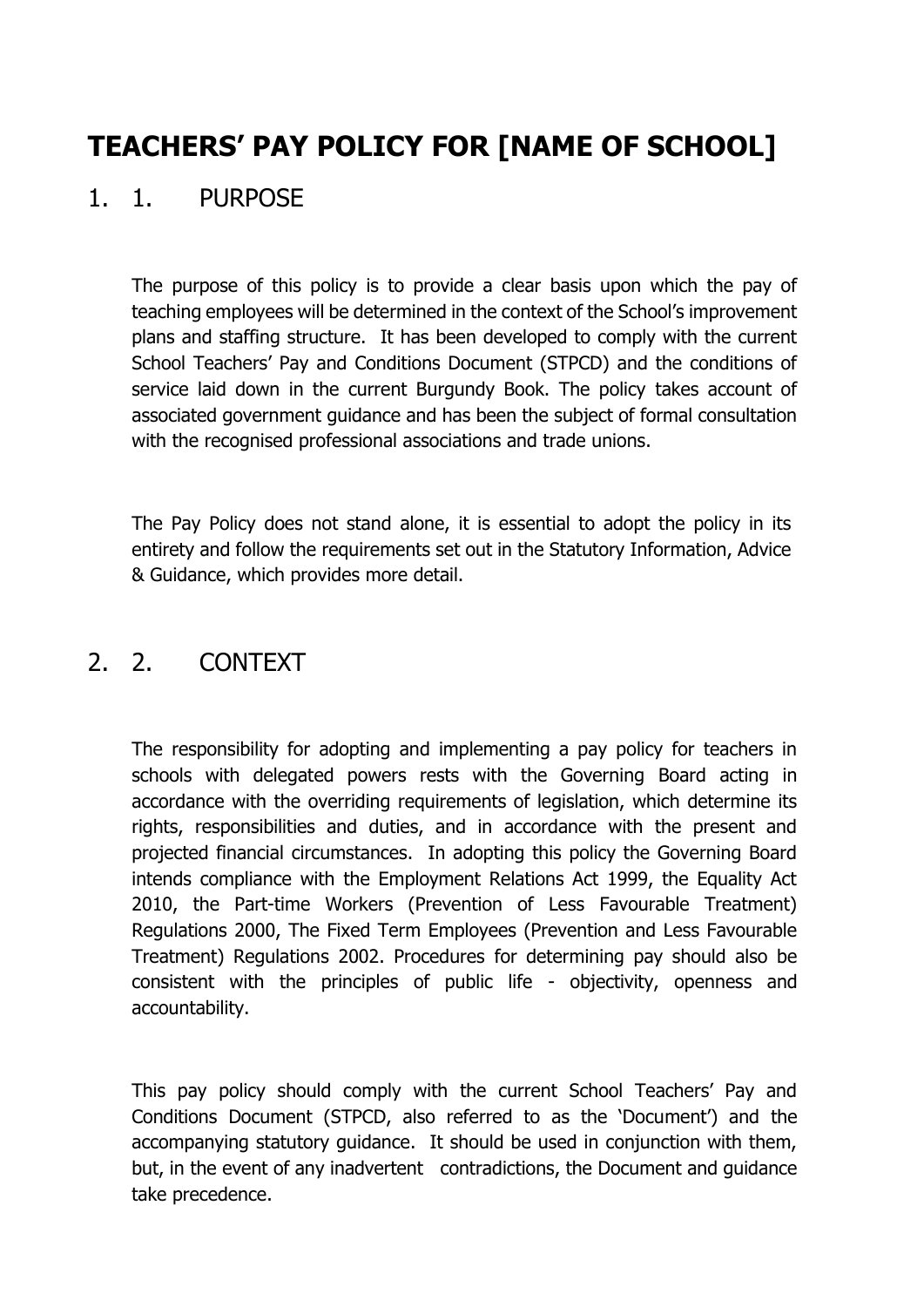This model pay policy only covers school teachers, whose statutory pay and conditions of service fall under the terms of the Document. It does not cover support staff, who have their own pay determination mechanism.

In determining teacher pay levels in accordance with statutory pay and conditions of service under the terms of the Document, relevant body should also ensure these are set in accordance with the school's staffing structure (a copy of which should be appended to this policy).

#### 3. 3. AIMS

The Governing Board wishes to have a pay policy consistent with legal requirements and pay and conditions of service, which supports the School's Improvement and Post Ofsted Plans through:

- (a) A clear staffing structure.
- (b) Objective, consistent and fair criteria for assessing and reviewing salaries in accordance with the mandatory and discretionary provisions in the School Teachers' Pay and Conditions Document.
- (c) An agreed policy on Appraisal.
- (d) A procedure for representation and appeal.
- (e) The application of the School's Equal Opportunities Policy.
- (f) A mechanism for annual review of this policy within the context of the School Teachers' Pay and Conditions Document.
- (g) Regard to available resources.

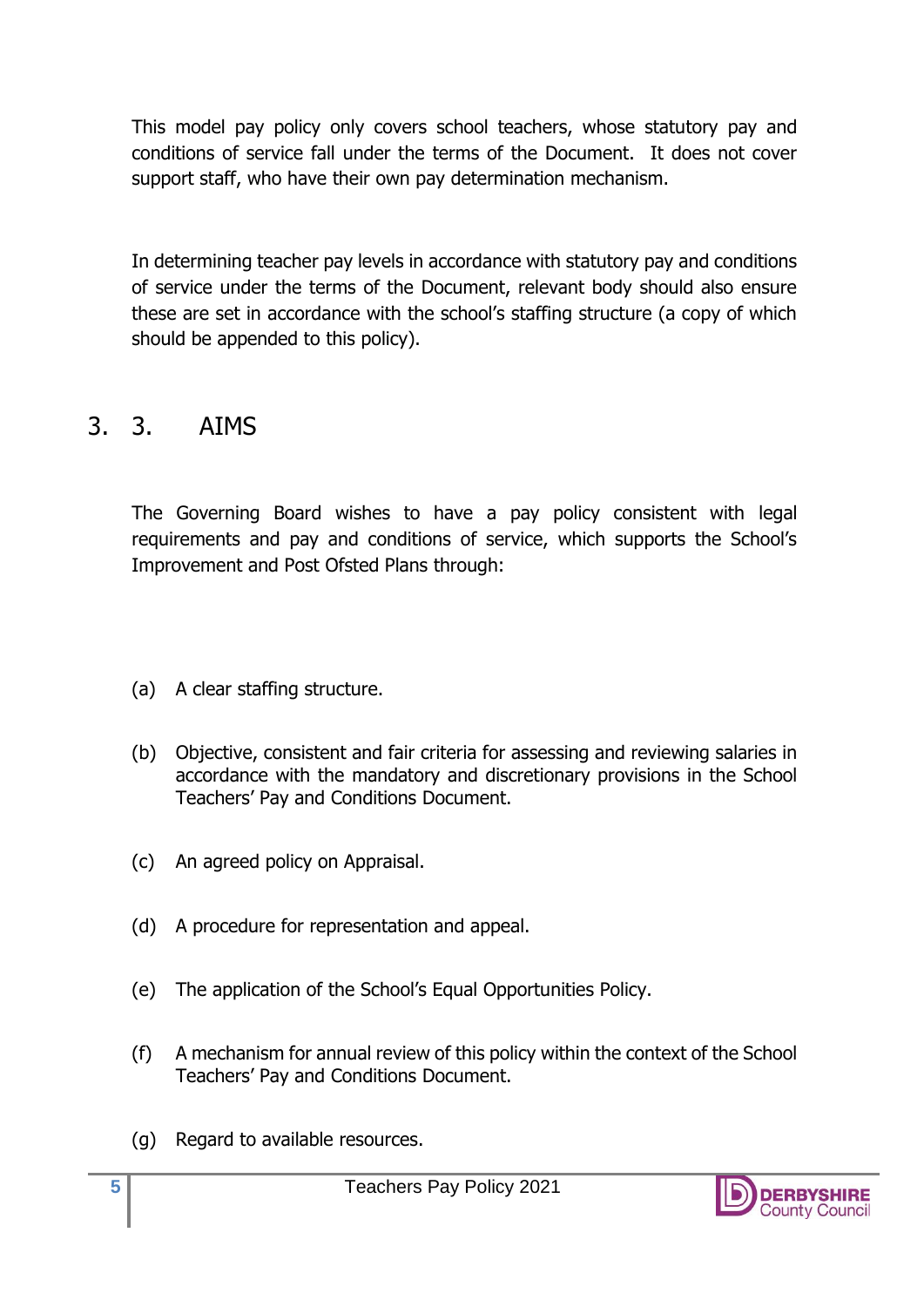The Governing Board aims that the policy will:

- assure the quality of teaching and learning at the School,
- support the recruitment and retention of a high quality teacher workforce,
- enable the school to recognise and reward teachers appropriately,
- ensure accountability, transparency, objectivity and equality of opportunity.

### 4. 4. PRINCIPLES

The Governing Board has agreed the following principles in relation to the assessment and reviews of salaries for teaching employees.

4.1 Consultation

When adopting, implementing and annually reviewing the pay policy, the Governing Board will consult fully with the staff. The Governing Board has a duty to consult fully with the recognised professional associations and trade unions. The Local Authority has undertaken formal consultation and negotiation with the recognised trade unions and professional associations in the formulation of this agreed policy.

This policy does not stand alone, it is essential to adopt the policy in its entirety and follow the requirements set out in the Pay Policy - statutory information, advice & guidance, which provides more detail.

All teachers will have easy access to a copy of the pay policy. Schools should attach a copy of the Staffing Structure and implementation plan (where relevant) to their published Pay Policy.

In keeping with good practice, the annual report on the operation of the pay policy will be provided, on request, to the trade unions and professional associations.

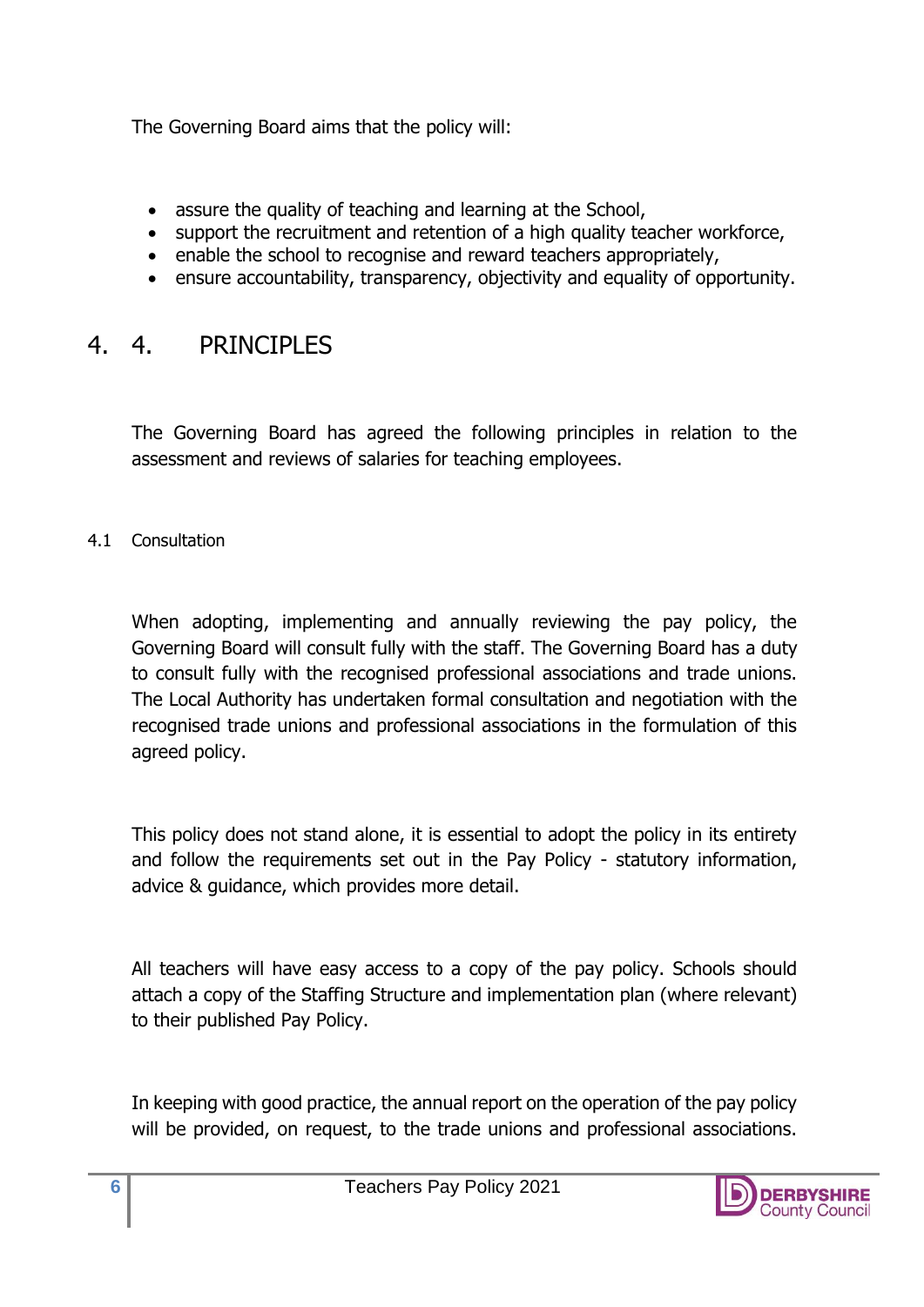The report should include a summary of pay decisions and equality impact assessment.

#### 4.2 Application

The pay policy will be determined by the full Governing Board. Implementation will be the responsibility of a committee of the Governing Board (The Pay Policy Committee) which is made up of at least three governors, excluding the Headteacher and other staff governors. It is recommended that the committee has fully delegated powers and if so, must be established in accordance with The School Governance (Procedures) (England) Regulations 2003, as amended [\(http://www.legislation.gov.uk/uksi/2003/1377/contents/made\)](http://www.legislation.gov.uk/uksi/2003/1377/contents/made). Regulation 16 gives power of delegation to a committee and Regulation 20 deals with establishment of a committee. It is recommended that the terms of reference specify that pay decisions will be communicated to each member of staff by the Head, in writing. Decisions on the pay of the Head will be communicated by the chair of the Governing Board, in writing. Advice will be requested from the Executive Director (Children's Services) or his representative as appropriate.

#### 4.3 Vacancies

All vacant posts and temporary and acting posts, associated allowances and enhancements, will be made known to teaching staff and publicly advertised where appropriate or necessary.

#### 4.4 Job Description

Job Descriptions will be provided for all staff who will be consulted over their content. Job descriptions for individual posts (e.g. class teacher, Teaching and Learning Responsibility payment for leading an area) will have been issued during the consultation over the Staffing Structure Review in 2005 or subsequently when the staffing structure has been revised. Any changes to these would be subject to consultation. The Headteacher (or designated senior leader) is responsible for

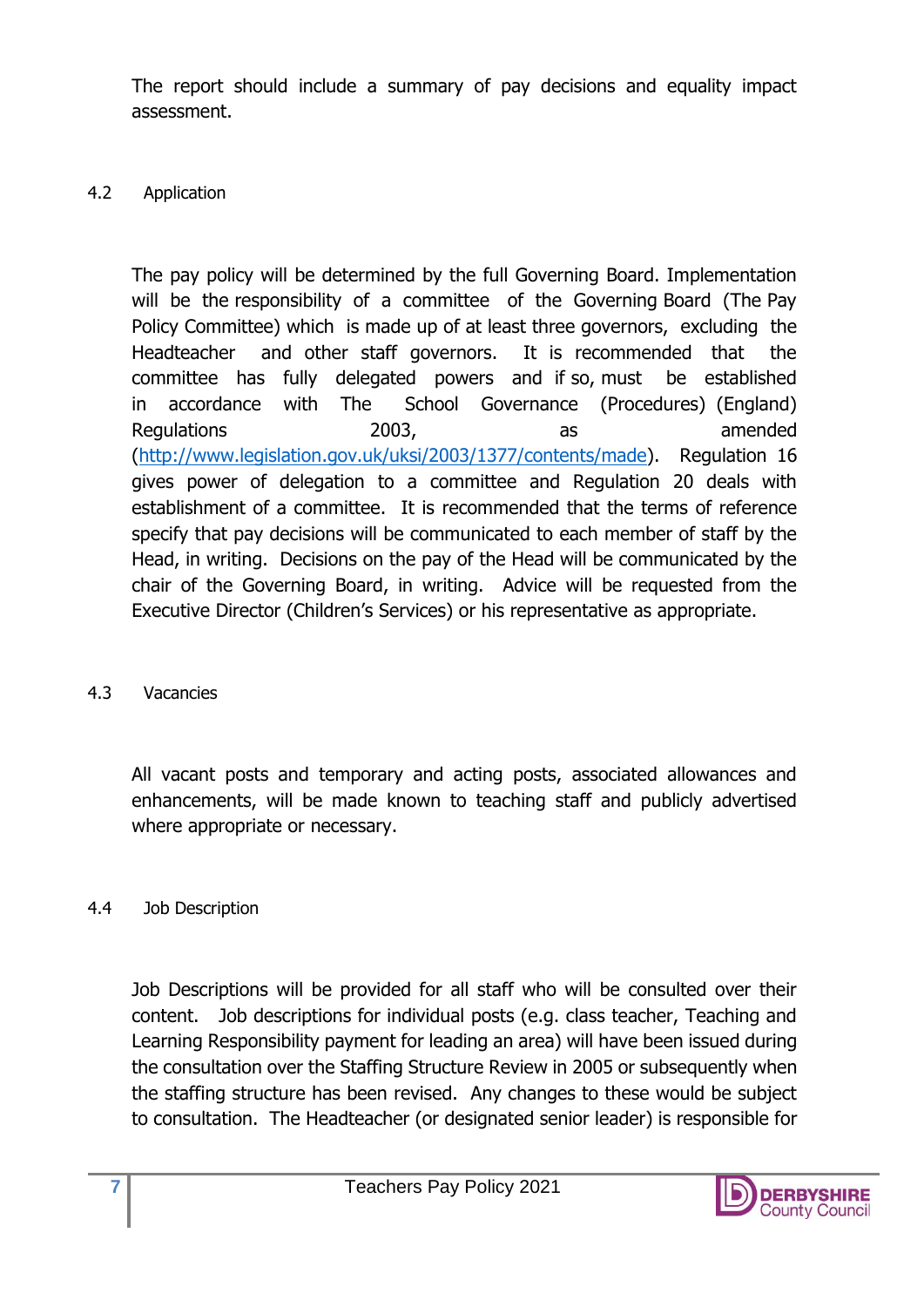discussing each year with individuals which tasks, from within the overall role, need to be amended, reviewed, developed or prioritised.

#### 4.5 Contracts of Employment and Salary Records

All teaching employees will be provided with a letter of appointment and contract of employment. Each teacher will have access to their own salary records and will be notified of the outcome of their salary assessment and subsequent reviews by an annual Salary Statement which provides details of salary points and allowances. Details of the information which will be included in the annual Salary Statement are included as Appendix A to this policy.

#### 4.6 Confidentiality

The Headteacher and Governors recognise their obligations under the Data Protection Act 2018. The Headteacher and Governors will treat all salary issues confidentially, with sensitivity, and will undertake to make no public disclosure or provide details, other than by consent, or as required by legislation. Please note; where a request for information is received, regarding an individual's salary, the Headteacher and Governors may withhold some, or all, of the data under Sections 40 (1) and 40 (2), of the Freedom of information Act, which relates to 'personal data'.

#### 4.7 Pay Reviews

The Governing Board will ensure that each teacher's salary is reviewed annually, with effect from 1 September and no later than 31 October (except in the case of the Headteacher) each year, including giving them a written statement setting out their salary and any other financial benefits to which they are entitled. Teachers' annual pay reviews should be conducted by 31 October. Reviews may take place at other times of the year to reflect any changes in circumstances or job description that lead to a change in the basis for calculating an individual's pay. The Headteacher's pay review will be completed by 31 December**.** A written statement will be given after any review and where applicable will give information about the basis on which it was made.

Salary reviews will be undertaken by the Pay Policy Committee of the Governing

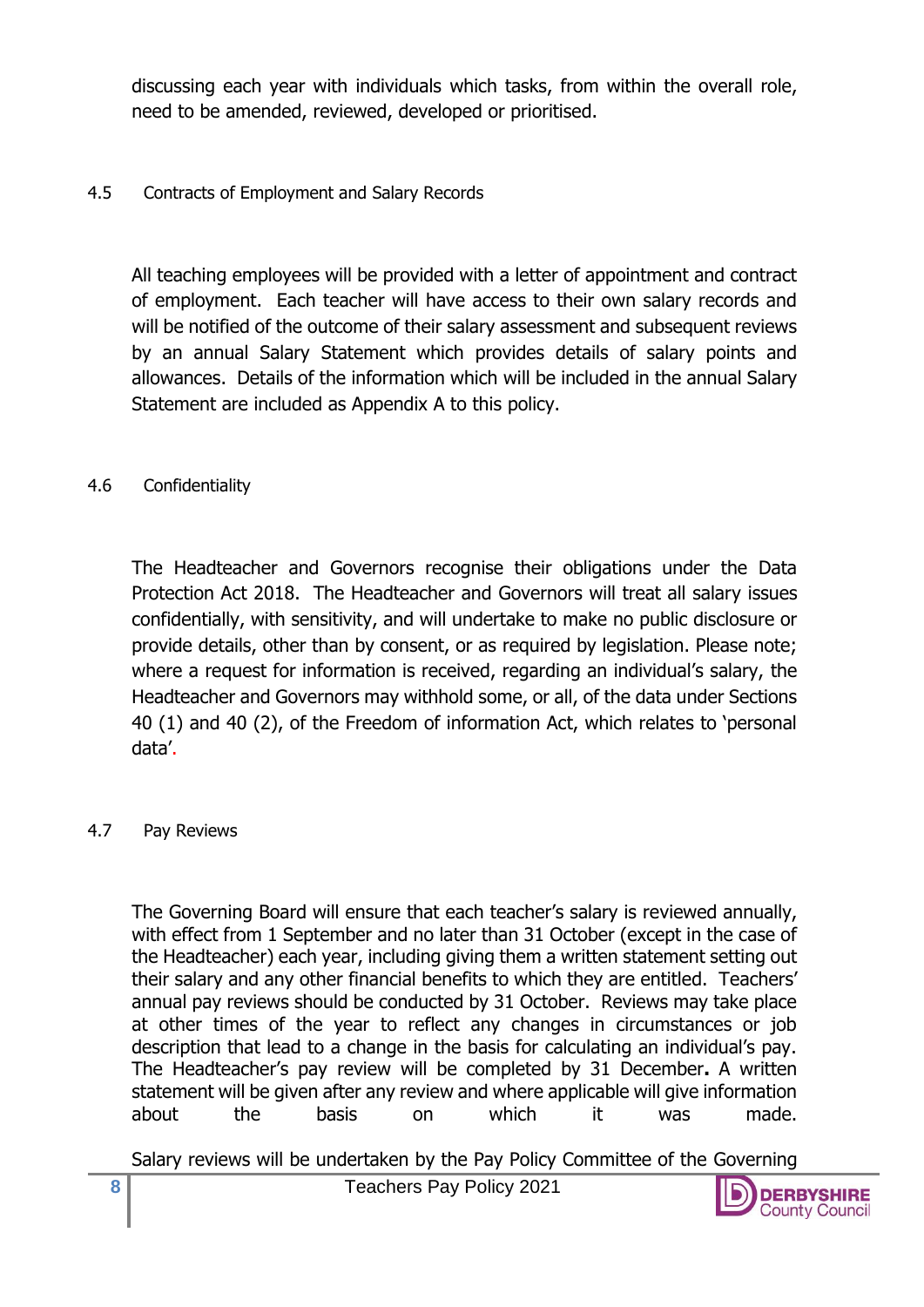Board, which has fully delegated powers. Please see terms of reference of the Committee, in Governing Board documentation.

#### **4.8 Equalities Considerations**

Where a teacher has a period of specific long-term absence e.g. is absent on maternity leave, adoption leave, parental leave or long term sick leave, their pay review may be deferred until after their return to work (or carried out before maternity/adoption/parental leave commences), depending on the effect of the timing and length of the absence on the ability to carry out a performance review. Account could also be taken of performance in previous appraisal periods if there is little to go on in the current year. Where a teacher is away from school because of maternity leave, it is unlawful for the school to deny that teacher an appraisal and subsequent pay progression decision **because** of her maternity. When a teacher returns to work from maternity leave, the school must give her any pay increases that she would have received, following appraisal, had she not been on maternity leave. Schools are advised to take the same approach where teachers return from a long period of paternity or adoption leave.

 When a teacher is absent for disability related reasons the school will consider and consult on whether there are any adjustments that can reasonably be made to enable the teacher to participate in appraisal and access pay progression. When a teacher returns to work following a disability related absence, the school must not refuse a pay increase that the teacher would have received, following appraisal, had she/he not been absent for a reason related to disability, if the reason for the refusal is the teacher's disability or the refusal cannot be objectively justified. (See 'Implementing your School's approach to Pay', September 2018, Revised in March 2019 DfE).

4.9 **Where a pay determination leads or may lead to the start of a period of safeguarding, the Governing Board will give the required notification as soon as possible and no later than one month after the date of the determination.**

Salary Assessments and Reviews will be made by the Governing Board (Pay Policy Committee) on the advice of the Headteacher and other teachers filling the role of Appraiser.

Any salary decisions will be communicated in writing to each teacher in accordance with the School Teachers' Pay and Conditions Document, by the Headteacher or Chair of Governors.

#### 4.10 Appeals

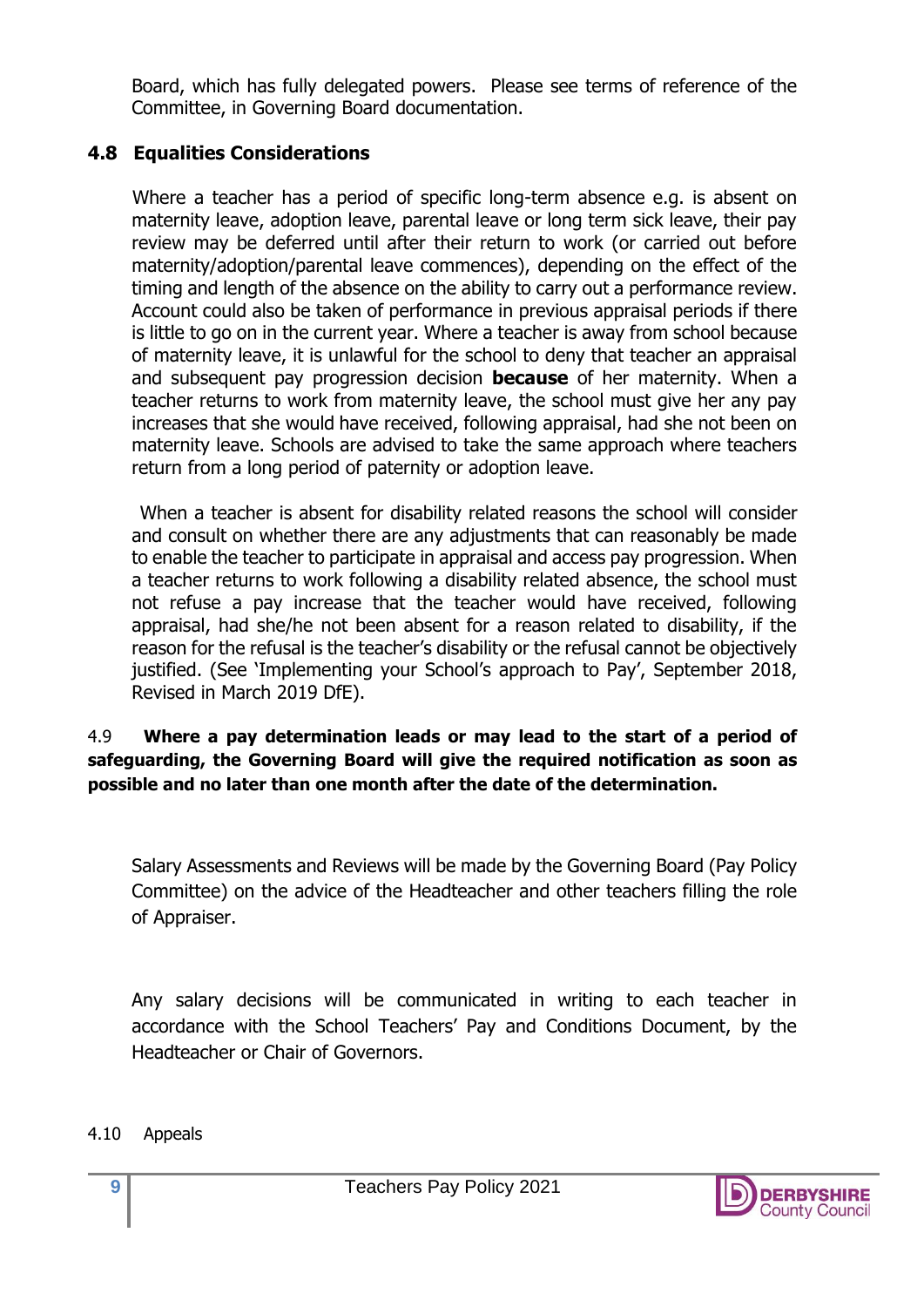From time to time teachers may disagree with their salary assessment or annual salary review. As far as practicable these will be resolved informally with the Headteacher and/or representative(s) of the Pay Policy Committee. If this is not possible and the disagreement remains unresolved teachers will be able to have their disagreement resolved through formal procedures. The formal procedure will be fair, equitable, and objective to allow a reasonable and appropriate outcome to be achieved. Outcomes of the formal procedures will always be in accordance with the procedures and requirements of the School's Pay Policy (i.e. it should be self-regulating).

The order of proceedings will be as follows:

- 4.10.1 The teacher receives written confirmation of the pay determination, and where applicable, the basis on which the decision was made. The teacher will be provided with details and the time frame of how to challenge a decision, make representations and appeal.
- 4.10.2 If the teacher is not satisfied and is unable to resolve the matter informally with the decision maker within 10 working days he/she will set down in writing the grounds for questioning the pay decision [which must relate to the grounds as set out in 4.10.5 below] and send it to the Pay Policy Committee within 10 working days of the notification of the decision being appealed against, or of the outcome of the discussion referred to above.
- 4.10.3 The Pay Policy Committee should provide a hearing within 10 working days of receipt of the written grounds for questioning the pay decision to consider this and give the teacher an opportunity to make representations in person.
	- The teacher is entitled to be accompanied by a colleague or Professional Association Representative
	- The timing and location of the formal meeting will be reasonable and will allow both parties to explain their cases
	- The teacher and their representative will have access to all relevant documents
	- The teacher or representative will be able to state their case and ask questions of the Headteacher and/or Pay Policy Committee

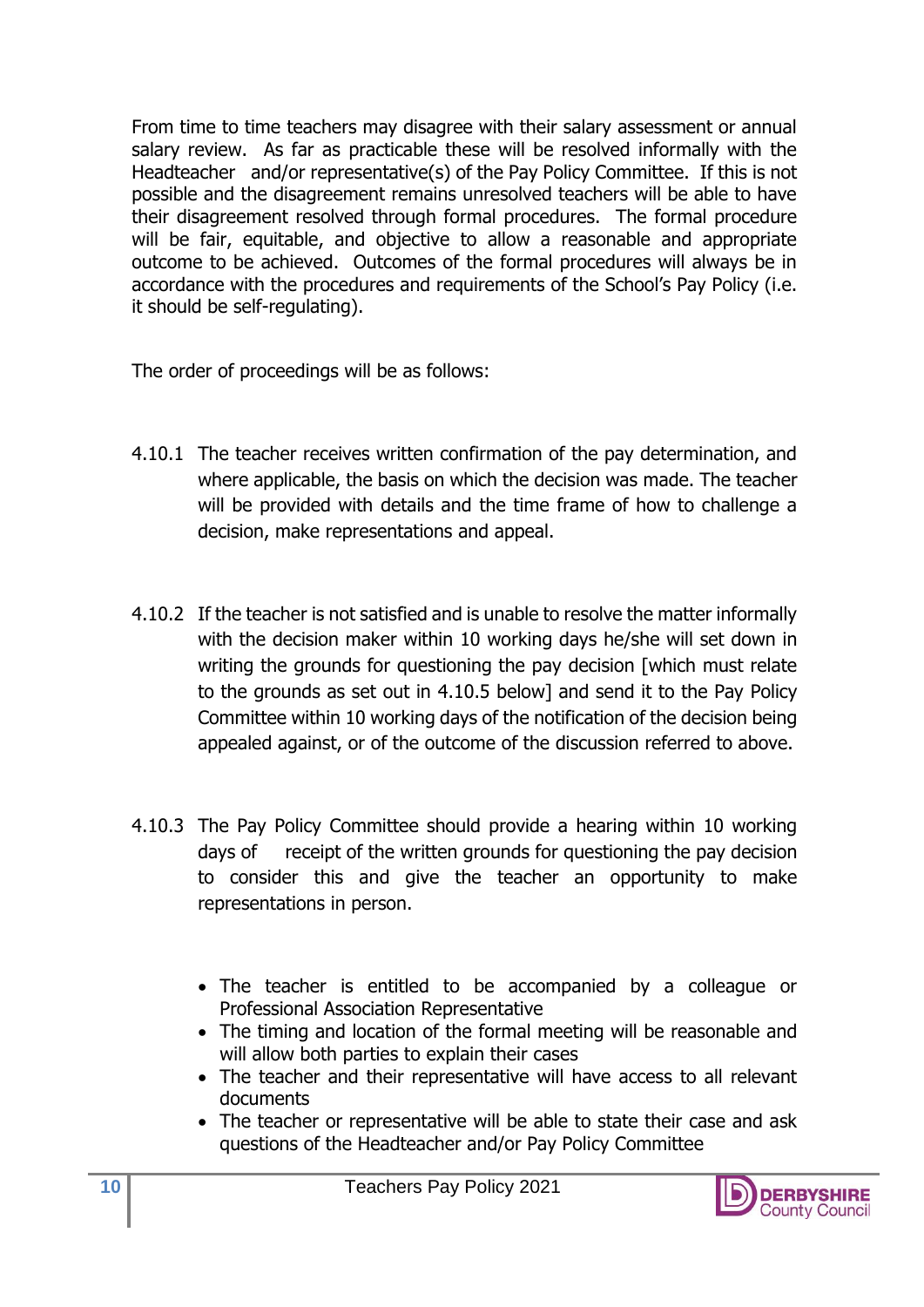- The Pay Policy Committee will give reasons for its original decisions and respond to any questions put to it by the teacher or representative
- 4.10.4 The Pay Policy Committee may seek the advice of the Headteacher and/or Executive Director for Children's Services, or representative. The Pay Policy Committee will decide the outcome of the representations and inform the teacher in writing within one working day. If appropriate, the teacher will be informed in writing of their right of appeal, including the timeframe available for registering an appeal.
- 4.10.5 The teacher can appeal against the decision on procedural grounds or that the Pay Policy Committee has failed to implement the School's Pay Policy. A teacher may appeal against any determination in relation to his/her pay on statutory grounds as follows:

That the committee who made the decision:

- a) Incorrectly applied the school's pay policy
- b) Incorrectly applied any provision of the School Teachers' Pay and Conditions Document
- c) Failed to have proper regard for statutory guidance
- d) Failed to take proper account of relevant evidence
- e) Took account of irrelevant or inaccurate evidence
- f) Was biased or,
- g) Otherwise unlawfully discriminated against the teacher

Any appeal will be heard by a committee of 3 Governors who were not involved in the original determination and have had no prior involvement of any kind in the matter.

- It will be heard normally within 20 working days of the receipt of the written appeal notification
- The teacher will be given the opportunity to make representations in person and will have the right to be accompanied by a colleague or Professional Association Representative

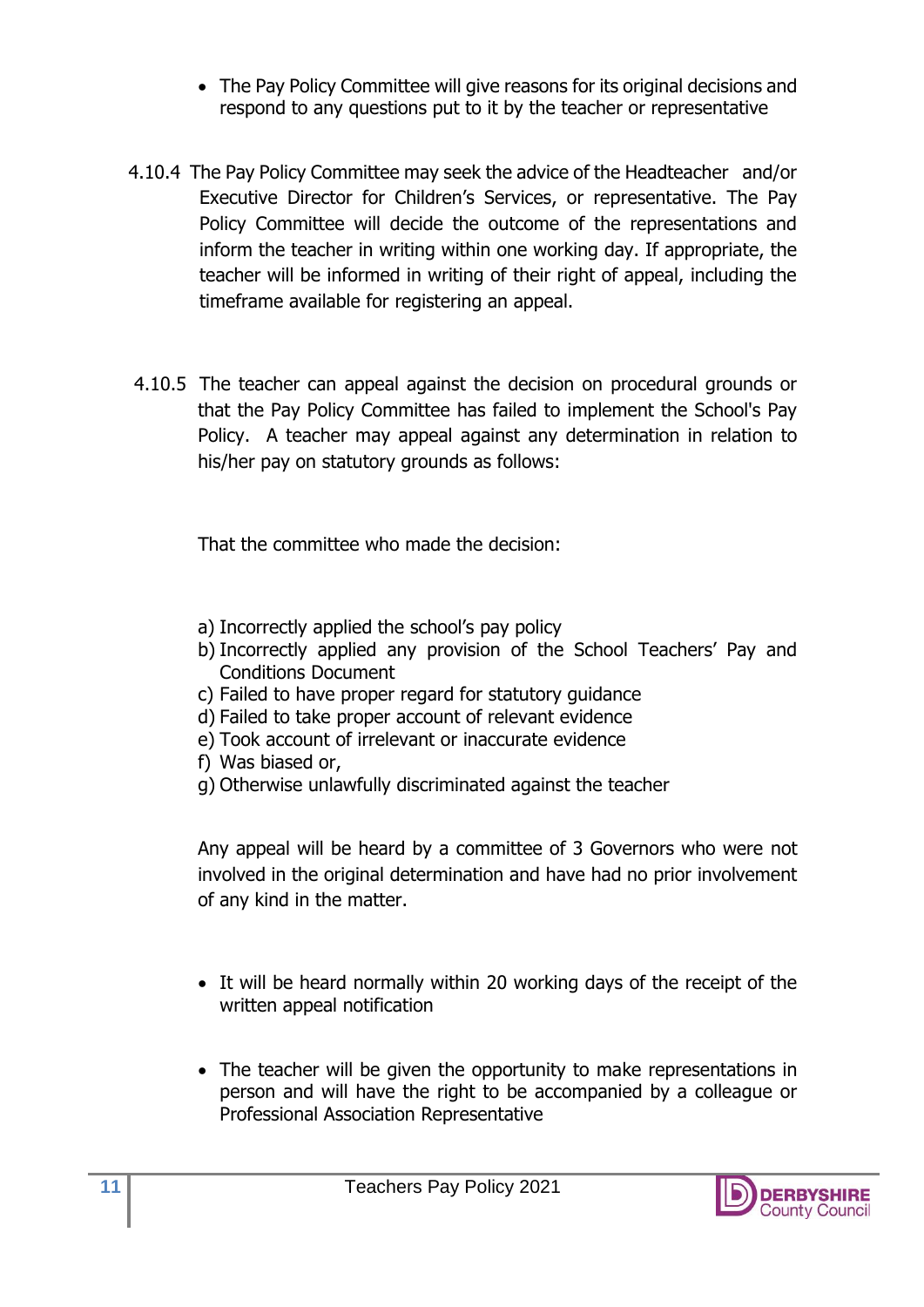- The employee or representative will be able to state their case
- The representative of the Pay Policy Committee will give reasons for the Committee's decision
- The Appeal Committee may ask questions of the employee or representative and the representative of the Pay Policy Committee
- The Appeal Committee may seek the advice of the Headteacher and/or Executive Director, Children's Services, or representative
- The Appeal Committee will decide the outcome of the appeal and inform the employee in writing within one working day. Where the appeal is rejected it will include a note of the evidence considered and the reasons for the decision
- The pay appeals procedure performs the function of the grievance procedure on pay matters and therefore decisions should not be reopened under general grievance procedures. Appeal decisions do not affect teachers' statutory employment rights

## 5. 5. USE OF DISCRETIONS IN BASIC PAY **DETERMINATION**

#### 5.1 Pay range for Headteachers

Since 1 September 2014 revised regulations have governed the setting of leadership pay, requiring Governing Boards to determine the appropriate level of pay for the role, in the light of school size, context and challenge. **There is no need for the Governing Board to reassess the pay or allowances of an existing Headteacher or the leadership team.** The pay of those in post will only need to be reviewed when there are significant changes to responsibilities.

The School may choose to review the pay of all of their leadership posts under these arrangements if it is determined that this is required to maintain consistency either with pay arrangements for new appointments to the leadership group made

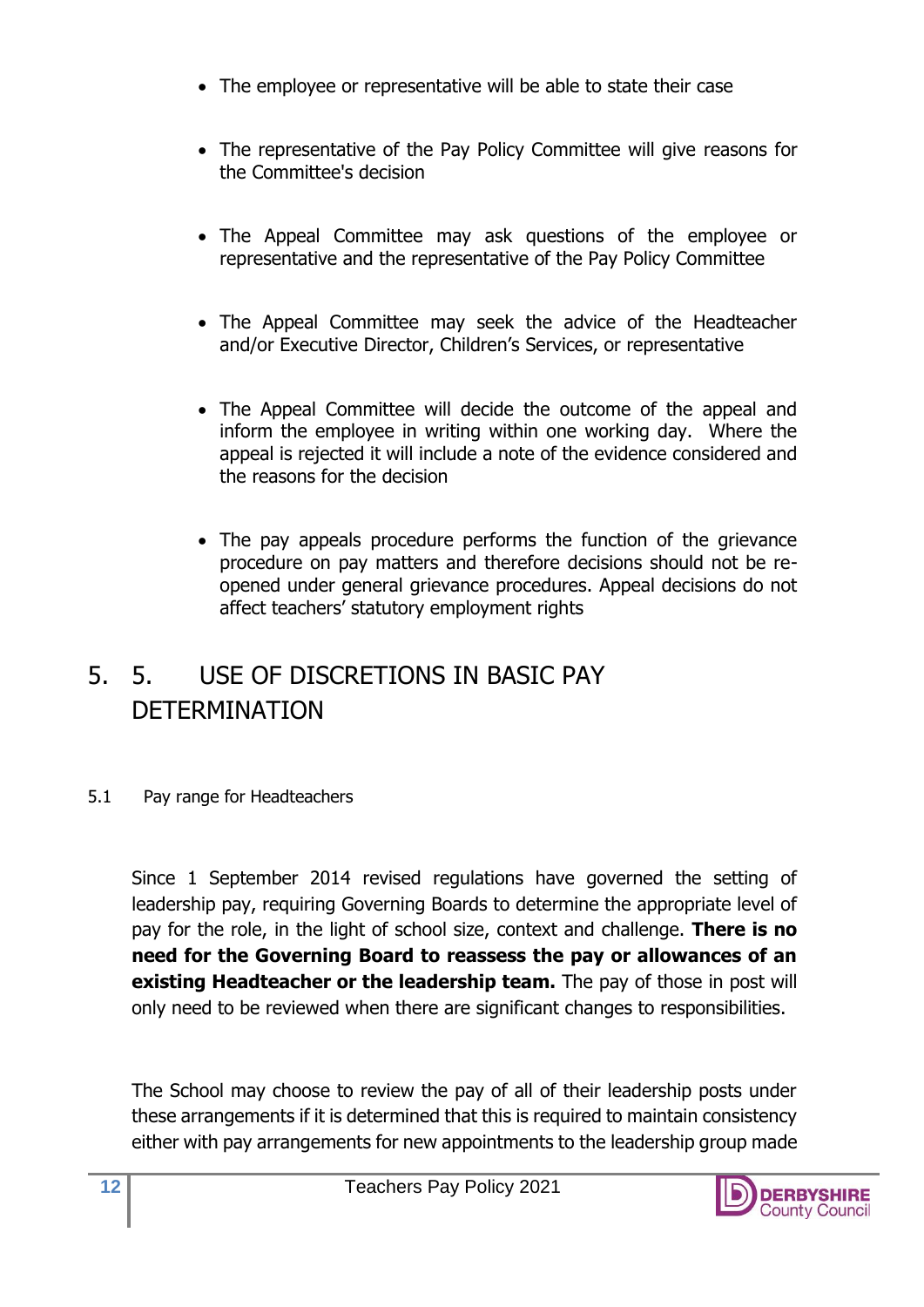on or after 1 September 2014 or with pay arrangements for a member or members of the leadership group whose responsibilities significantly change on or after that date. Should the Governing Board, as a result of a review, propose to reduce the Individual Salary Range of a leadership group member, the appropriate consultation process will be followed. If the change is implemented the national safeguarding provisions will apply.

Although the school has the freedom to set its own pay points between the minimum and maximum salary on the leadership pay range, the Governing Board has decided to adhere to the previous leadership scale points, increased in line with uplifts made in national pay awards. The Governing Board will review the Individual School Range (ISR) when it appoints a new Headteacher. A 3 stage process will be followed. Pay decisions will be documented and made on objective criteria.

I. Defining the role and determining the Headteacher group:

To identify the broad pay range the school will be assigned to a Headteacher

group, by calculating the total unit score for the school in accordance with STPCD. The unit score is based on pupil numbers and must include any **permanent responsibility for additional schools**. The Governing Board must define the specific role, responsibilities and accountabilities of the post and set out the skills and relevant competencies required.

II. Setting the indicative pay range:

The complexity and challenge of the role in the context of this school will be considered. The unit score total usually fully captures the complexity of the Headteacher role, and the relevant broad pay range accommodates appropriate levels of reward. The Governing Board will also consider whether the indicative pay range should start at the minimum of the Headteacher group or at a higher level because of the challenge of the post.

Additional factors may suggest that the indicative pay range should be higher than would be provided by the basic calculation at stage 1. Examples of additional factors include:

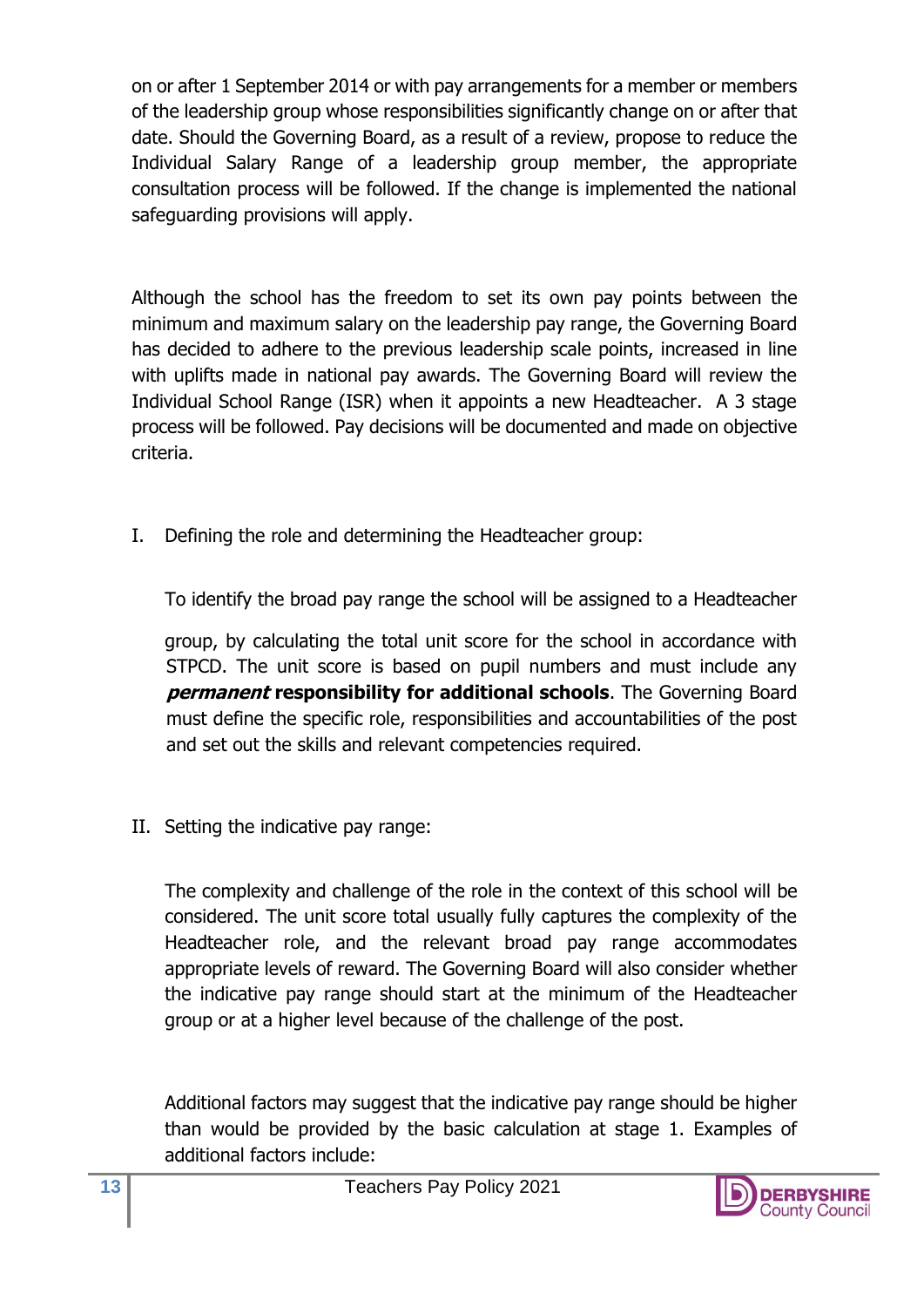- The context and challenge arising from pupils' needs (e.g. high level of deprivation in the community, high levels of children with special needs, English as an additional language, looked after children or high pupil mobility)
- High degree of complexity and challenge e.g. accountability for multiple schools, managing across several dispersed sites, significantly beyond that expected of Headteachers of similar sized schools **and not already reflected in the total unit score used at stage 1**
- Additional permanent areas of accountability not reflected at stage 1.
- Factors that may have impeded the school's ability to attract a field of appropriately qualified and experienced leadership candidates (e.g. location, specialism required, size/responsibilities of remainder of leadership team)

If the circumstances warrant, an indicative pay range with a maximum of up to 25% above the top of the relevant Headteacher group range may be determined. If the Governing Board wishes to consider a pay range above that limit, external advice will be sought, and should the advice suggest additional payment is appropriate; a business case must be made and agreed by the full Governing Board.

There will be no double counting of responsibilities or factors that have already been accounted for at stage 1. Factors not expected to persist, such as temporary responsibility for an additional school, will be reflected through an allowance rather than consolidated into the indicative pay range.

Some factors may carry more weight than others. The Governing Board may consider that the pay range should extend above the maximum of the Headteacher group for the school. The governors will seek advice from their HR provider and benchmarking information, if considering a higher pay range. The Governing Board will ensure that the pay range allows scope for performance related progression over time and what will be the appropriate differentials to other leadership pay ranges.

Although nationally mandatory spine points on the leadership pay range have been removed, the Governing Board has decided to retain the

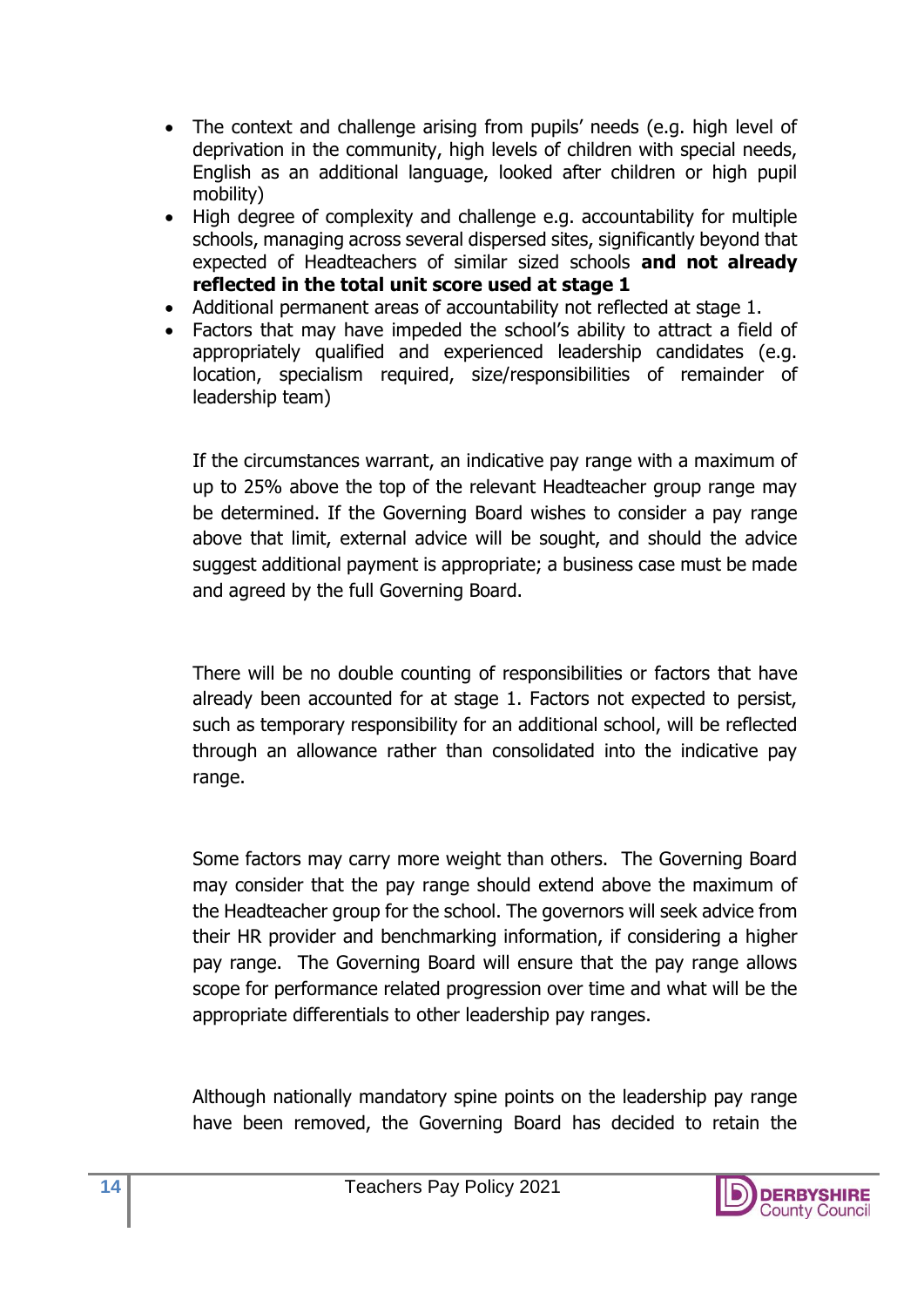previous leadership group spine points as reference points. An indicative salary range of 7 spine points will be determined.

III. Deciding the starting salary and individual pay range:

The 3<sup>rd</sup> stage is where the starting salary of the individual who is to be offered the post is decided.

Once a preferred candidate has been identified, through the recruitment process, the starting salary of the individual who is to be offered the post will be decided. The salary will be set in the light of candidate specific factors, such as the extent to which the candidate meets the specific requirements of the post. Scope will be retained for the Headteacher to secure performance related progression over time, through the seven point range.

The relevant body should determine the pay range for Headteachers when they propose to make a new appointment or at any time if there has been a significant change in the responsibilities of the Headteacher. The ISR should be reviewed if a pay range is set for a Deputy or Assistant Headteacher which overlaps with that of the Headteacher. The STPCD allows for the pay range of a Deputy or Assistant Headteacher to overlap the Headteacher's pay range but this should only happen in exceptional circumstances.

The expectation is that in most cases the pay range will be within the limits of the Headteacher group. However if the Governing Board has difficulty making an appointment or there is a need to incentivise a Headteacher to take on an exceptional challenge, a decision can be made to increase the maximum of the pay range to be above the maximum of the Headteacher group, by up to an additional 25%. If it is considered that there are very exceptional circumstances that might warrant an extension beyond that limit, a business case would be required. The Governing Board would also need to seek independent, external advice from an appropriate body or person, who can consider whether it is justifiable to exceed the limit in the particular circumstances. There must be a clear audit trail of the advice given and a full and accurate record of all decisions made, with the reasoning behind them.

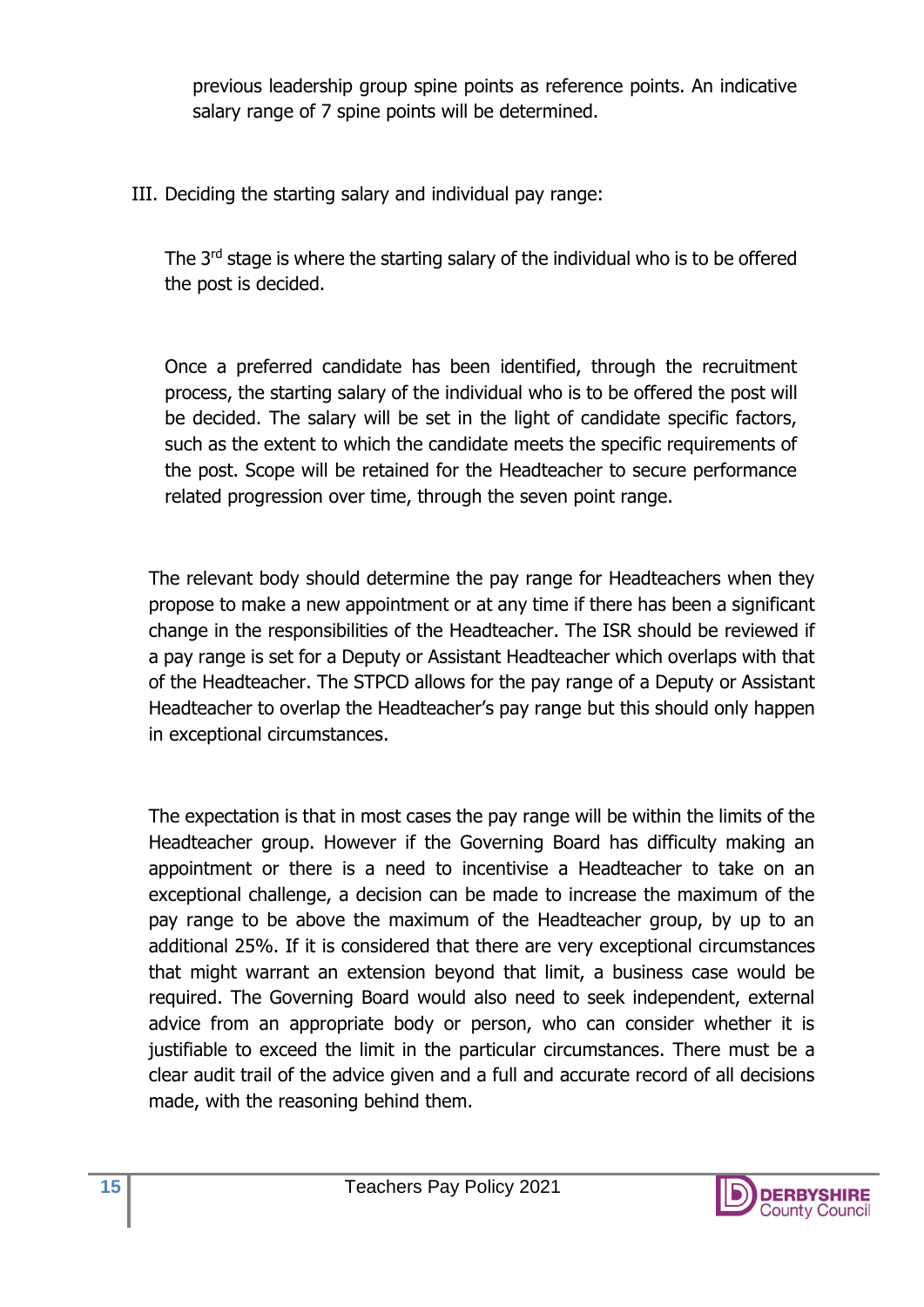#### Temporary Payments to Headteachers

In the circumstances where there is a vacancy for a permanent Headteacher and, for some reason, it is not possible to appoint a Deputy Headteacher or other member of teaching staff to the post of acting Headteacher, another Headteacher may be temporarily appointed to be responsible and accountable, in addition to their continuing position as Headteacher of another school.

The arrangement should be time limited and reviewed with a maximum duration of two years, while the school pursues arrangements to make a permanent appointment or consider other alternatives such as forming a federation.

The Governing Board may determine that additional temporary payments be made to the Headteacher for clearly temporary duties or responsibilities that were not taken into account when the salary for the post was formulated.

The total sum of any additional temporary payments made to the Headteacher in any school year must not exceed 25% of the annual salary which is otherwise paid to the Headteacher. The total sum of annual salary and temporary payments must not exceed 25% of the maximum of the Headteacher group. If the Governing Board considers making payments which exceed these limits a business case must be made, and external advice taken before any decision is taken.

The above paragraph applies except where the additional payments relate to residential duties which are a requirement of the post or to relocation expenses which arise solely form the personal circumstances of the Headteacher.

#### Extended Services

The Governing Board has discretion to take account of the additional responsibility and accountability associated with the provision of extended services on their site as part of the Local Authority's local area plan when determining the Headteacher's ISR. If the Headteacher and Governing Board have agreed to take on significant additional responsibility, for which the Headteacher is accountable, and the Headteacher is permanently appointed, then the Governing Board has the discretion to take this into account when setting the Headteacher's pay range. Any salary uplift will be proportionate to the level of responsibility and accountability undertaken. Consideration will also be given to the remuneration of other teachers who will take on additional responsibilities as a result of the Headteacher's role.

Clarity will be established around how such arrangements will work in practice and how they will end.

However where the Headteacher takes an interest in the quality of a service that is co-located on site, but is not responsible or accountable for the service, then this would be viewed as part of the Headteacher's core responsibilities and would not be taken into account when setting the pay range.

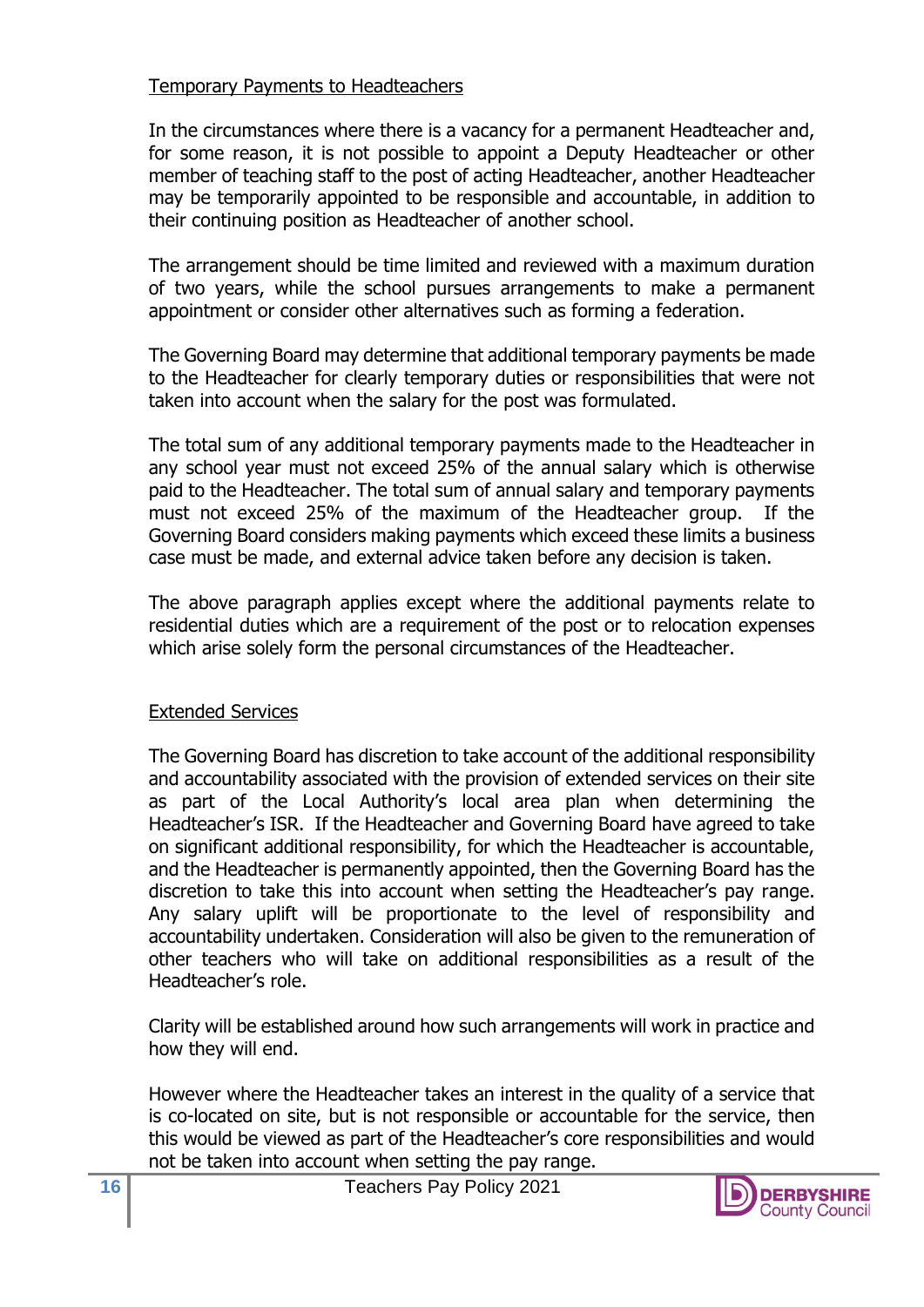#### Provision of Services by the Headteacher

Where the Headteacher provides services to another school (or schools), for example as a National Leader of Education (NLE) or Ofsted Inspector, the Headteacher is not ultimately accountable for the outcomes in the other school(s) but for the quality of the service provided. The Governing Board will determine how much, if any, payment is made to the Headteacher, in line with the provisions of the STPCD and the school's Pay Policy, taking account for example of whether the contract requires work outside school sessions.

The Governing Board may also make payments to any of the school's teachers whose post acquires additional responsibility as a result of the Headteacher's activities. Payments are not automatic and should be in line with the provisions of the Document and the school's Pay Policy. (Please refer to the Statutory Information, Advice and Guidance section for detailed guidance in these circumstances).

#### Fixed term Contracts

The Governing Board may appoint a Headteacher on a fixed term contract where it determines that the circumstances of the school require this. Consideration will be given to how the length and reason for the contract will affect the timescale and nature of appraisal objectives set.

5.2 Deputy and Assistant Headteachers' Leadership Group Pay Range

The Governing Board will determine a pay range of five consecutive Points, on the leadership pay range agreed by the Governing Board, for each Deputy Headteacher. The range will reflect the responsibilities and challenge of the post, the circumstances of the school, and possible recruitment and retention difficulties.

The Governing Board will determine a pay range for each Assistant Headteacher post, this may also consist of five consecutive points from the leadership pay range but may be three or four consecutive points. This will depend on the scope of the post. A range of leadership posts within the school may be deemed to fill the role of Assistant Headteacher (e.g. a Head of Faculty) where they play a major role, under the direction of the Headteacher, in:

- Formulating the aims and objectives of the school
- Establishing policies through which they are to be achieved
- Managing staff and resources to that end
- Monitoring progress towards their achievement

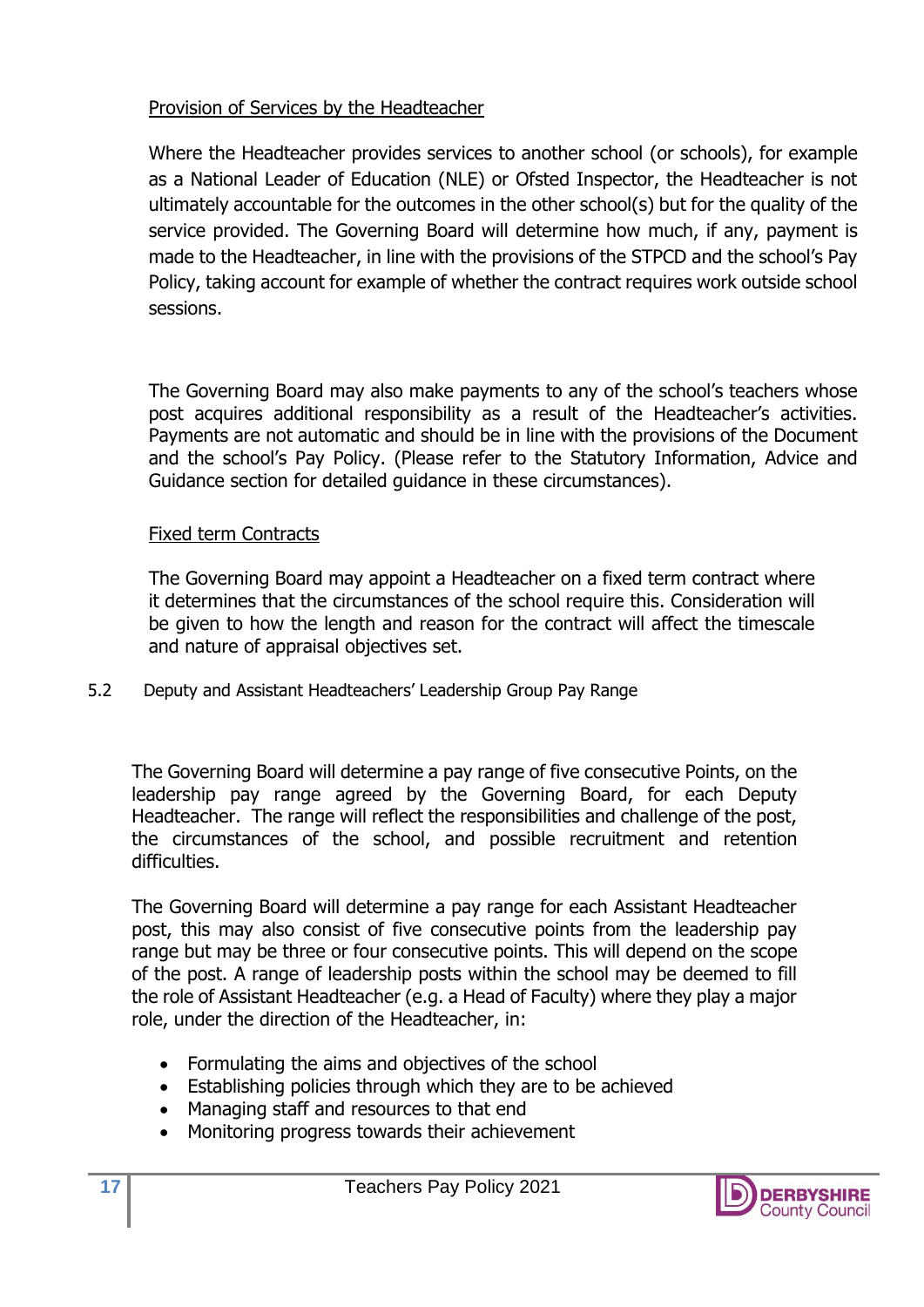The pay range determined will be within the leadership pay range and will reflect the responsibilities and challenges of the post and the circumstances of the school. (Schools wishing to create new posts within their staffing structure will need to follow the appropriate procedure e.g. LA model document, Redundancy & Restructure Policy and Procedure 2017. The extent to which the full procedure must be applied will depend on the scale of the re-structure proposed).

The Pay Range may be determined as of 1 September or at any time of year to reflect any changes in the circumstances or job description/responsibilities that lead to a change in the basis for calculating their pay, or at any time if it is considered necessary to retain a Deputy or Assistant Headteacher.

A new Deputy or Assistant Headteacher will be placed on the range in the light of candidate specific factors, such as the extent to which the candidate meets the specific requirements of the post. Scope will be retained for the Deputy or Assistant Headteacher to secure performance related progression over time, through the designated range.

The top point of any Deputy Headteacher's pay range will normally be set at least one point below the lowest point of the Headteacher's ISR, unless there are exceptional reasons why this is not the case.

The top point of any Deputy Headteacher's pay range will be at least at one point higher than the top point of any Assistant Headteacher's pay range.

The lowest point of any deputy or Assistant Headteacher's pay range will have a cash value which is greater than the cash value of the salary of the highest paid classroom teacher.

This is defined as the cash value of point 1 on the Upper Pay Range plus the cash value of any substantive TLR payments and Special Educational Needs Allowances.

The Governing Board acknowledges it is possible that the actual salary differential between:

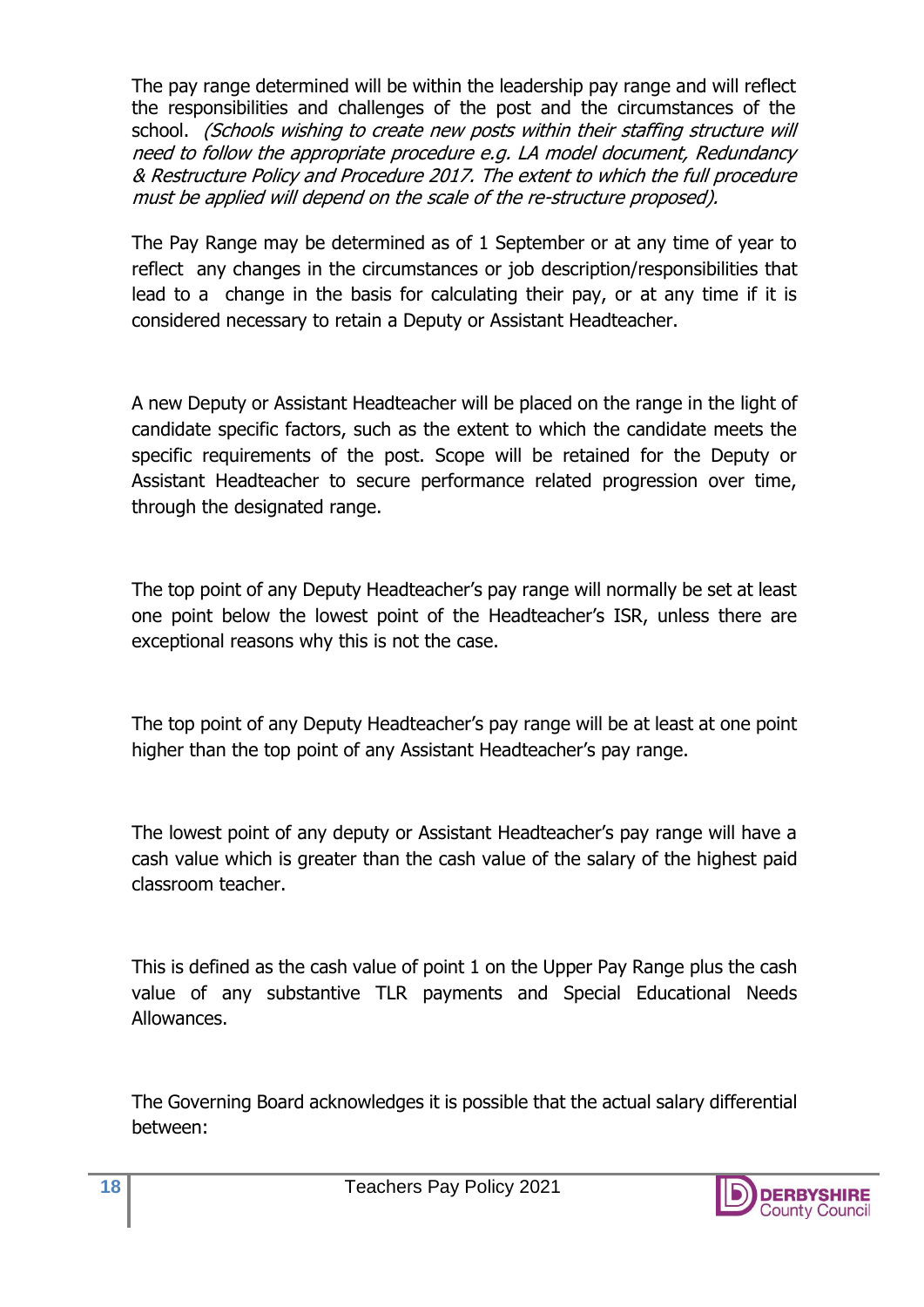- an inexperienced or new Headteacher and an experienced Deputy Headteacher may be relatively small.
- an experienced Headteacher and an inexperienced or new Deputy Headteacher will be relatively large.

Also, that similar situations may arise for differentials between Deputy or Assistant Headteachers and the highest paid class teacher and that,

- an experienced Assistant Headteacher may be paid more than an inexperienced or new Deputy Headteacher.
- a teacher who has progressed up the Upper Pay Range and who receives additional substantive allowances may be paid more than a more senior member of staff.
- a teacher on a protected salary may be paid more than a Deputy or Assistant Headteacher, and/or the highest paid class teacher as defined in The School Teachers' Pay and Conditions Document.

These situations are due to specific circumstances which have been anticipated and are acceptable according to the School Teachers' Pay and Conditions Document.

When the Head becomes responsible for more than one school, in all cases, consideration will to be given to the remuneration of Deputy and Assistant heads who as a result of the Headteacher's role are taking on additional responsibilities. An increase in remuneration will only be agreed where the post accrues additional extra responsibilities as a result of the Headteacher's enlarged role, it is not automatic.

Extended Services

Where the Head takes on responsibility for extended services the Governing Board has discretion to take account of the additional responsibility and

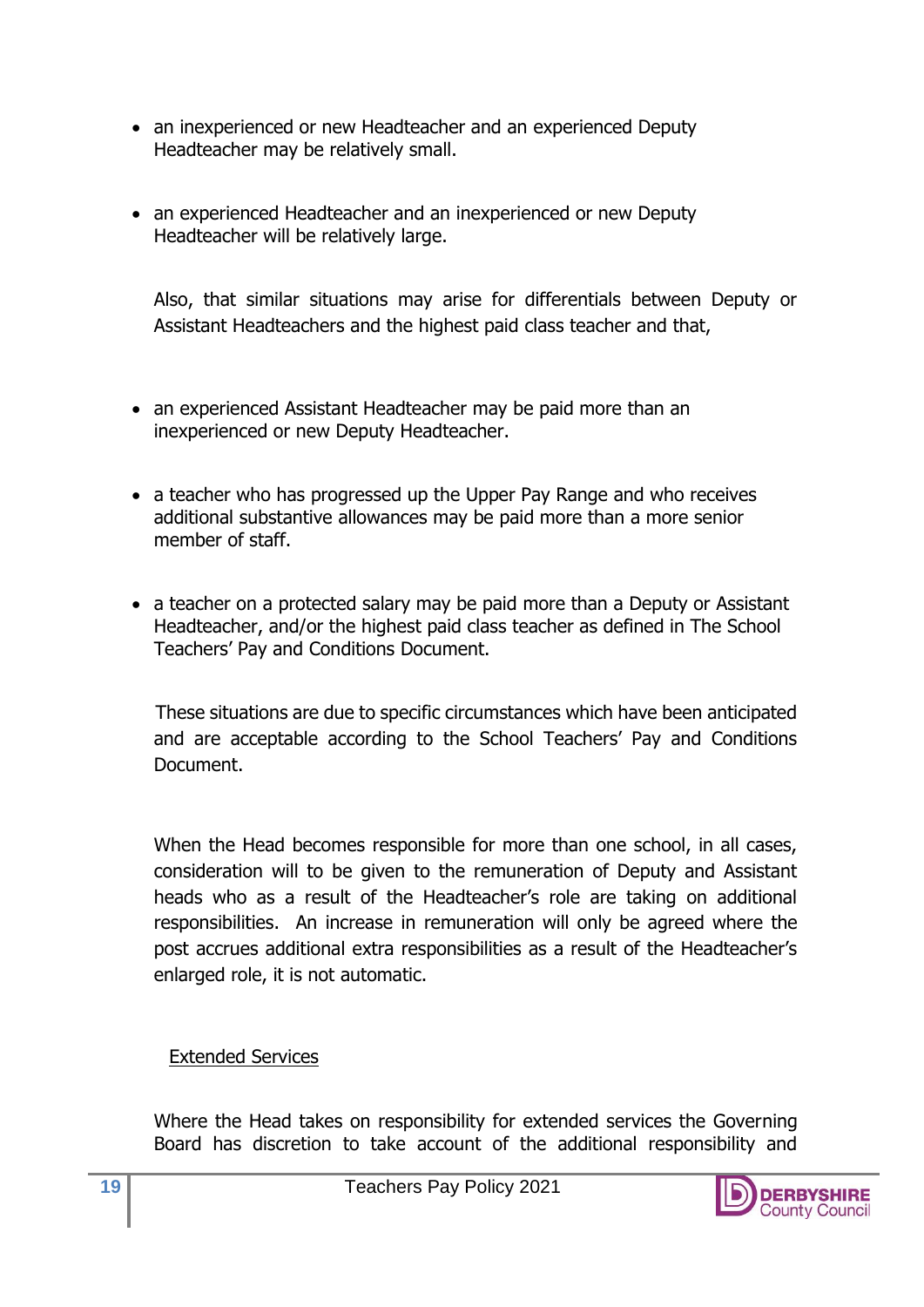accountability associated with the provision of extended services on their site when determining the Deputy or Assistant Head's remuneration. An increase in remuneration will only be agreed where the post accrues extra responsibilities as a result of the Headteacher's enlarged role, it is not automatic.

#### **5.3 Leading Practitioners**

From 1 September 2013 Governing Board had to determine whether to include in the School's Staffing Structure any posts which primarily have the purpose of modelling and leading the improvement of teaching skills. A teacher paid on the leading practitioners' pay range must be an exemplar of teaching skills, lead the improvement of teaching skills in their school and carry out the professional responsibilities of a teacher, other than a Headteacher, including those duties delegated by the Headteacher.

Any teacher placed on the pay range for Leading Practitioners will take a leadership role in developing, implementing and evaluating policies and practice in the school that contribute to school improvement.

For any Leading Practitioner post the Governing Board will determine an individual pay range within the overall range for the post. Different posts within the school may be paid on different individual ranges. The Governing Board will determine where, within the individual range for any particular post, each relevant teacher will be paid.

Teachers on the pay range must be an exemplar of teaching skills, lead the improvement of teaching skills in the school and carry out the responsibilities of a teacher other than a Headteacher. Their duties may include:

- Coaching, mentoring and induction of teachers, including trainees and Early Career Teachers (ECTs)
- Disseminating materials and advising on practice, research and continuing professional development (CPD) provision
- Assessment and impact evaluation, including through demonstration lessons and classroom observation
- Helping teachers who are experiencing difficulties
- Outreach work in other partner schools

The minimum of the pay ranges for Leading Practitioners is £42,402 and the maximum is £64,461. In setting an individual range the Governing Board will have regard to the weight of responsibilities, challenge and demands of the post and internal pay relativities between posts of differing levels of responsibility.

5.4 Other Teachers

#### **Discretionary experience points for classroom teachers, on appointment.**

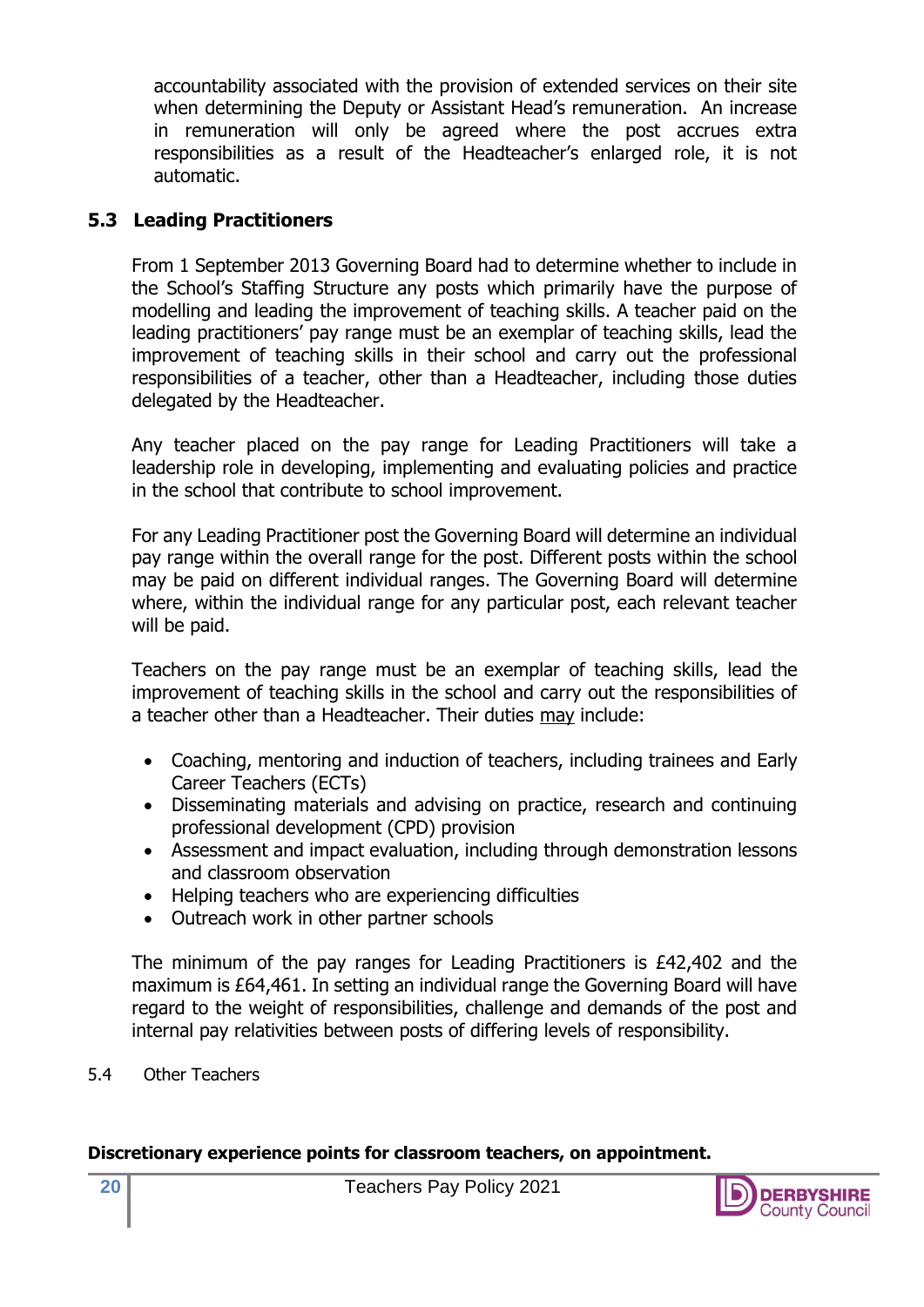#### **Teachers Appointed from the Maintained Sector**

For teaching posts, the Governing Board will determine whether any allowances should be paid, in accordance with the school's staffing structure, before advertising a vacancy. On appointment it will determine the starting salary within that range, to be offered to the successful candidate. In making such a determination the Governing Board may take into account factors including

- The nature of the post
- The level of qualifications, skills and experience required
- Market conditions
- The wider school context

When placing a classroom teacher on the Main Pay Range, the Governing Board is committed to the principle of pay portability and will take full account of the experience of a newly appointed teacher on the main pay range. The Governing Board will honour a teacher's position on the Upper Pay Range. In both cases this will include any pay progression the teacher would have been awarded as a result of their most recent appraisal review in the post where they were previously employed.

Where the teacher was previously employed on the Main Scale or Upper Pay Range, in a school which has adopted different salary points to this school, the teacher will be appointed at the next salary point above the value of their previous salary.

Teachers Appointed from Service other than in the Maintained Sector

Qualified teachers appointed from service as a teacher in an Academy, a City Technology College or a College for the Arts will be assimilated as detailed above for teachers from the maintained sector, if they were previously employed on a pay scale which utilised the minima and maxima provided in STPCD.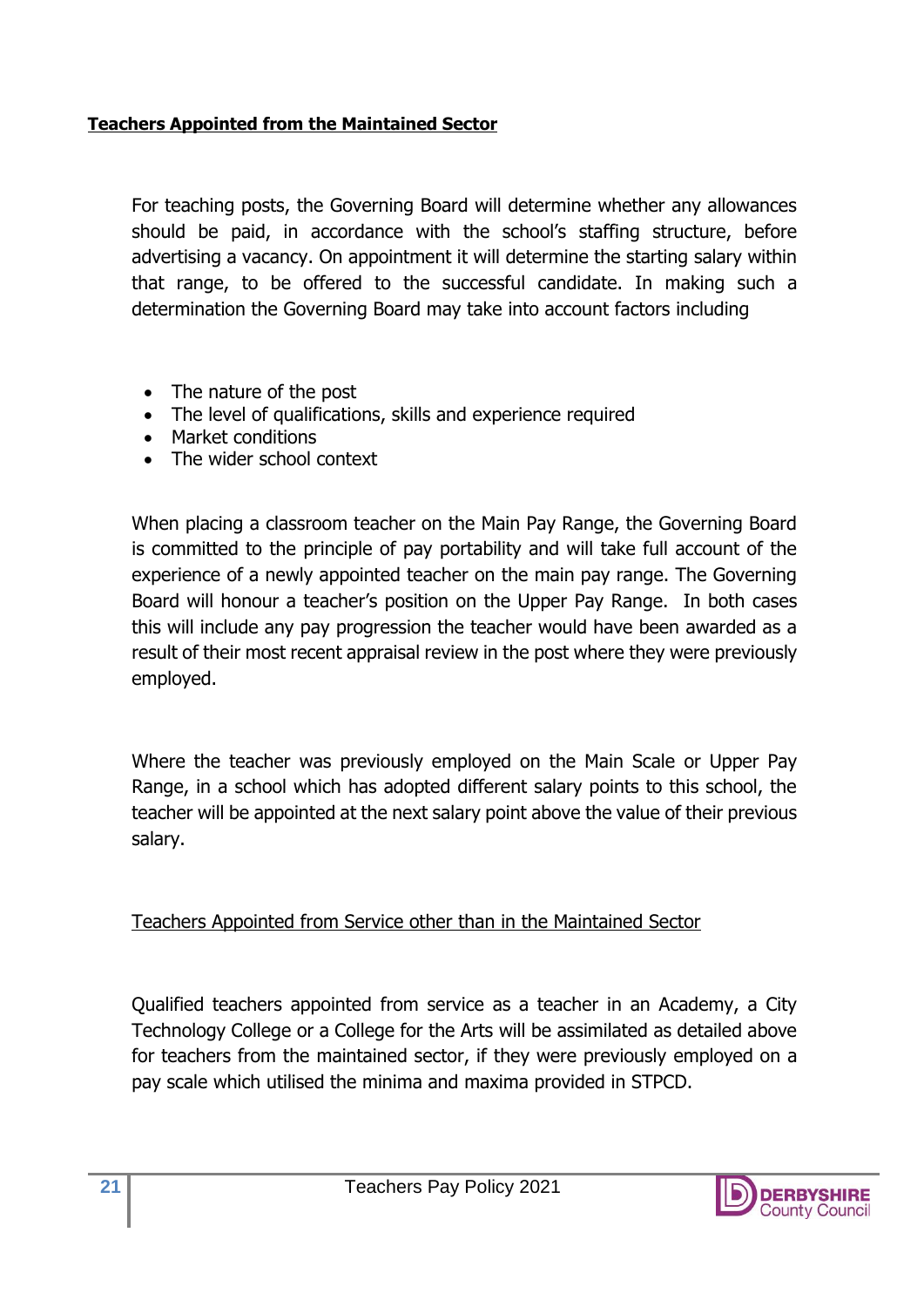Where the teachers have been paid on salary scales outside of the minima and maxima provided in the STPCD, their level of service will be utilised to determine a pay point on this school's relevant salary range.

The Governing Board will award a point or points on the Main Pay Range in recognition of previous teaching experience, as detailed below, or for wider areas of relevant experience in the following circumstances:

- Service in an independent school
- Service as a qualified teacher in an overseas school outside the European Economic Area or Switzerland in the maintained sector of the country concerned
- Service as a qualified teacher in further education, including Sixth Form **Colleges**
- Service teaching in higher education

The Governing Board will consider awarding one point, in total, on the Main Pay Range on a case by case basis for:

- Relevant experience outside teaching of at **least 3 years** which may include:
	- Industrial or commercial training
	- Paid work directly related to the care and supervision of children
	- Paid work in an area directly related to the subject being taught and with commensurate responsibility
	- Unpaid childcare/parenting duties

When the Headteacher becomes responsible for more than one school, in all cases, consideration needs to be given to the remunerations of other teachers who, as a result of the Headteacher's role, are taking on additional responsibilities. An increase in remuneration should only be agreed where the post accrues additional extra responsibilities as a result of the Headteacher's enlarged role, it is not automatic.

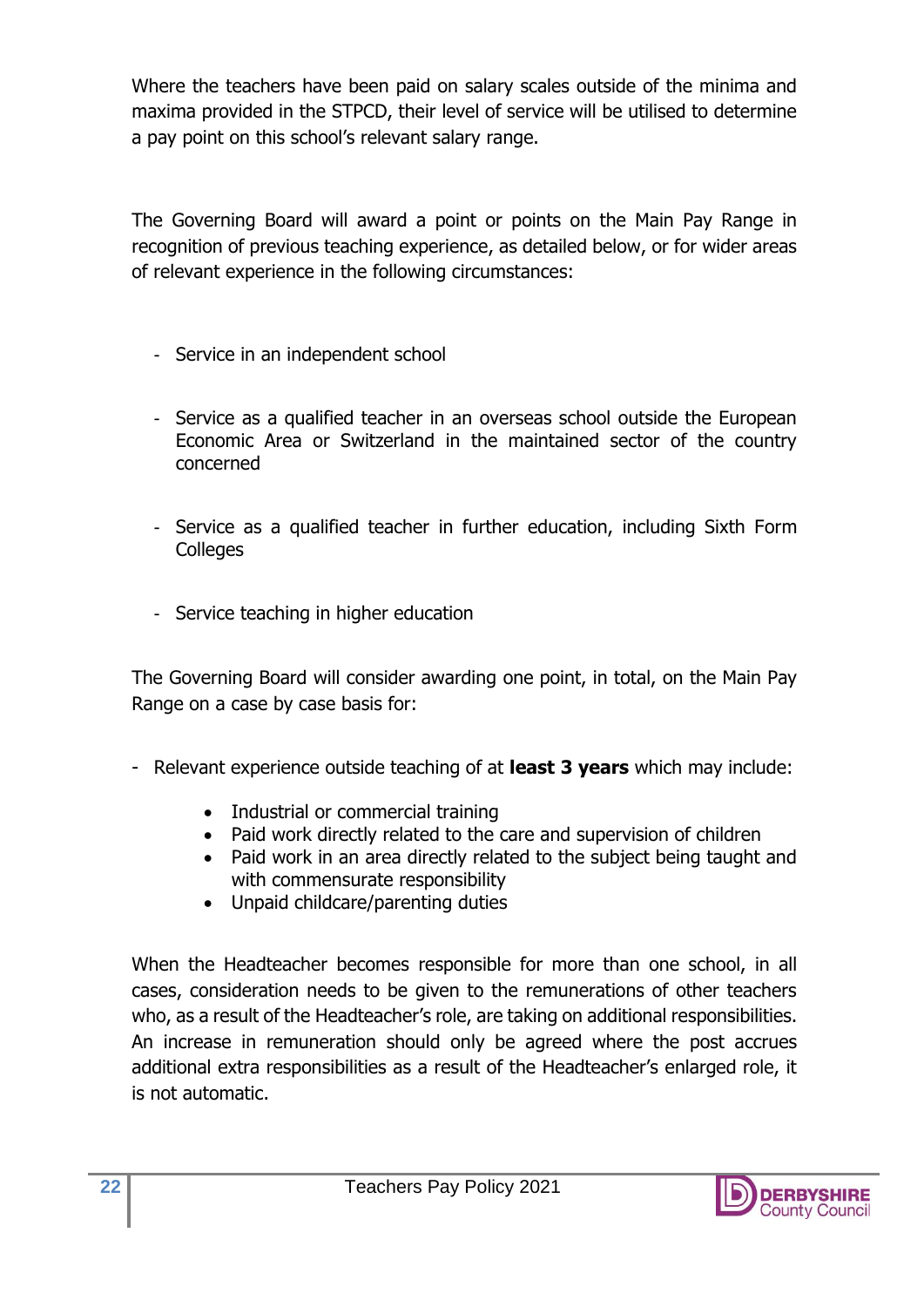Teachers employed on an ongoing basis by the school but who work less than a full working day or week are deemed to be part-time. The Governing Board will give them an agreed written statement detailing their working time obligations and the mechanism used to determine their pay, subject to the provisions of the statutory pay arrangements and working time arrangements and by comparison with the School's standard timetabled teaching week, for a full time teacher. Parttime teachers are paid an 'appropriate proportion' of 1265 hours (1258.5 for the school year beginning in 2021) hours, as set out in the School Teachers' Pay & Conditions Document. Part-time teachers must be paid the pro rata percentage of the full-time salary for a teacher in an equivalent post. The same percentage must be applied to any allowances to a part-time teacher.

Any additional hours such a teacher may agree to work from time to time at the request of the Headteacher (or in the case where the part-time teacher is a Headteacher, the relevant body), should also be paid at the same rate.

Governing Boards are responsible for ensuring that part-time teachers have a clear statement of the sessions and hours they will be required to work.

#### 5.6 Short notice/supply teachers

Teachers who work on a day-to-day or other short notice basis have their pay determined in line with the statutory pay arrangements in the same way as other teachers. Teachers paid on a daily basis will have their salary assessed as an annual amount, divided by 195 (194 for the school year beginning in 2021) and multiplied by a number of days worked.

Teachers who work less than a full day will be hourly paid and will also have their salary calculated as an annual amount which will then be divided by 195 (194 for the school year beginning in 2021) then divided again by 6 to arrive at the hourly rate.

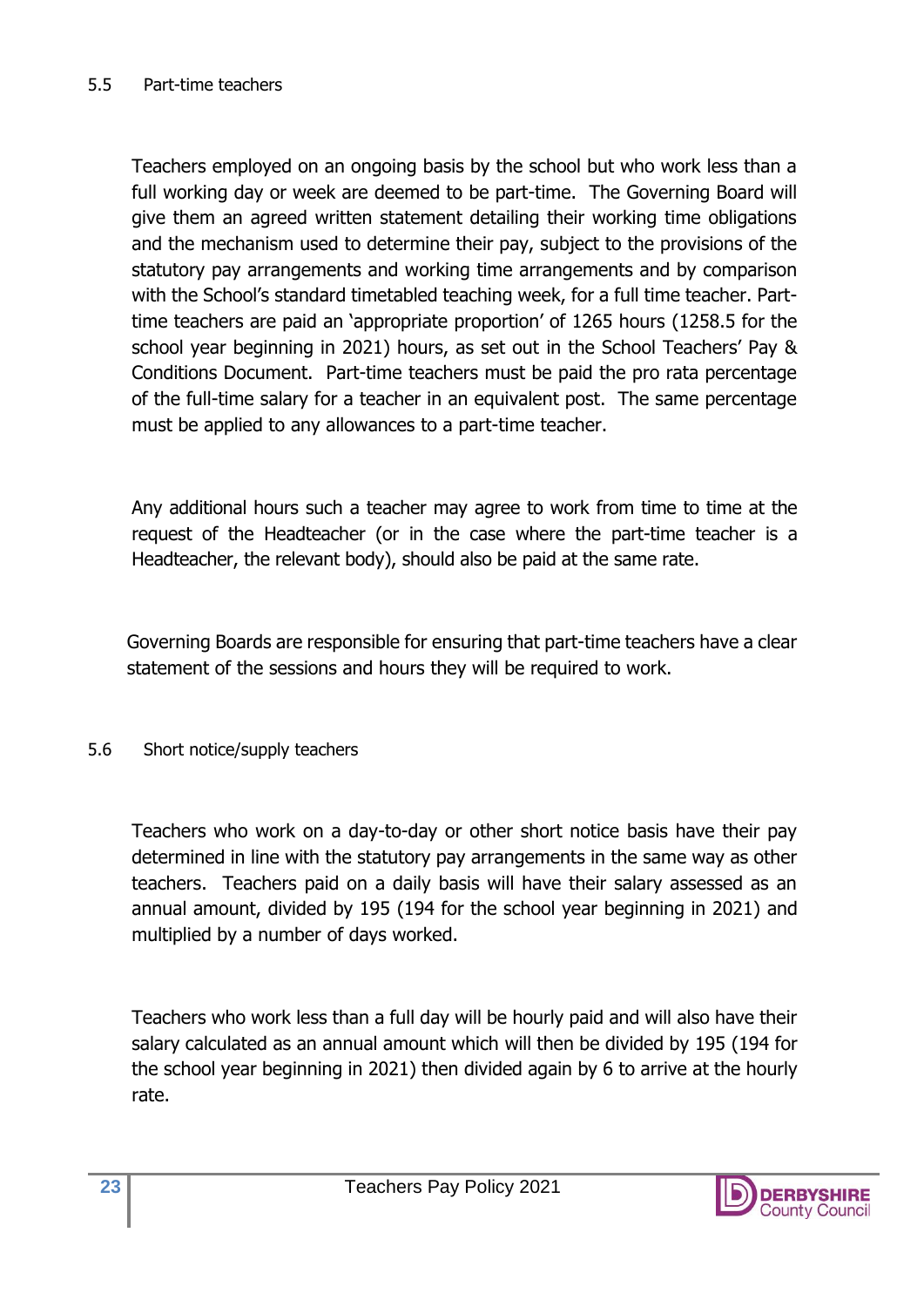A short notice teacher who is employed by the same authority throughout a period of 12 months beginning in August or September must not be paid more in respect of that period than he would have received had he been in regular employment throughout the period.

5.7 Unqualified Teachers

If the school is unable to recruit appropriately qualified teachers, unqualified teachers may be appointed. The Governing Board will, when determining on which point to place unqualified teachers on the unqualified teachers' pay scale when they are appointed, take account of any relevant qualifications and experience. Unqualified teachers may be appointed above the minimum in the following circumstances:

#### Qualifications:

- a) 1st or 2<sup>nd</sup> Class Hons. Degree
- b) A higher degree from a UK university in their subject area
- A recognised overseas teaching qualification, in a directly related subject/area
- A recognised Post–16 teaching qualification
- Other recognised qualification relevant to their subject area

Service:

- A period of at least two years of service as an overseas-trained teacher, where the post is directly related to the area now being taught and with commensurate responsibility

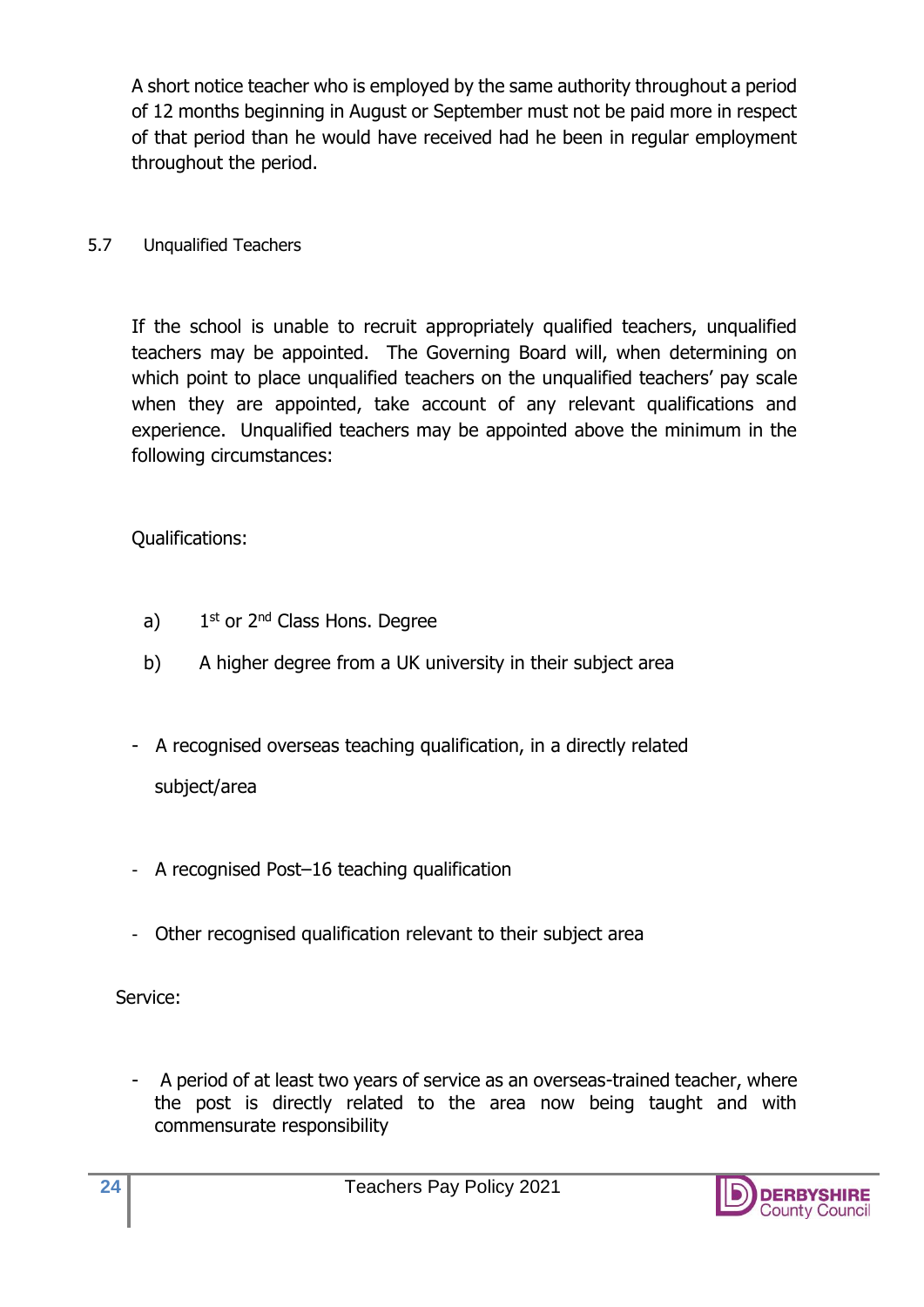- A period of at least two years of service teaching in further education, including Sixth Form Colleges
- A period of at least two years of service teaching in higher education
- The Governing Board may consider awarding on a case by case basis
- Periods of at least three years spent outside teaching but working in a relevant area. This might include industrial or commercial training, time spent working in an occupation relevant to the teacher's work at the school, and experience with children/young people.
- 5.8 Unqualified teachers' allowance

The Governing Board will pay an unqualified teachers' allowance to unqualified teachers when the Governing Board considers their basic salary is not adequate having regard to their responsibilities, qualifications and experience. Where an unqualified teacher is appointed to a post that would carry a Teaching and Learning Responsibility payment (TLR), if filled by a qualified teacher, then the teacher will be paid an allowance of the same value as the relevant TLR as long as the teacher has:-

- (a) taken on a sustained additional responsibility which is  $-$ 
	- (i) focussed on teaching and learning;
	- (ii) requires the exercise of a teachers' professional skills and judgment;

or

(b) qualifications or experience which bring added value to the role he is undertaking.

## 6. 6. PAY REVIEWS and PAY PROGRESSION

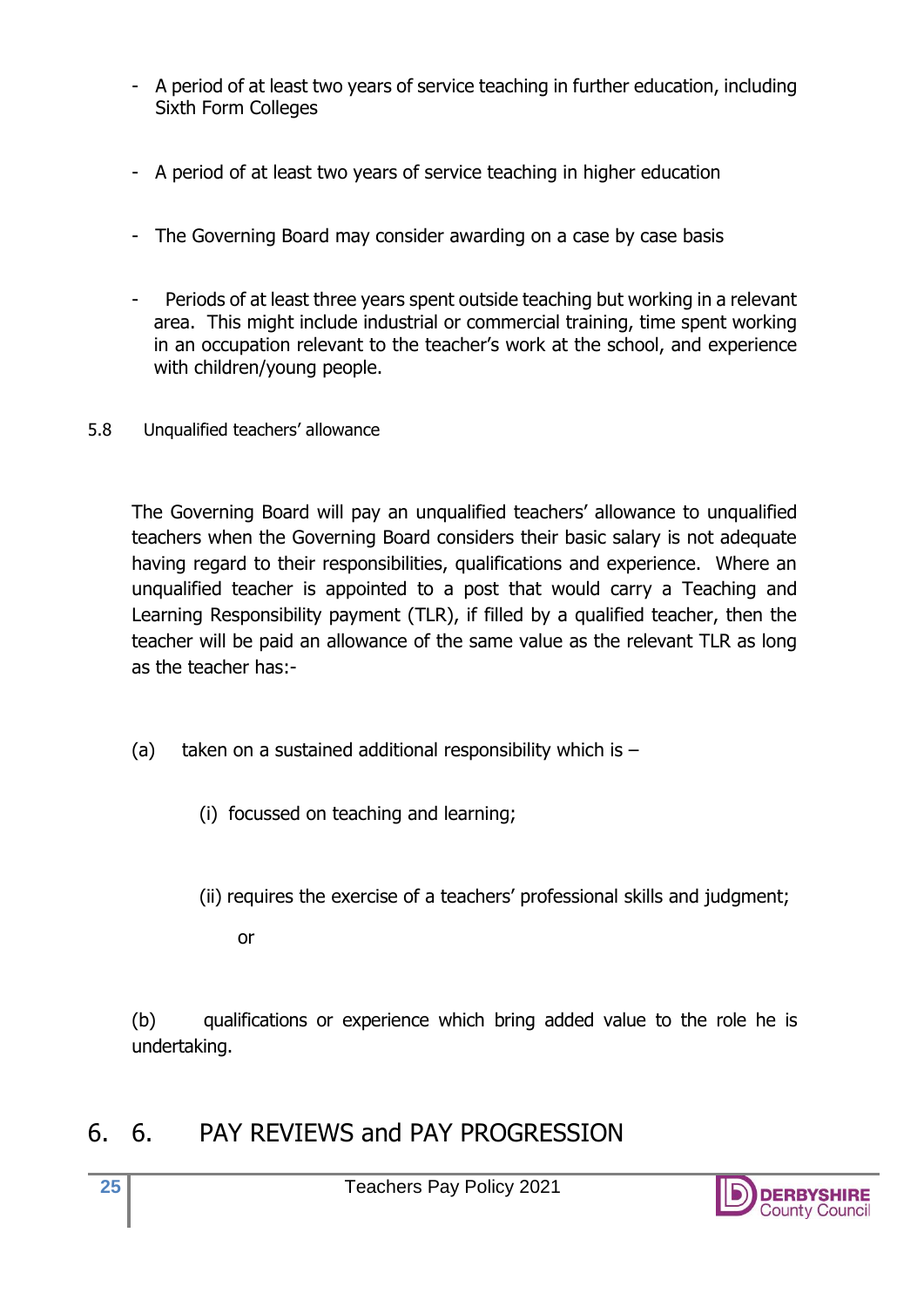- **6.1** Since 1 September 2013 there are 4 pay ranges for teachers other than those on the leadership pay range.
	- i) The Main Pay Range for qualified teachers who are not entitled to be paid on any other pay range
	- ii) The Upper Pay Range
	- iii) The pay range for Leading Practitioners, whose primary purpose is to model and lead teaching improvement, and
	- iv) The Unqualified Teacher Range

Any pay increase awarded to a teacher on the Main Pay Range, Upper Pay Range, or Unqualified Pay Range, or any movement between those ranges will be permanent for as long the teacher remains employed in this school.

The 2021 STPCD makes provision for a consolidated award of £250 to all Teachers whose full-time equivalent basic earnings are less than £24,000 and introduces advisory pay points for teachers on the Unqualified Teachers' Pay Range for September 2021. The 2021 national pay award will therefore uplift the salary of teachers on the 1<sup>st</sup> three points of the Unqualified Teachers Range by £250.

The Governing Board has determined that the advisory points outlined by the STPCD 2021 be adopted on the Unqualified Teachers Pay Range, from 1 September 2021.

There are also two values (a and b) for points 18, 21, 24, 27, 31, 35 and 39 on the Leadership Pay Range. The (a) values are the salary figures for Headteachers already paid at, or moving to the top of, the school group pay range (where the discretion to exceed the maximum of the range has not been exercised), as these points were frozen in 2015. The (b) values are utilised where Headteachers are paid on one of these leadership pay points, **within** their Individual Salary Range (ISR).

#### **6.2 Main Pay Range**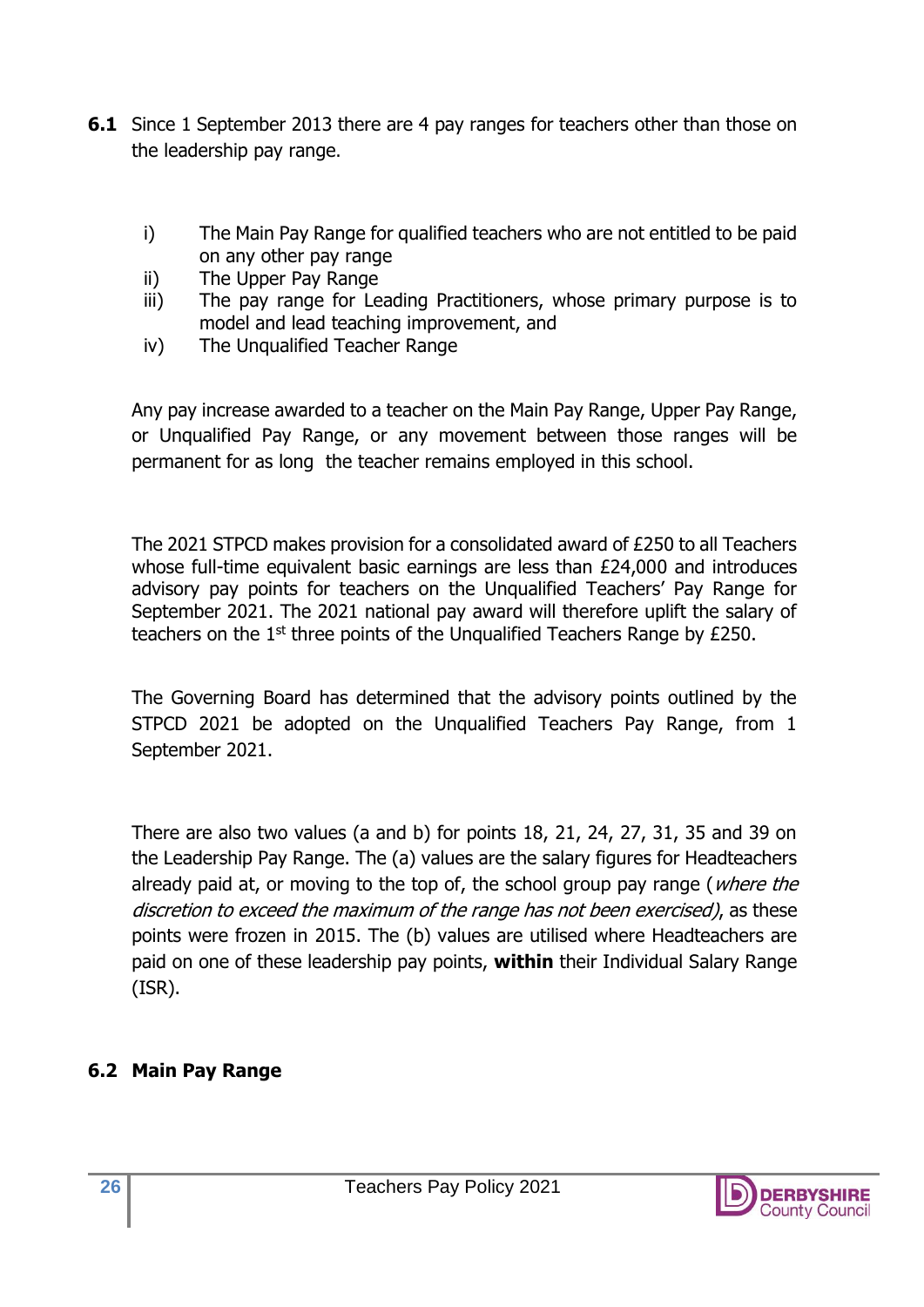A minimum of £25,714 and a maximum of £36,961. The Governing Board has determined that, in this School, the STPCD 2020 six advisory points will be used as points of progression through the range, by the application of this policy.

| Point 1 | £25,714 |
|---------|---------|
| Point 2 | £27,600 |
| Point 3 | £29,664 |
| Point 4 | £31,778 |
| Point 5 | £34,100 |
| Point 6 | £36,961 |

#### **6.3 Upper Pay Range**

 The Upper Pay Range has a minimum of £38,690 and a maximum of £41,604.The Governing Board has determined that in this School, the STPCD 2020 three advisory points will be used as points of progression through the range, by the application of this policy.

| Point 1 | £38,690 |
|---------|---------|
|         |         |

Point 2  $£40,124$ 

Point 3 £41,604

The Governing Board will pay a teacher on the Upper Pay Range if:

- a) The teacher is employed, or defined as, a post threshold teacher in the School under the 2012, or earlier, STPCD.
- b) The teacher applies to be paid on the Upper Pay Range, in accordance with the arrangements set out in paragraph 6.9 of this policy, that application is successful the teacher is still employed at the school.

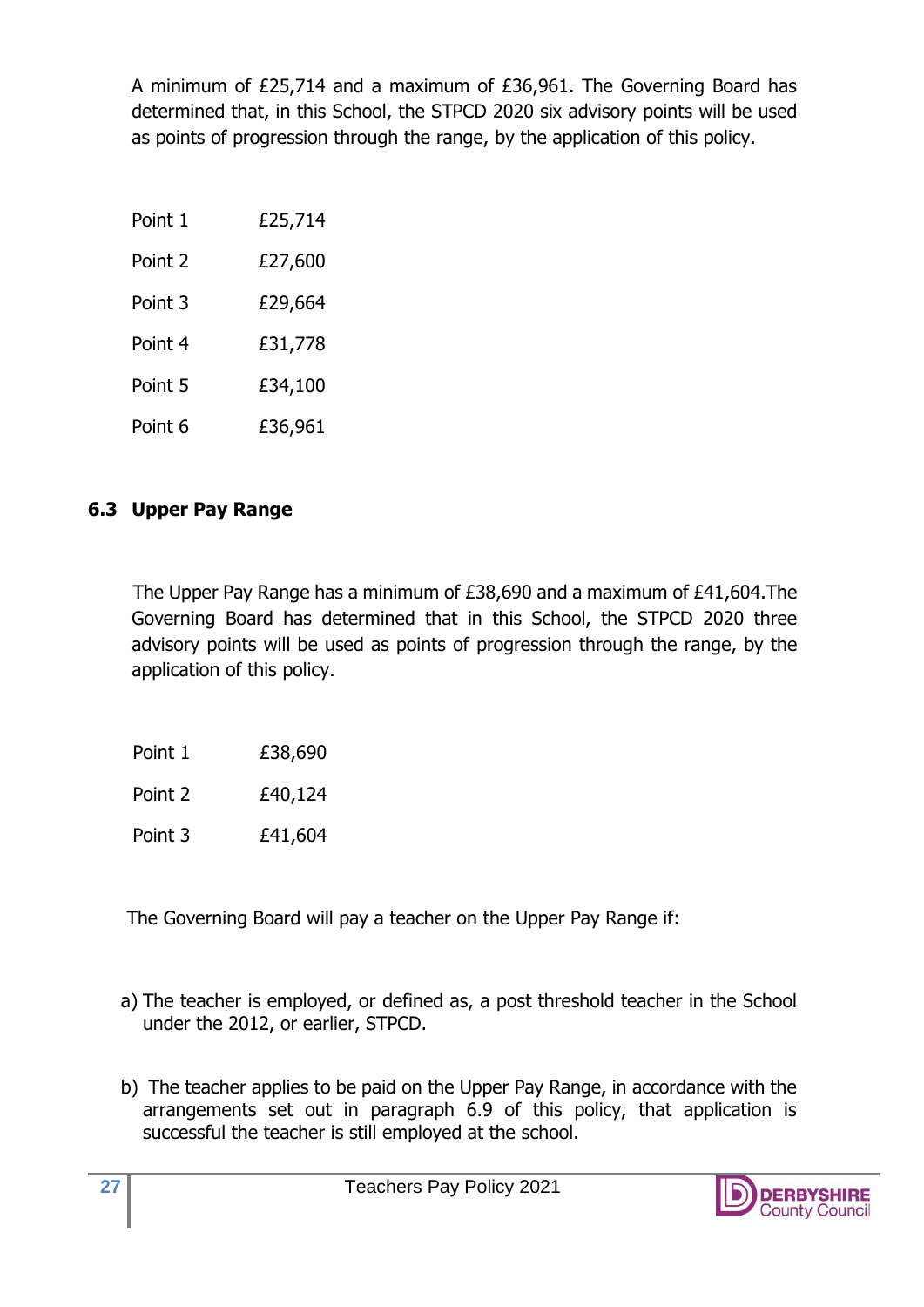c) The teacher was previously employed in the leadership group or as a Leading Practitioner, was first appointed as such on or after 1 September 2000 and occupied that post, or posts, for an aggregate period of one year or more and the teacher specified in (a) to (c) will not be paid on the pay range for leading practitioners or on the pay spine for the leadership group.

The Governing Board will determine, on a case by case basis, where teachers will be placed on the range. For teachers paid on the Upper Pay Range by virtue of a) the Governing Board will recognise previous pay progression on the scale. Teachers to be paid on the Upper Pay Range (UPR) by virtue of the circumstances in b) will normally be paid on the minimum of the range and the Governing Board has the option to start the individual at a higher point on the UPR. The Governing Board will determine, on a case by case basis, where teachers who were previously employed as Leading Practitioners or on the Leadership Scale will be placed on the Upper Pay Range.

#### **6.4 Pay Range for Leading Practitioners**

Since September 2013 the Governing Board has determined whether to include in the School's Staffing Structure any post(s) which primarily have the purpose of modelling and leading improvement in teaching skills (see 5.3 above).

The Pay Range for Leading Practitioners has a minimum of £42,402 and a maximum of £64,461.

The Governing Board will determine an individual post range for each leading practitioner post and where, within the individual post range, each teacher will be paid. Where a Leading Practitioner Post is adopted by the Governing Board a pay range will be determined from the following points:

| 28 |            | <b>Teachers Pay Policy 2021</b> | <b>D</b> DERBYSHIRE |
|----|------------|---------------------------------|---------------------|
|    | 3. £44,550 | 12. £55,610                     |                     |
|    | 2. £43,465 | 11. £54,357                     |                     |
|    | 1. £42,402 | 10. £52,983                     |                     |

County Council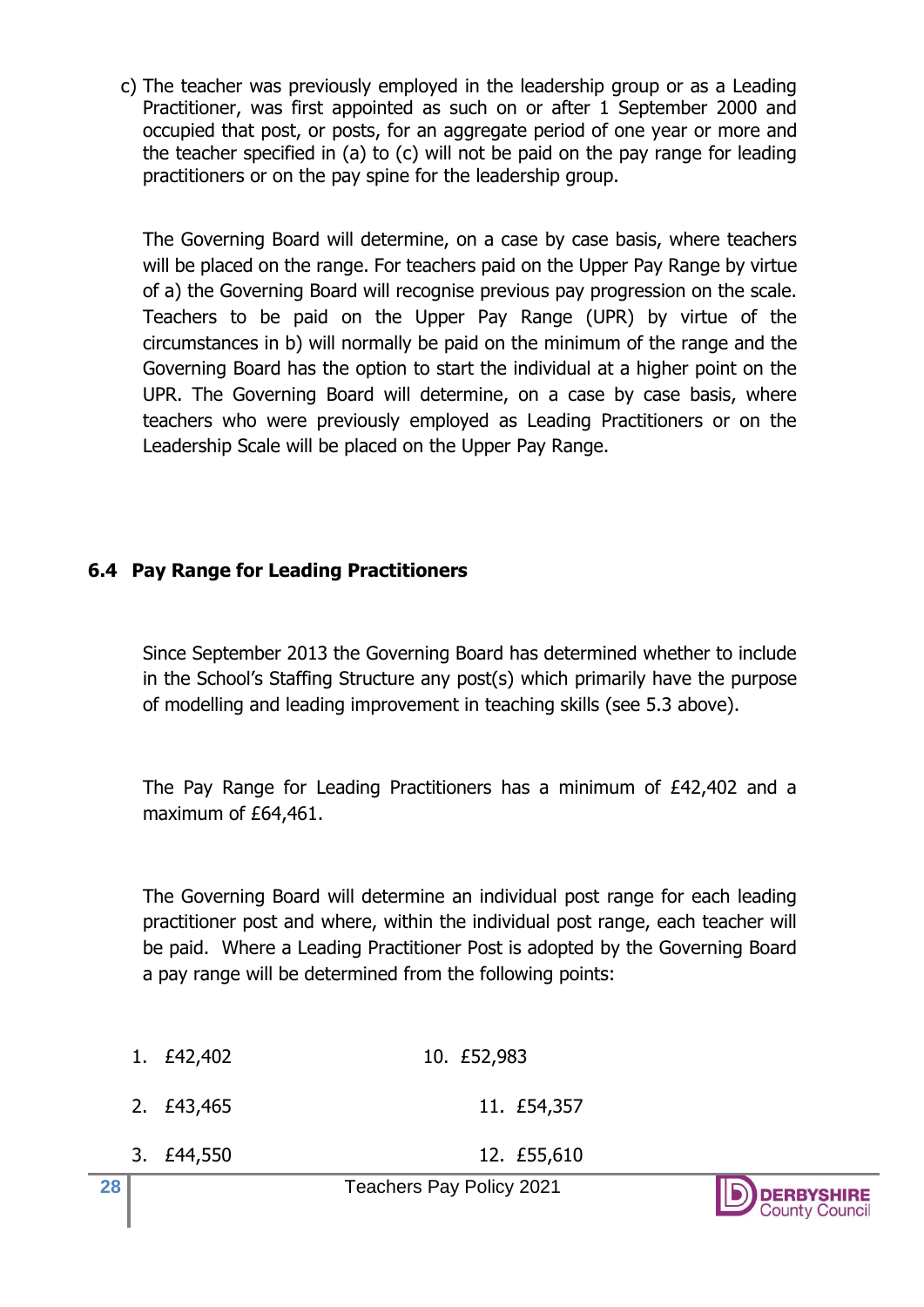| 4. £45,658 | 13. £57,000 |
|------------|-------------|
| 5. £46,796 | 14. £58,421 |
| 6. £47,969 | 15. £59,875 |
| 7. £49,261 | 16. £61,467 |
| 8. £50,397 | 17. £62,878 |
| 9. £51,656 | 18. £64,461 |

#### **6.5 Unqualified Teachers' Pay Range**

An unqualified teacher will be paid within the minimum of £18,419 and maximum £28,735 of the Unqualified Teachers' Pay Range. The Governing Board has determined that, in this School, the STPCD 2021 six advisory points will be used as points of progression through the range, by the application of this policy.

the salary reference points shown below will be utilised where it is **agreed that an unqualified** teacher will progress up the range through performance reviews, in accordance with this policy.

| Point 2 | £20,532 |
|---------|---------|
| Point 3 | £22,644 |
| Point 4 | £24,507 |
| Point 5 | £26,622 |
| Point 6 | £28,735 |

Point 1 **£18,419** 

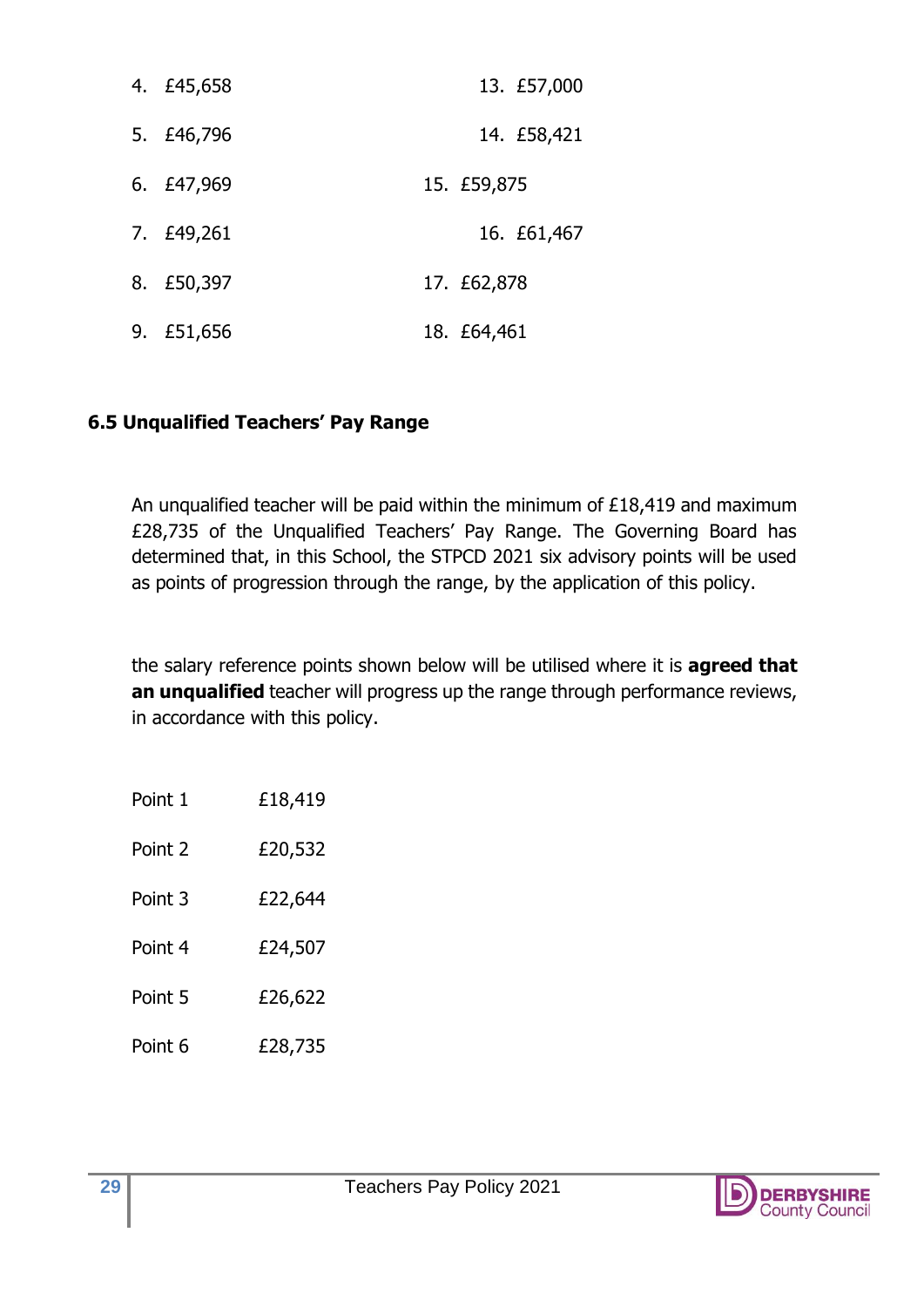#### **6.6 Leadership Pay Spine**

The Governing Board has determined that the leadership pay ranges will utilise the following reference points between the statutory minimum and maximum.

|                 | £      |                 | £       |
|-----------------|--------|-----------------|---------|
| Minimum         | 42,195 | 23              | 72,497  |
| $\overline{2}$  | 43,251 | $\ast$<br>24(a) | 73,559  |
| $\mathsf{3}$    | 44,331 | 24(b)           | 74,295  |
| $\overline{4}$  | 45,434 | 25              | 76,141  |
| 5               | 46,566 | 26              | 78,025  |
| 6               | 47,735 | $\ast$<br>27(a) | 79,167  |
| $\overline{7}$  | 49,019 | 27(b)           | 79,958  |
| 8               | 50,151 | 28              | 81,942  |
| 9               | 51,402 | 29              | 83,971  |
| $10\,$          | 52,723 | 30              | 86,061  |
| 11              | 54,091 | $\ast$<br>31(a) | 87,313  |
| 12              | 55,338 | 31(b)           | 88,187  |
| 13              | 56,721 | 32              | 90,379  |
| 14              | 58,135 | 33              | 92,624  |
| 15              | 59,581 | 34              | 94,914  |
| 16              | 61,166 | $\ast$<br>35(a) | 96,310  |
| 17              | 62,570 | 35(b)           | 97,273  |
| $\ast$<br>18(a) | 63,508 | 36              | 99,681  |
| 18(b)           | 64,143 | 37              | 102,159 |
| 19              | 65,735 | 38              | 104,687 |

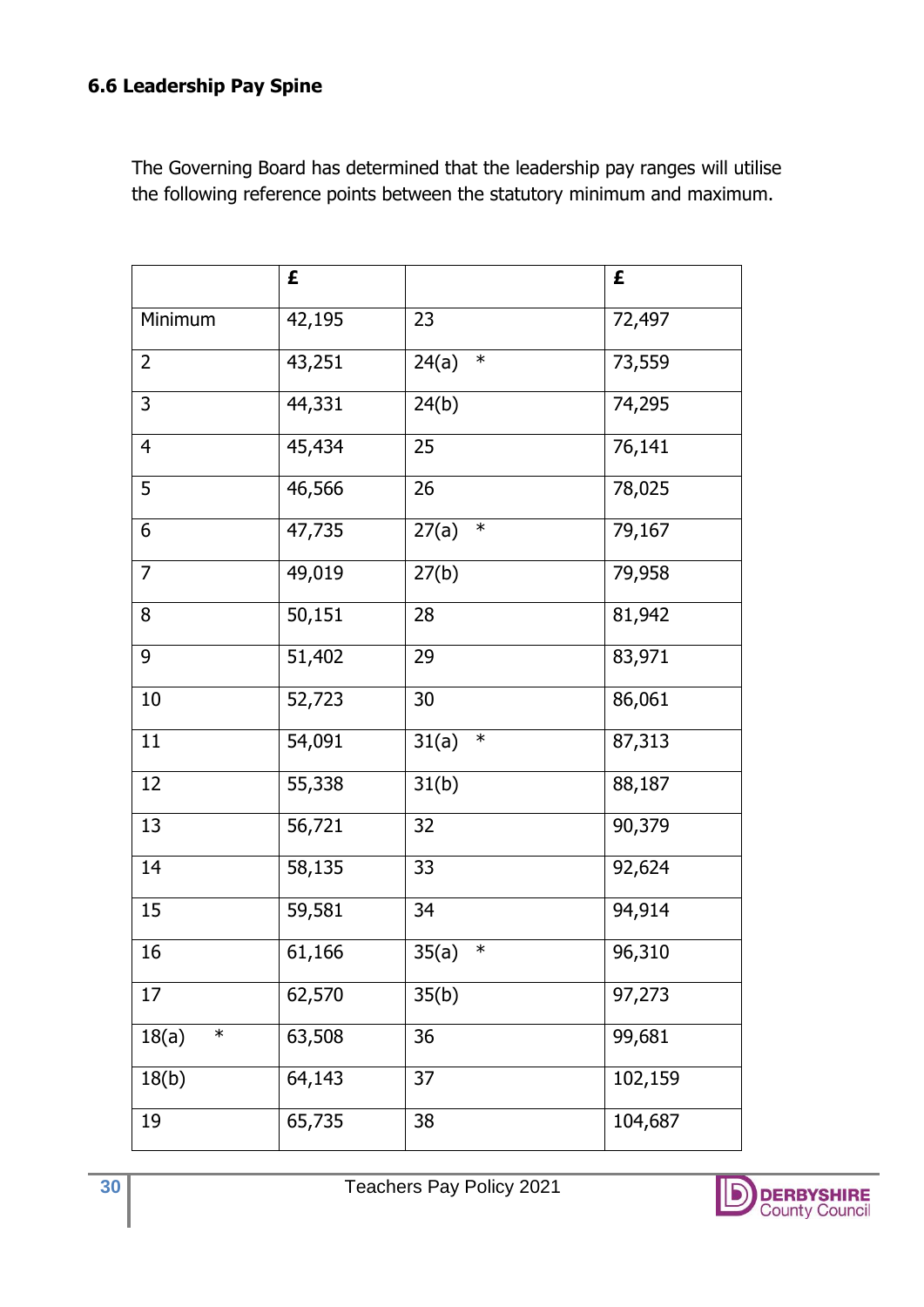| 20              | 67,364 | $\ast$<br>39(a) | 106,176 |
|-----------------|--------|-----------------|---------|
| $\ast$<br>21(a) | 68,347 | 39(b)           | 107,239 |
| 21(b)           | 69,031 | 40              | 109,914 |
| 22              | 70,745 | 41              | 112,660 |
|                 |        | 42              | 115,483 |
|                 |        | Maximum 43(a)   | 117,197 |
|                 |        |                 |         |

**\***The STPCD statutory maxima for the eight Headteacher Group Ranges no longer correspond with recommended scale points on the Leadership Group Range, or the corresponding point where it falls mid-range, due to the Government's decision to freeze those maxima in 2015. Therefore, the statutory maxima should only be used where they are the maximum point of a Headteacher's individual range and the discretion to exceed the maximum of the range has not been exercised. Where there are two values shown above for a leadership point, (e.g. 18a and 18b) the (a) value should be applied where it represents the top of the Headteacher Group Range.

#### **6.7 Pay Progression**

September 2013 was the last time when teachers on the main pay scale received annual increments, as all pay decisions made from September 2014 will need to be linked to assessments of performance.

All decisions regarding pay progression will be made with reference to the teachers' appraisal review statements and the pay recommendations they contain. To be fair and transparent, assessments of performance will be properly rooted in evidence. The evidence to be utilised in a performance pay review must be part of the appraisal process. It would not be appropriate for the school to introduce evidence requirements that are not directly and explicitly related to the formal appraisal process and with the objectives and standards agreed with the teacher. Careful consideration will be given in order to avoid the inappropriate use of evidence and the need for the adoption of targets and objectives that enable teachers to demonstrate performance rather than simply results.

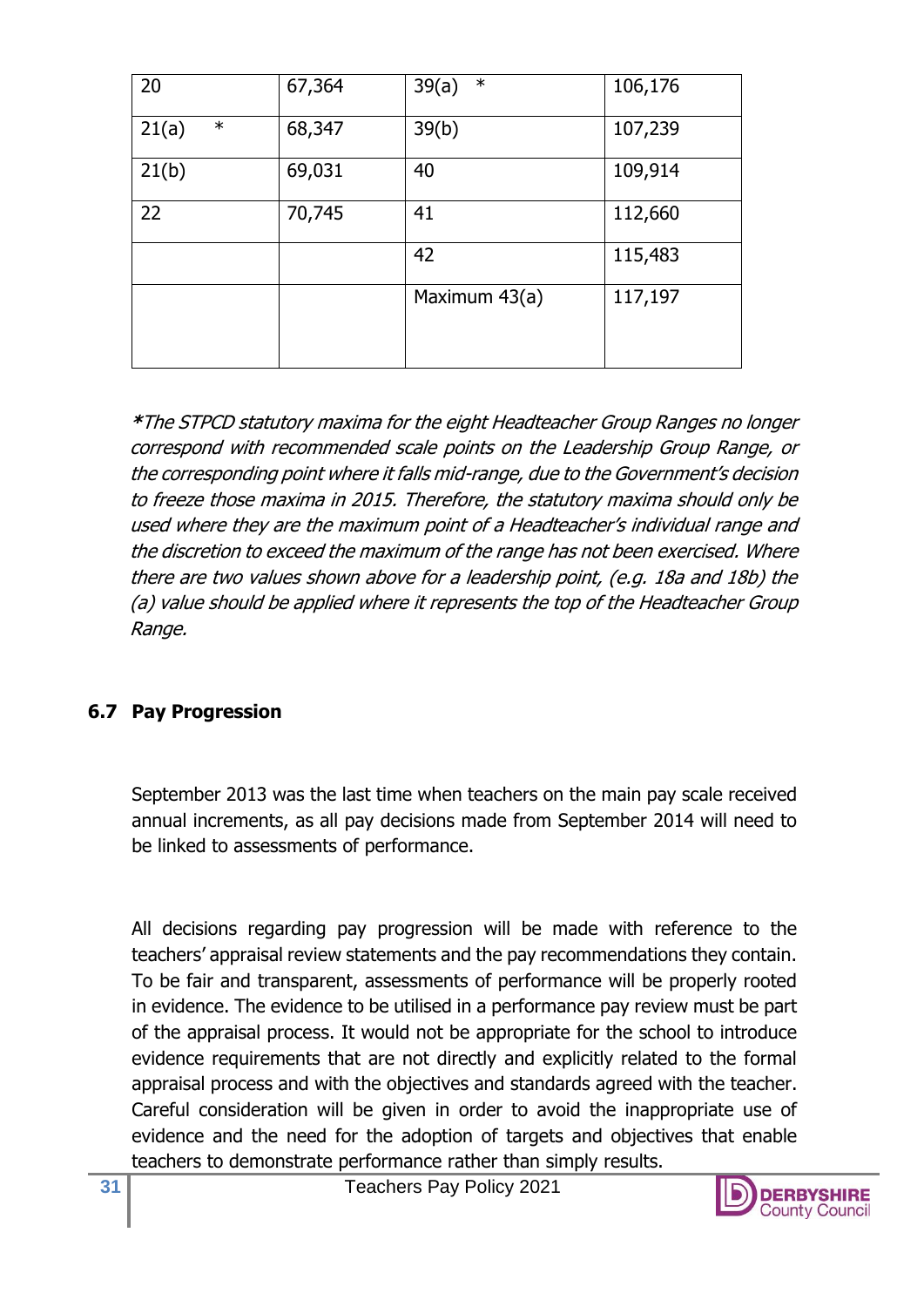Detailed advice on setting and appraising appropriate performance targets as agreed by the Teacher Workload Advisory Group is provided in:

[The DfE Teacher Workload Advisory Group Report "making data work" report](https://assets.publishing.service.gov.uk/government/uploads/system/uploads/attachment_data/file/754349/Workload_Advisory_Group-report.pdf) - [2018.](https://assets.publishing.service.gov.uk/government/uploads/system/uploads/attachment_data/file/754349/Workload_Advisory_Group-report.pdf) See Statutory Information Advice and Guidance for more detail.

The evidence to be used in the school as the basis for assessing performance is detailed in the School's Appraisal Policy. The policy also details how fairness will be ensured through the process of appraisal and performance review.

In this school we will ensure fairness by annual monitoring of the application of the pay policy and pay decisions by the Governing Board.

Teachers' appraisal reports will contain pay recommendations. Final decisions about whether to accept a pay recommendation will be made by the Governing Board, having regard to the appraisal report and taking into account advice from the Headteacher, who will have moderated appraisal reviews and appraisers' pay recommendations. If a pay recommendation is not accepted, the Governing Board will provide the teacher with the reasons behind the decision and direct the teacher to the school's appeals procedure.

The Governing Board will take account of potential pay progression in the light of the school budget and ensure that appropriate funding is allocated for pay progression at all levels. All teachers can expect to progress to the top of their pay range as a result of successful appraisal reviews.

In order for an appraisal/performance review to be deemed 'unsuccessful' significant concerns about standards of performance not meeting expectations/progress towards objectives not being satisfactory, will have been raised during the annual appraisal cycle and recorded in writing. Also, the concerns will not have been sufficiently addressed by the teacher following support and feedback provided by the school by the conclusion of the cycle.

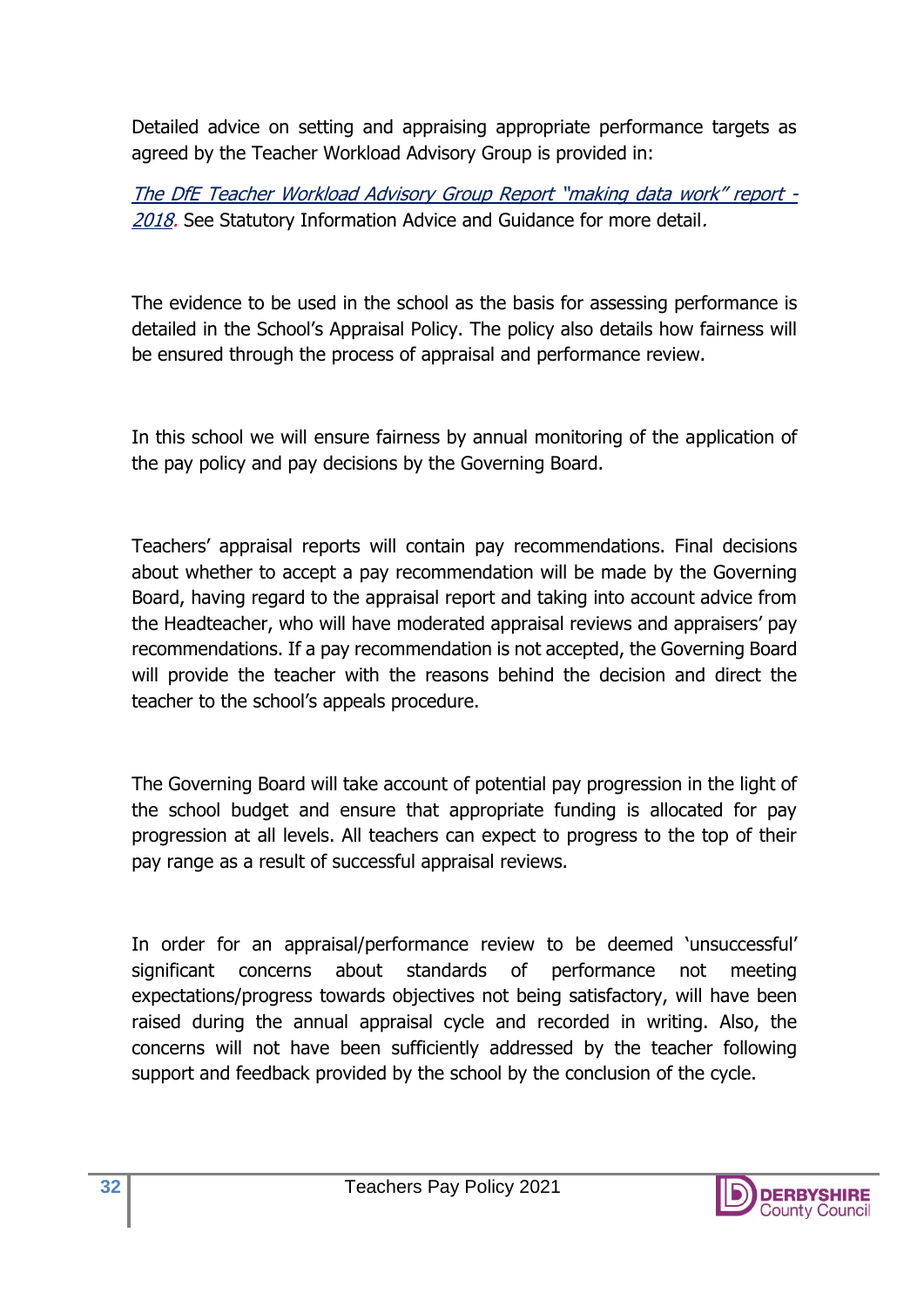In this school judgements of performance will be made against teachers' performance objectives which will incorporate the relevant standards, as detailed in the school's Appraisal Policy.

#### **6.8 Early Career Teachers**

In the case of Early Career Teachers (ECTs), whose appraisal arrangements are different, pay decisions will be made by means of the statutory induction process. ECTs will not be negatively affected by the extension of the induction period from one to two years. This change does not prevent a school from awarding pay progression to ECTs at the end of the first year.

#### **6.9 Teachers on the Main Pay Range**

Teachers will be eligible for pay progression of at least one point up the scale defined by the Governing Board, following each successful appraisal review.

In exceptional circumstances, where a teacher's performance is assessed to be successful in relation to significantly exceeding appropriate objectives, they are assessed as highly competent in fully meeting the relevant standards and significantly improving the progress of pupils, teachers may be awarded further progression on the Main Pay Range for excellent performance.

#### **6.10Movement to the Upper Pay Range**

New arrangements for gaining access to the UPR came into effect from 1 September 2013. Teachers must have Qualified Teacher Status (QTS). There are no barriers in STPCD connected with length of service for a teacher to be eligible for movement on to UPR, however teachers will need to demonstrate substantial, highly competent and, particularly, sustained performance. Teachers have the opportunity to make accelerated progress through the main pay range if awarded movement of two or more points following annual appraisal. Individual teachers must decide whether or not they wish to apply to their Headteacher to be paid on UPR. Any application must be assessed in line with this policy. Applications may

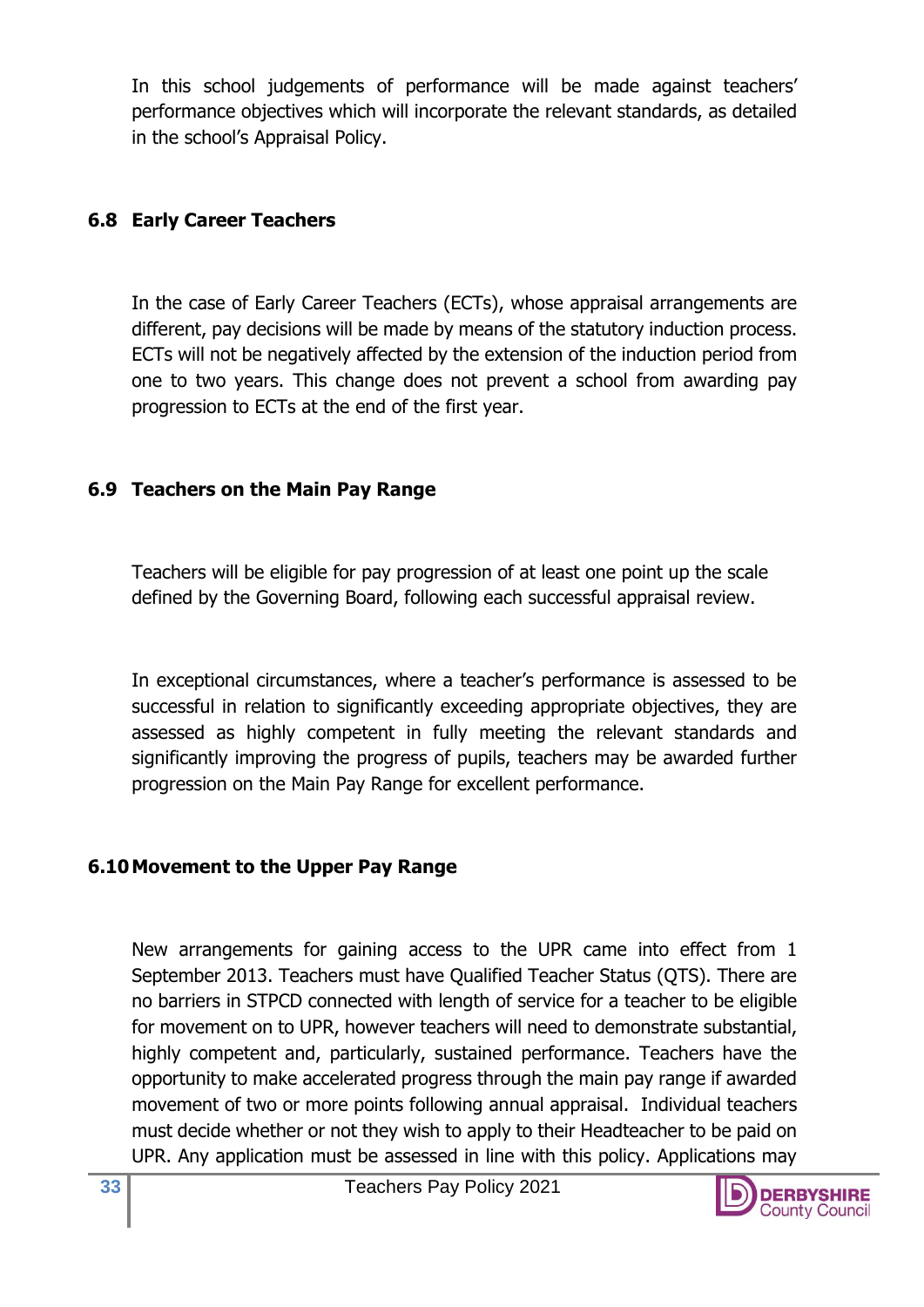be made once a year, to be received by the end of October, to enable inclusion of the previous academic year's appraisal review, with consequent backdating of the transfer to UPR to the 1 September.

If a teacher is simultaneously employed at another school, they may submit separate applications if they wish to apply to be paid on UPR in that school or schools. This school will not be bound by any pay decision made by another school.

All applications should include the results of reviews or appraisals under the 2012 regulations, including any recommendation on pay, where these fall within the period of assessment. Schools may assess applications to progress to the UPR using only the most recent appraisal cycle and should consider whether this provides the teacher with sufficient opportunity to show that highly competent performance is substantial and sustained, bearing in mind the expectations of a teacher paid on UPR. Particular consideration needs to be given to the applications of teachers who have been on maternity leave or absent with long term illness, especially if the absence is related to a disability. (See reference in the Statutory Information, Advice and Guidance section).

Applications, using the standard format attached to this policy, should be submitted in writing to the Headteacher through their appraiser at the appraisal planning meeting. The application should be appended to their appraisal planning statement.

An application from a qualified teacher will be successful where the Governing Board is satisfied that:

a) the teacher is highly competent in all elements of the relevant standards and b) the teacher's achievements and contribution to the school are substantial and sustained.

For the purposes of this pay policy the Governing Board will be satisfied that the teacher has met the expectations for progression to the Upper Pay Range where the Upper Pay Range criteria (see Appendix B) have been satisfied as evidenced in the agreed performance reviews.

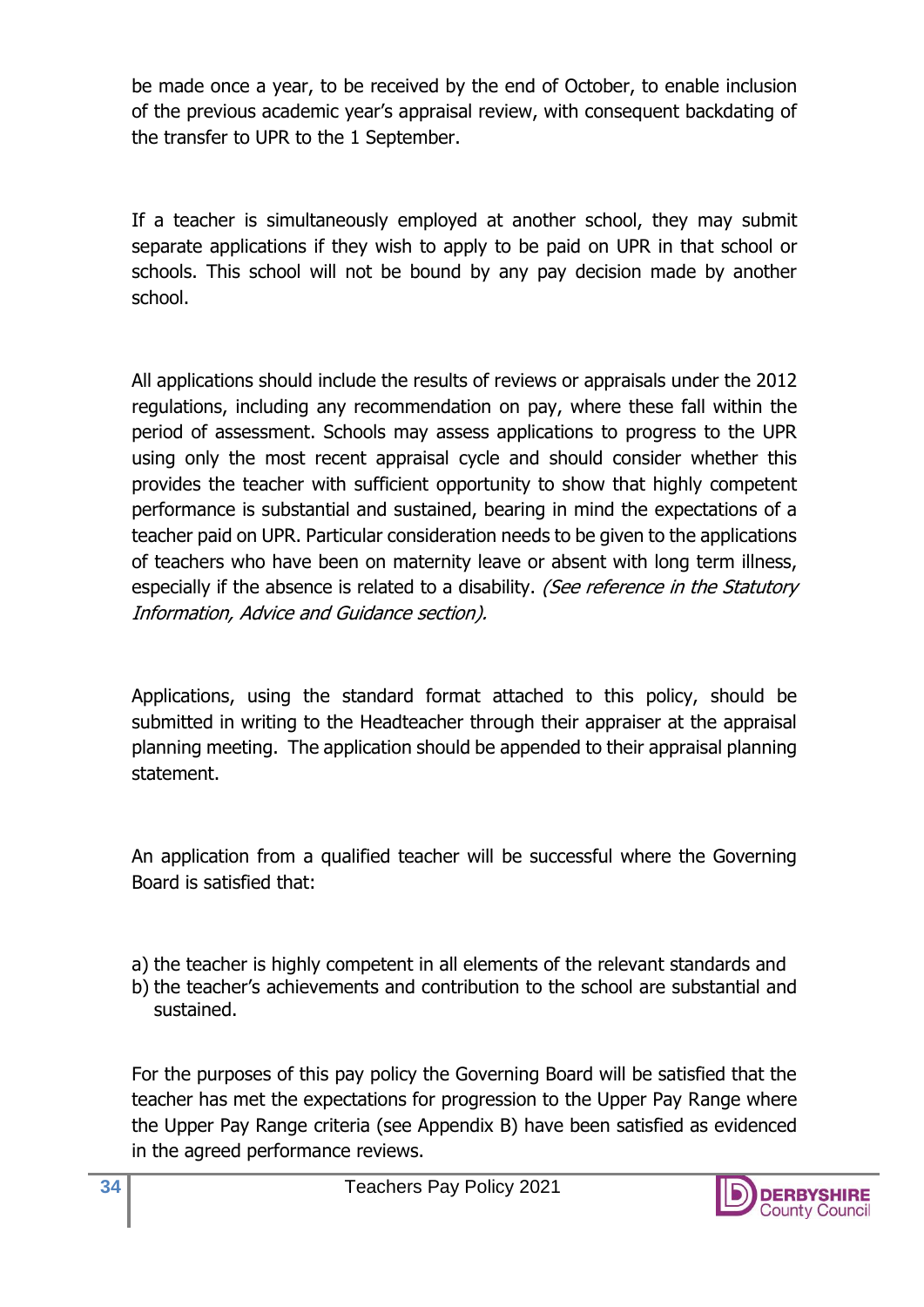#### **The Headteacher will remind, or delegate appraisers to remind, all teachers regardless of their position on the Main Pay Range of their eligibility to apply for assessment.**

Teachers should notify their appraiser that they are planning to apply for assessment to move to the UPR, so that objectives are set appropriately, and feedback is given, in relation to the Teachers' Standards *and* Upper Pay Range Criteria defined in Appendix B. It is the responsibility of the teacher to decide whether or not they wish to apply to be paid on the Upper Pay range. Appraisers should normally expect that teachers approaching the top of the Main Pay Range will apply to transfer to the UPR, if they have not already done so, unless they have stated that they do not wish to apply.

For teachers who have indicated an intention to apply to transfer to the UPR, it is important that where there is concern that a teacher will not fulfil the Upper Pay Range Criteria, the issues are raised with the teacher during the appraisal cycle. Relevant actions and support should be agreed in order for the teacher to address the areas where there is concern.

In order for an appraisal review to be deemed unsuccessful, in relation to meeting and sustaining UPR criteria, this must be raised during the annual appraisal cycle and recorded in writing. Also the issues will not have been sufficiently addressed by the teacher, following support and feedback provided by the school. Furthermore, the teacher should be provided in writing with clear feedback as to whether they are continuing to successfully meet the Teachers' Standards.

The application will be assessed by the Headteacher.

The recommendation in relation to a teacher's application to be paid on UPR will be considered by the Governing Board, who must be satisfied that a) and b) above are met.

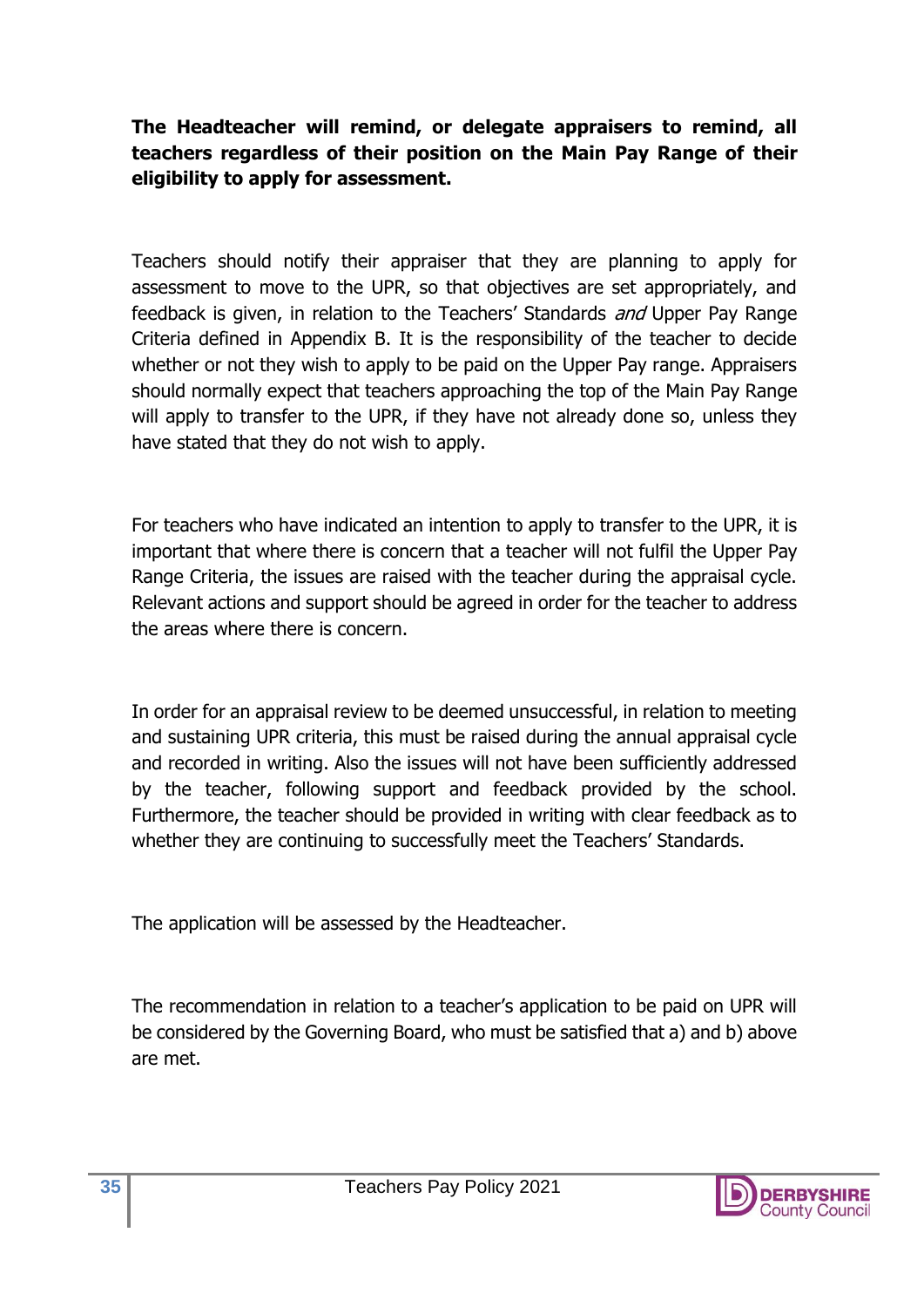#### **Process and Procedures**

The assessment will be made within 15 working days of the deadline for receipt of applications, at the outside. Applicants will all be informed of the outcome and when the Headteacher's assessment will be reported to the Governing Board.

If the applicant is unsuccessful, feedback will be provided by the Headteacher (or other senior leader as determined by the school). Feedback will be provided verbally within 10 working days of the Governing Board's determination and be confirmed in writing within a further 10 days. It will be made clear in the feedback where the criteria for moving to the Upper Pay Range were deemed not to be met and details of how to submit an appeal provided, including the timescale for the process.

Any appeal against a decision not to move a teacher to UPR will be determined through the hearing and appeal process detailed in paragraph 4.10 of this policy.

Successful applicants will move to UPR from 1 September (i.e. backdated if the application was received between 1 September and 31 October). For initial applications to be paid on UPR, successful applicants will be placed at the level determined by the Governing Board.

6.11 Post Threshold Teachers/Progression on the Upper Pay Range

Teachers will be eligible for pay progression of at least one point up the scale defined by the Governing Board, following each successful appraisal review.

Progression on the UPR depends on the teacher's achievements and contribution to the school meeting the specified criteria.

The annual performance review will determine whether the teacher's performance has been 'highly competent, substantial and sustained', as defined in the Upper

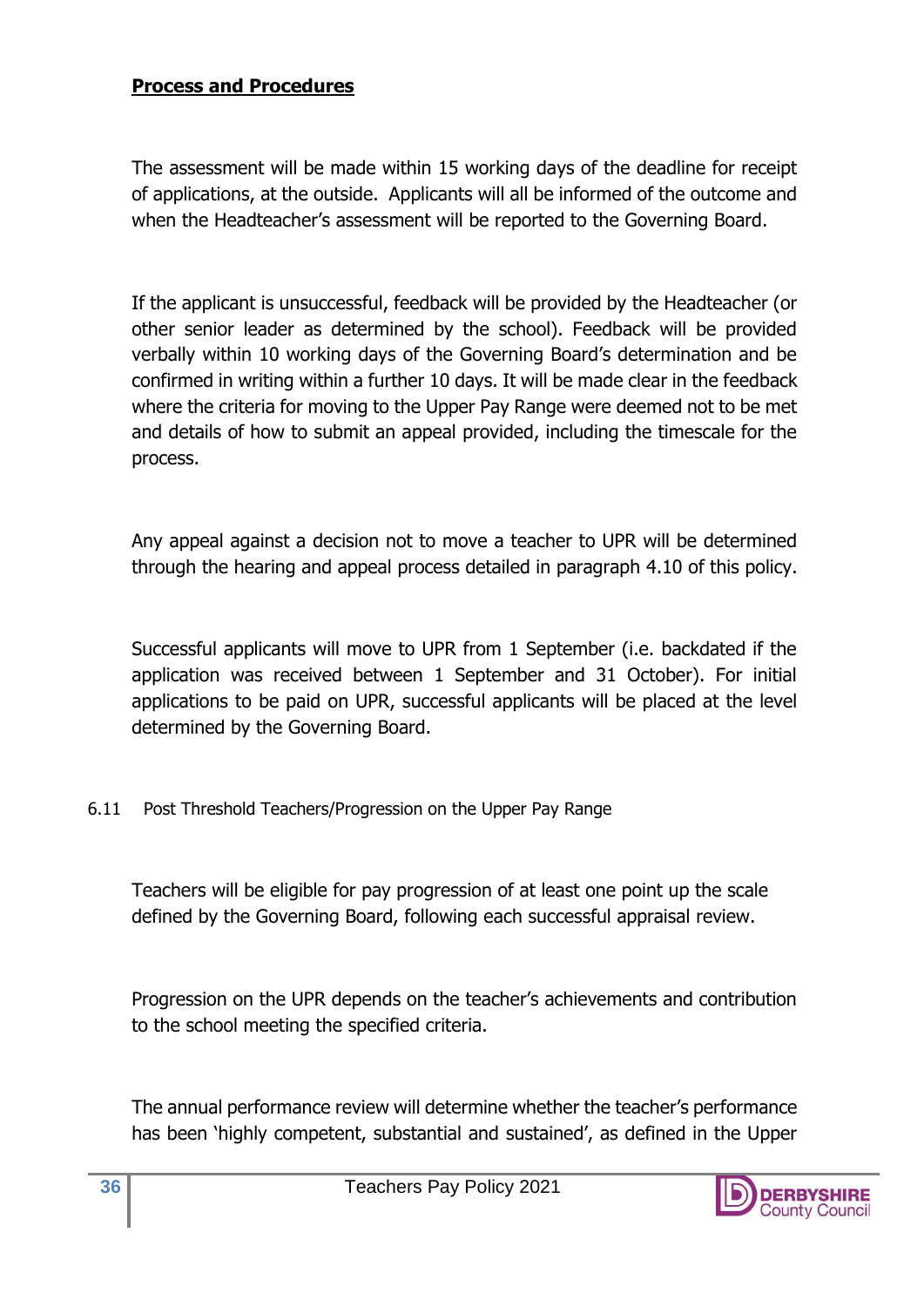Pay Range criteria. Appraisal reviews should show that the teacher has further developed their performance.

In order for an appraisal/performance review to be deemed 'unsuccessful' significant concerns about standards of performance not meeting expectations and/or progress towards objectives not being satisfactory, will have been raised during the annual appraisal cycle and recorded in writing.

Also, the concerns will not have been sufficiently addressed by the teacher, following support and feedback provided by the school, by the conclusion of the cycle.

#### **6.12 Headteacher**

The Headteacher must demonstrate sustained high quality of performance, with particular regard to school leadership, management and pupil progress at the school and will be subject to a review of performance against performance objectives before any performance points will be awarded. When making a determination on pay progression the Governing Board must have regard to the recommendation on pay recorded in the Headteacher's appraisal review.

Annual pay progression within the range for this post is not automatic. Any progression will normally be by one point on the leadership range agreed by the Governing Board. The Governing Board may exercise the discretion available to award a further point for exceptional performance. Exceptional performance is defined as that which significantly exceeds the expectations identified in the objectives or, in addition to successfully achieving performance objectives, the school is judged by external assessment to be significantly improved and/or delivering excellent provision.

6.13 Deputy Headteachers and Assistant Headteachers and Heads of Faculty

Deputy and Assistant Headteachers and any Heads of Faculty on the leadership pay range will be awarded additional points on the agreed leadership scale when

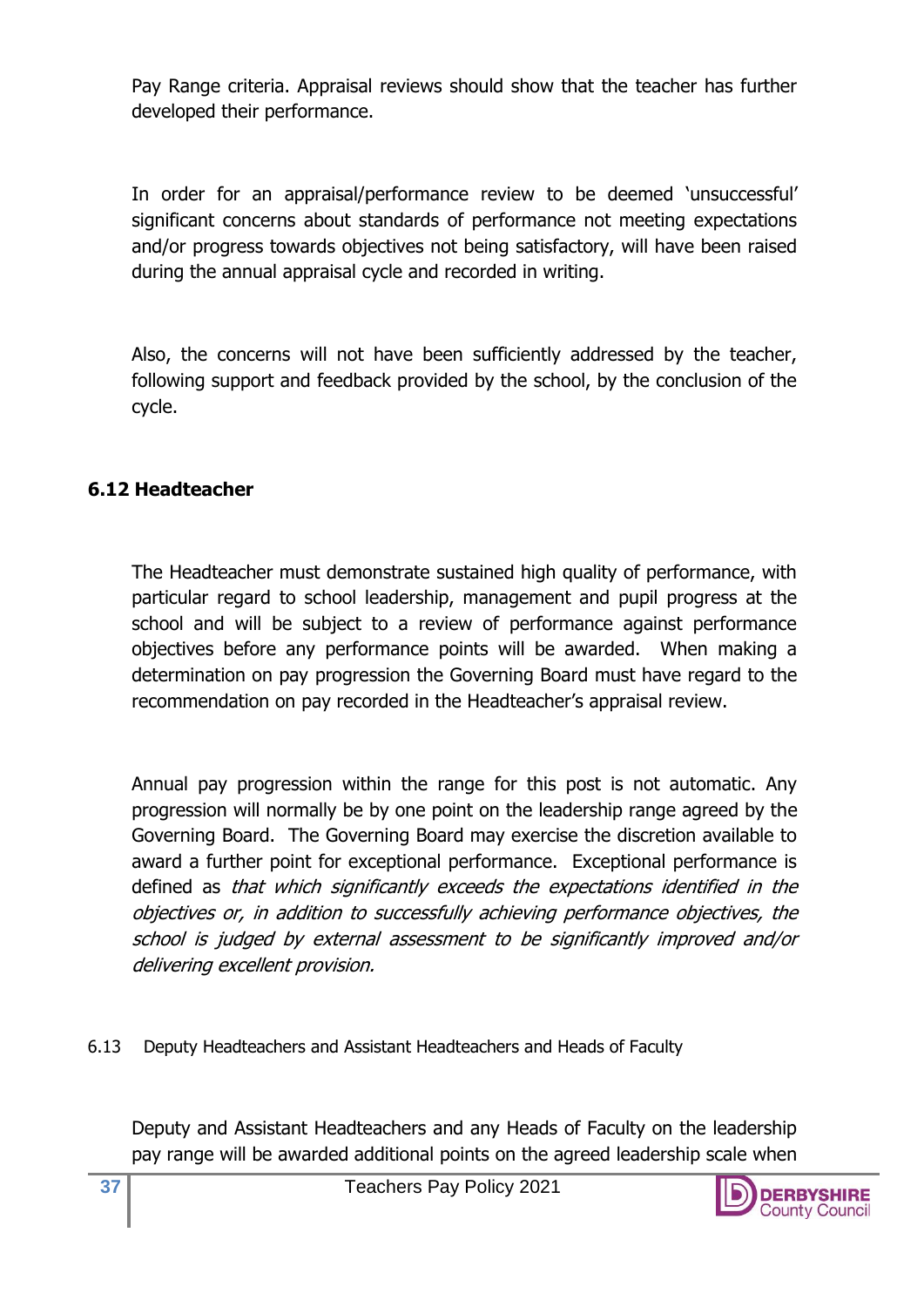appraisal reviews, taking account of performance objectives, when they have demonstrated sustained high quality of performance in respect of school leadership and management and pupil progress.

When making a determination on pay progression the Governing Board must have regard to the recommendation on pay recorded in the teacher's appraisal review. Any progression will be of at least one point. The Governing Board may exercise the discretion available to award further progression for exceptional performance. Exceptional performance is defined as that which significantly exceeds the expectations, identified in the objectives, in key areas of performance and where impact is validated.

#### **6.14 Leading Practitioners**

In order for leading practitioners to move up their individual pay range (as determined by the Governing Board) they must achieve a successful appraisal review. This will be determined in relation to meeting their objectives, which will be set in accordance with their job description and responsibilities of the post. Reviews will be deemed successful unless significant concerns about standards of performance and/or progress towards meeting objectives have been raised with the teacher during the appraisal cycle and recorded in writing. Also the concerns will not have been sufficiently addressed by the teacher, following support and feedback provided by the school, by the conclusion of the cycle.

When making a determination on pay progression the Governing Board must have regards to the recommendation on pay recorded in the teacher's appraisal review. Pay progression will be by at least one point on the teacher's pay range. The Governing Board has the discretion to consider further progression in circumstances of exceptional performance.

Exceptional performance is defined as that which significantly exceeds the expectations set out in their objectives in key areas of performance and impact is validated.

7. 7 DISCRETIONARY ALLOWANCES AND PAYMENTS

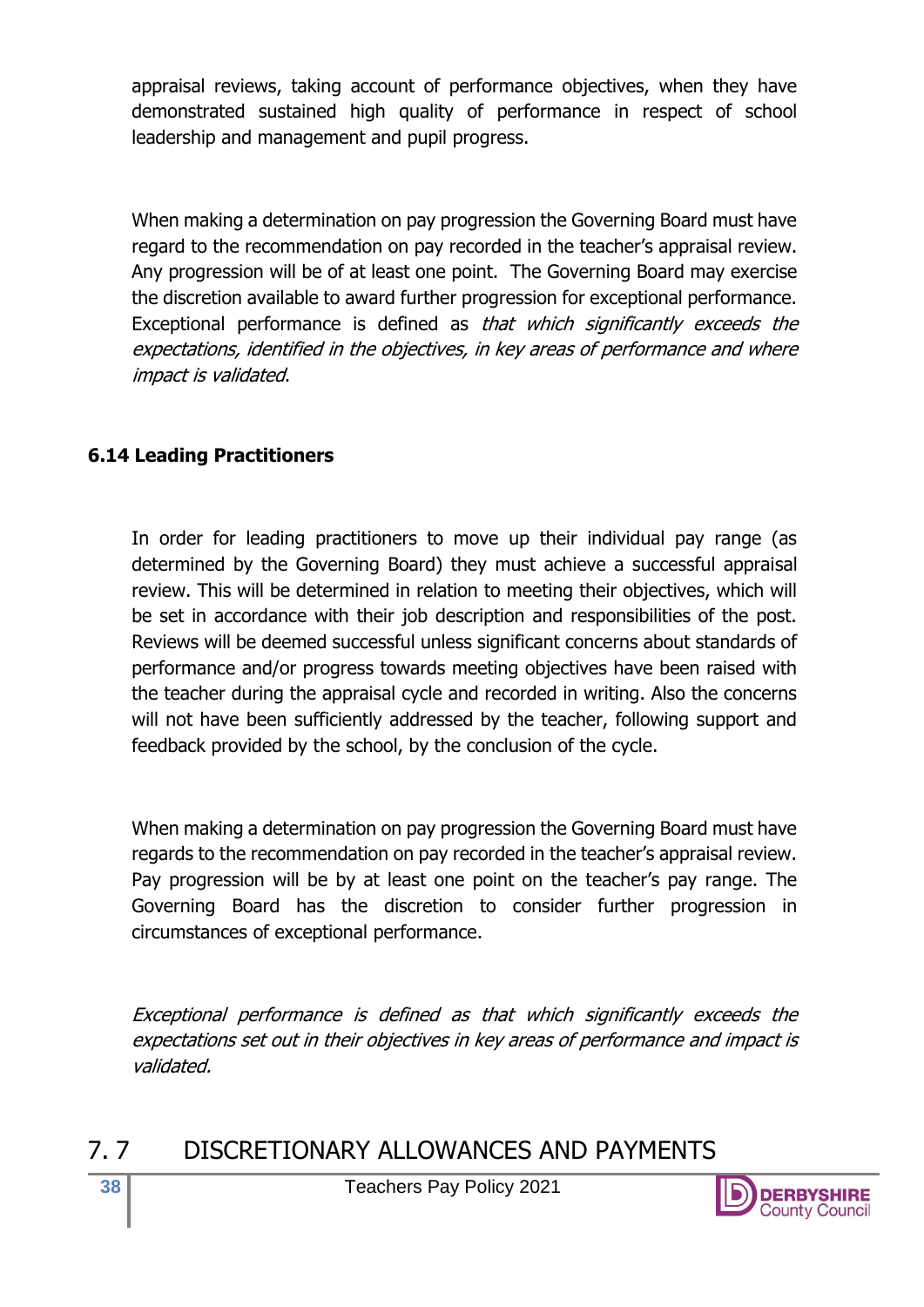#### 7.1 Safeguarded payments and allowances

Safeguarding will apply for three years whenever a teacher faces a reduction in salary as set out in the School Teachers' Pay & Conditions Document.

7.2 Teaching and Learning Responsibility Payments (TLRs)

TLRs are awarded to the holders of the posts indicated in the attached staffing structure and may only be awarded in the context of the School's Staffing Structure and Pay Policy. Teachers will not be required to undertake sustained responsibilities, additional responsibilities without payment of an appropriate permanent TLR1or TLR2, unless paid on the leadership scale or in a Leading Practitioner post.

The values of the TLR1 and TLR2 posts to be awarded are set out below and will be increased by any national pay awards and cost of living increases.

[The range of TLR1 and 2 posts included in the school staffing structure is shown on the attached documents at their original value before annual cost of living or other increases were triggered.]

#### • **Criterion and factors for award of TLRs**

#### **Criterion**

In accordance within the school's staffing structure, the Governing Board will award a TLR1 or TLR2 to a classroom teacher who is responsible and held accountable for undertaking a sustained additional responsibility, for the purpose of ensuring the continued delivery of high-quality teaching and learning. If the Governing Board wishes to create new TLR posts or to remove any from the structure they will need to conduct a review of the staffing structure. A teacher will continue to receive the TLR award while they remain in the same post and the TLR may be awarded to another teacher who occupies the same post, in the absence of the existing post holder.

**Factors** 

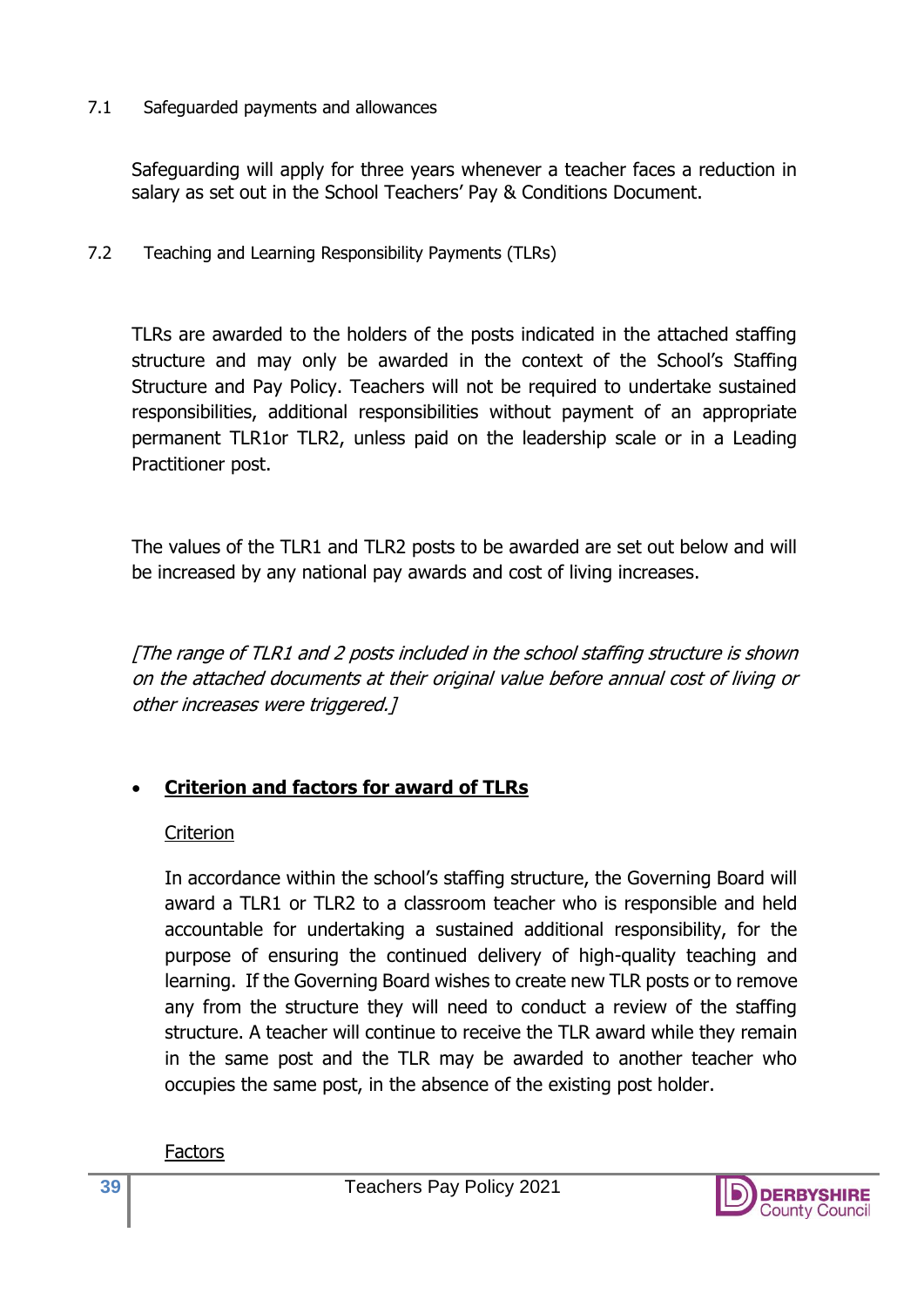Before awarding a TLR, the relevant body must be satisfied that the teacher's duties include a significant responsibility that is not required of all classroom teachers, and that:

- a) is focused on teaching and learning,
- b) requires the exercise a of a teacher's professional skills and judgement,
- c) requires the teacher to lead, manage and develop a subject or curriculum area; or to lead and manage pupil development across the curriculum,
- d) has an impact on the educational progress of pupils other than the teacher's assigned classes or groups of pupils; and
- e) involves leading, developing and enhancing the teaching practice of other staff.

Before awarding a TLR 1, the relevant body must be satisfied that the significant responsibility referred to in the previous paragraph includes in addition line management responsibility for a significant number of people.

The Governing Board may award a third TLR (TLR3) to a classroom teacher on a temporary basis,

- for clearly time-limited school improvement projects
- or one-off externally driven responsibilities

Clear criteria for the award of a TLR3 will be set out. Factors (c) and (e) above do not have to apply to TLR3 posts.

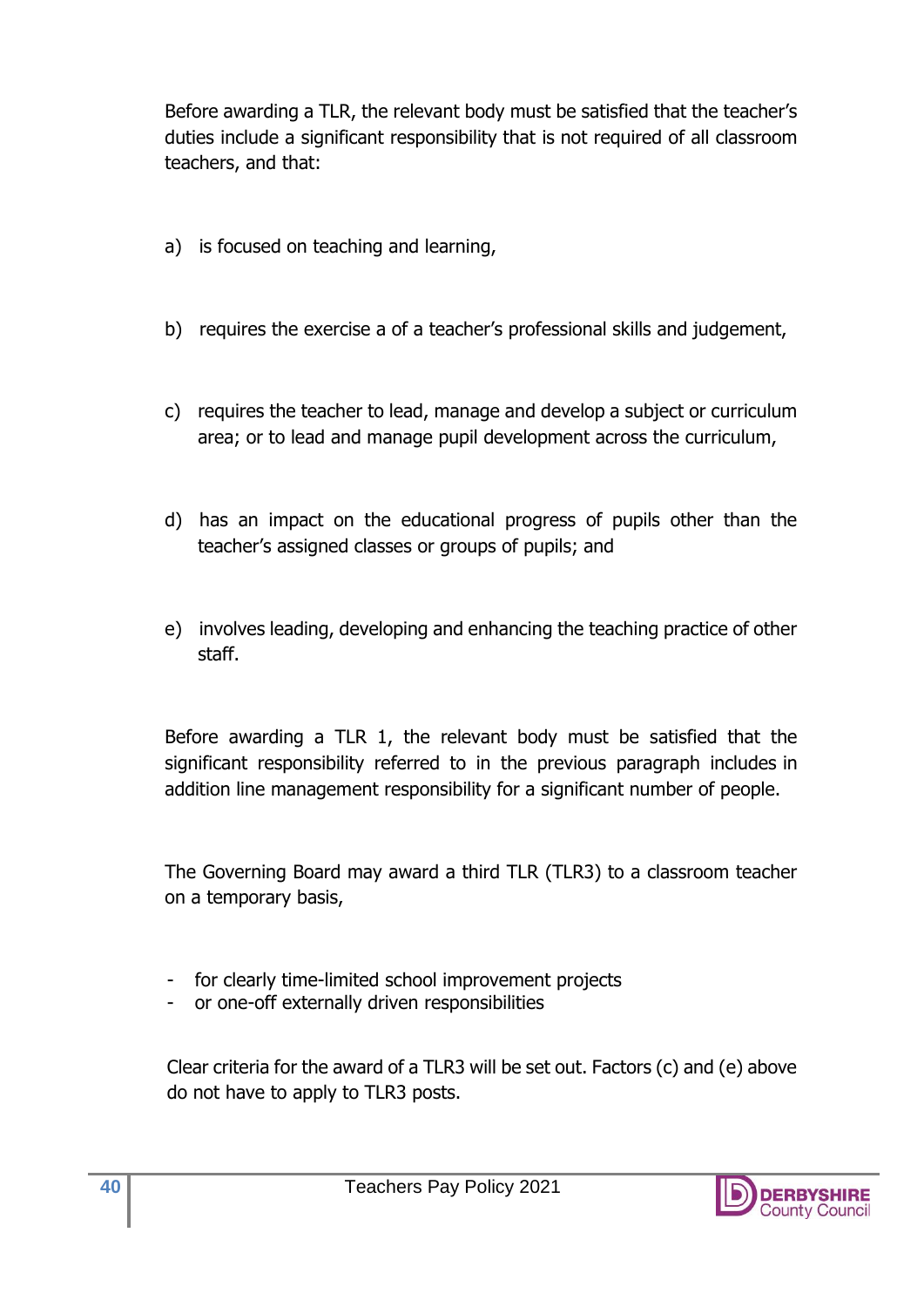As this would be a temporary addition to the staffing structure, the Governing Board will consult with the professional associations/unions concerning the rationale for the post, the level of payment and duration before the decision to make such a payment is made.

The annual value of a TLR3 must be no less than £571 and no greater than £2,833. The duration of the fixed term and payment must be established at the outset and payment should be made on a monthly basis for the duration of the fixed term. Teachers may be awarded more than one TLR3 and holders of TLR1 or TLR2 posts may also be awarded TLR3 posts. A range of  $3$ suggested values, matching those adopted by the LA, are given in the Advice & Guidance Section.

Where a TLR3 is awarded to a part-time teacher it is not paid on a pro-rata basis.

7.3 Values

The values of TLR1 and 2 payments must fall within the following ranges:

- a) the annual value of a TLR1 is no less than  $E8,291$  and no more than  $E14,030$ pa.
- b) the annual value of a TLR2 is no less than £2,873 and no more than £7,017 pa.

c) the 2014 STPCD provided freedom from any required differentials between the value of TLRs awarded. This Governing Board has determined that where TLRs of different values are awarded to two or more teachers, the maintenance of a minimum difference in value, between each award of a TLR1 of at least £1,500 and between each award of a TLR2 of at least £1,500, is considered in order to provide clear difference in the weight and scope of the roles which attract TLR payments.

A teacher may not hold more than one TLR1 or TLR2 but holders of TLR1 or TLR2 posts may be awarded a TLR3. A TLR1 or 2 could be based on a job description that itemises several different areas of significant responsibility. A TLR1 or TLR2 is a payment attached to a post in the School's Staffing Structure and therefore

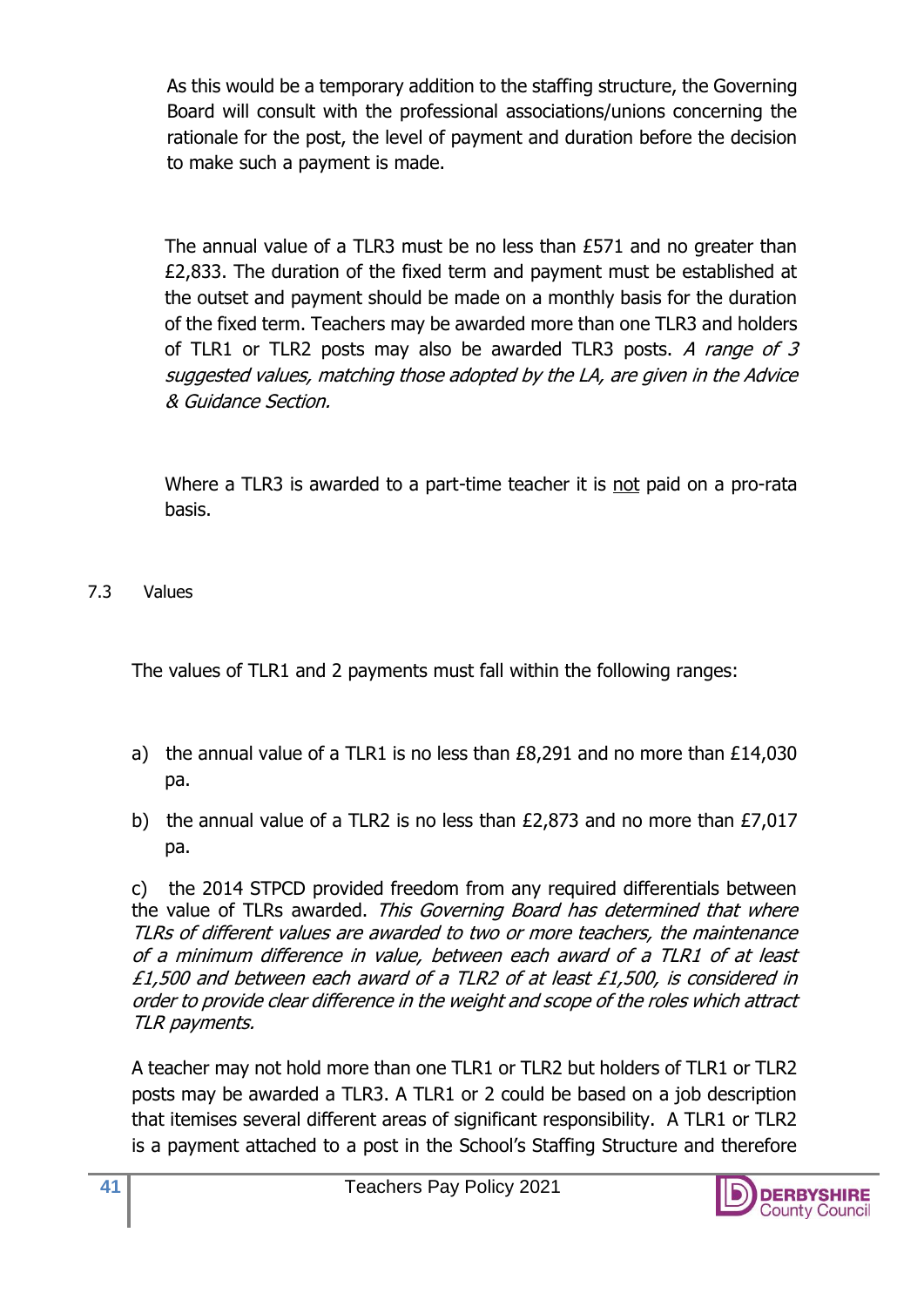may only be held by two or more people, when job sharing that post. TLR1s and TLR2s awarded to part-time teachers must be paid pro-rata at the same proportion as the teacher's part-time contract. The TLR position itself must be a full-time equivalent post.

[The school must set out the TLR values selected for the posts determined in their structure. The values adopted by the LA are shown in the Advice and Guidance Section. If a school wishes to adopt different values for TLR payments, than those adopted by the LA, they will need to formally consult with staff and recognised trade unions/professional associations.]

#### **7.4 Special Education Needs Allowances**

A SEN allowance of no less than £2,270 pa and no more than £4,479 pa is payable to a classroom teacher:

- In any SEN post that requires a mandatory SEN qualification.
- In a special school.
- Who teaches pupils in one or more designated classes or units in a school, or in the case of an unattached teacher in a local authority unit or service.
- In any non-designated setting that is analogous to a designated special class or unit, where the post:
- a) involves a substantial element of working directly with children with SEN.
- b) requires the exercise of a teacher's professional skills and judgement in the teaching of children with SEN and,
- c) has a greater level of involvement in the teaching of children with SEN than is the normal requirement of teachers throughout the school or unit or service.

The Governing Board has determined that classroom teachers will be awarded SEN allowance of the following value(s) (………………….) taking into account the structure of the school's SEN provision and:

- 1) Whether mandatory qualifications are required for the post.
- 2) The qualifications or expertise of the teacher relevant to the post and
- 3) the relative demands of the post.

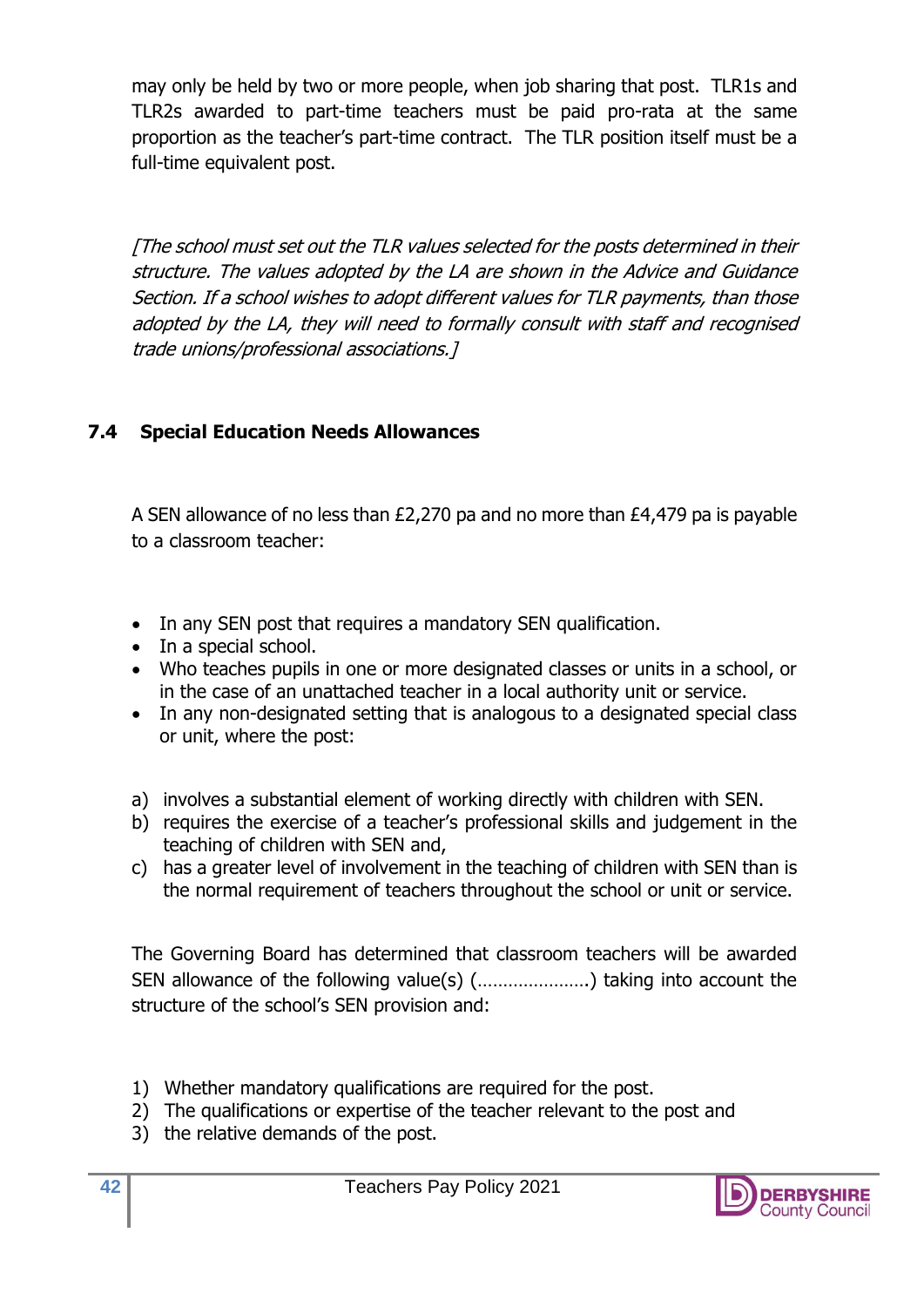[The values adopted by the LA for Special Needs Allowances are shown in the Advice and Guidance Section. If a school wishes to adopt different values for SEN Allowances they would need to formally consult with the recognised trade unions/professional associations and staff.]

If teachers have responsibilities that meet the principles for the award of a TLR payment, it is appropriate to award a TLR of a relevant value.

## 8. 8OTHER PAYMENTS

## 9. 8.1 Additional Payments

The Governing Board may make payments as they see fit to teachers (other than the Headteacher) in respect of:

- Those who undertake professional development outside of directed hours, where an additional payment at their substantive salary point (or they may be allowed an equivalent period of time off) in lieu may be paid.
- Those who undertake activities related to the provision of Initial Teacher Training (ITT) as part of the ordinary conduct of the school.
- Those who take part in out of school hours learning activities as agreed between the teacher and the Headteacher.
- Those who take on additional responsibilities and/or activities due to, or in respect of, the provision of services relating to the raising of educational standards to one or more additional schools.

Any payments made for continued professional development will exclude additional allowances and will be made through normal payroll arrangements.

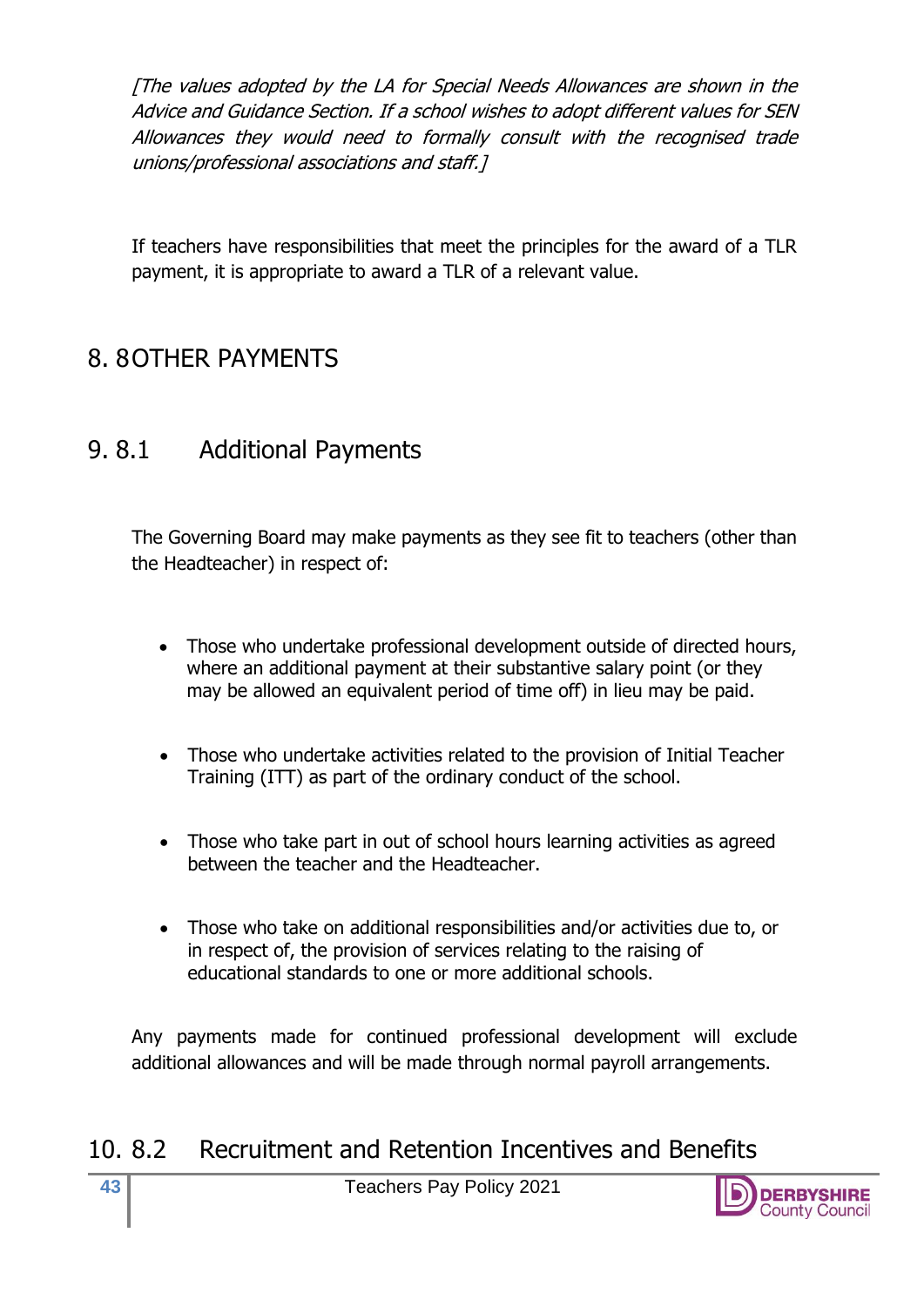The Governing Board may decide to exercise the discretion to award Recruitment and Retention Incentives and Benefits. If so, a list of subject areas and posts for which the Governing Board is likely to experience recruitment difficulties will be determined. The Governing Board will be advised by the Headteacher, and may access information available from Government, and other relevant sources. Headteachers may not be awarded recruitment and retention payments other than as reimbursement of reasonably incurred housing or relocation costs. All other recruitment and retention considerations in relation to a Headteacher must be taken into account when determining the Headteacher's pay range.

School Representatives of Professional Associations and Trade Unions will have been consulted about the adoption of recruitment and retention incentives/benefits before any decision is made by the Governing Board and the agreed list will be made available to staff. The Governing Board is mindful that if a recruitment and retention allowance is awarded to one teacher in a post, all other teachers in similar shortage subject posts should also be awarded the same level of allowance**,** unless there is good reason not to award the same payment.

When carrying out the statutory annual salary reviews, the Pay Policy Committee will decide whether recruitment and retention incentives and benefits should be offered to new or existing teachers, if so the nature, value, duration and the circumstances in which they will be paid. Where a teacher is given an incentive or benefit, written notification given at the time will state,

- Whether the award is for recruitment or retention
- The nature of the award, (cash sums, % up rate of salary, travel, housing costs, childcare, health provision etc)
- When/how it will be paid
- Unless it is a one off award the start date and duration of the incentive
- The basis for any uplifts which will be applied as applicable

Recruitment and Retention Allowances

The criteria for which the Pay Policy Committee may consider whether it is necessary to award a recruitment and retention allowance, will be:

- When a post has been widely advertised at least twice and it is not possible to appoint a suitable candidate.
- Post in shortage areas as defined by the Governing Board.
- A vacant post for which the school is likely to experience recruitment difficulties, based on prior experience.
- A post for which the school would probably experience recruitment difficulties if the post were to become vacant, based on prior experience and available information.

(Please see Advice and Guidance Section for further guidance on how the school might implement the use of Recruitment and Retention Payments.)

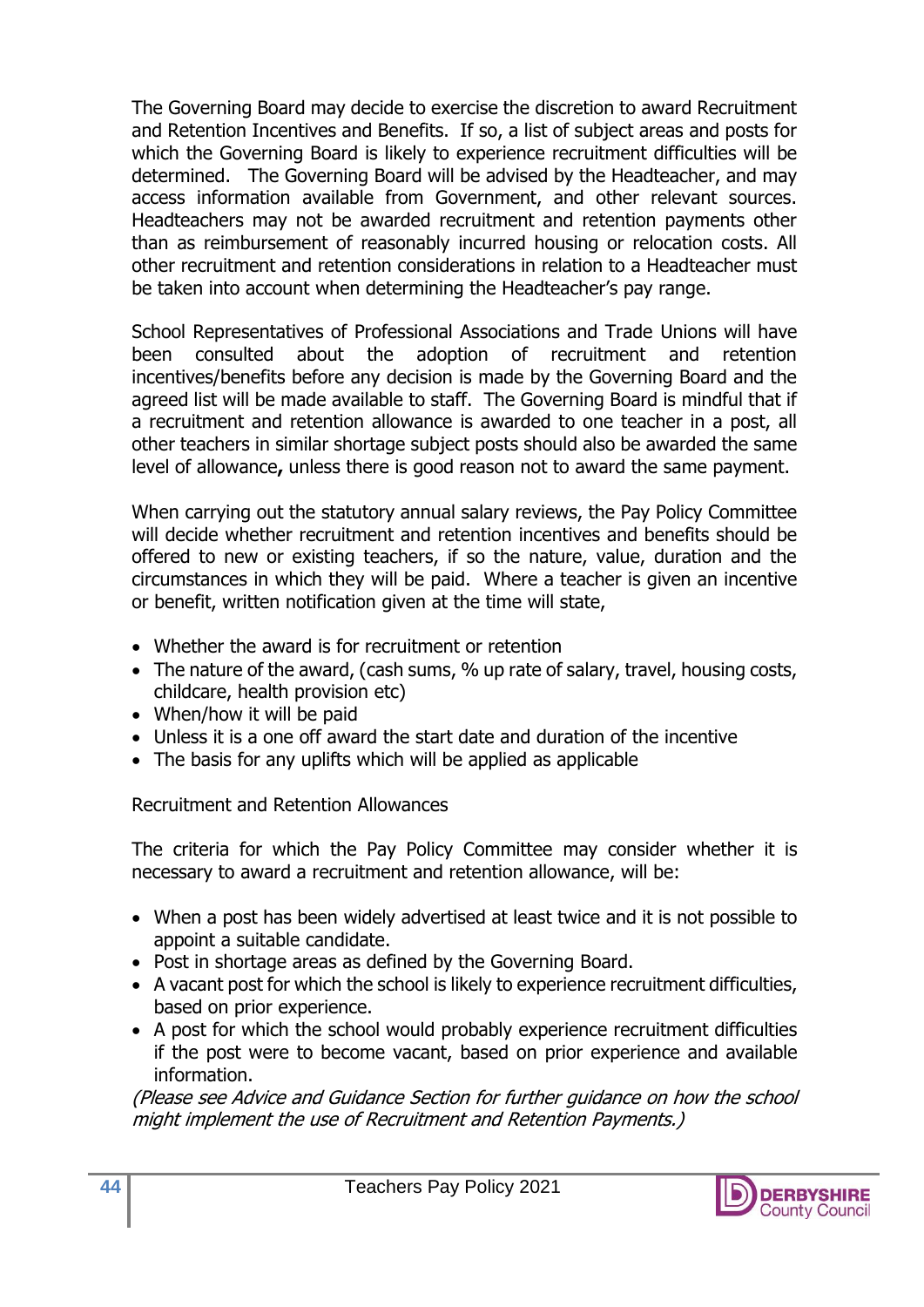The relevant Governing Board Committee will not award a recruitment and retention allowance to a teacher whose performance has not been satisfactory in the last academic year, nor will a recruitment and retention allowance be paid during any period of unsatisfactory service. The Headteacher will advise the Committee on the award and continuation of recruitment allowances.

The Governing Board will review the level of payments annually.

The Governing Board will pay recruitment awards to  $\qquad \qquad$  of  $\mathbf{E}$   $\qquad \qquad$  to be reviewed annually in the circumstances described above. The Governing Board will pay retention awards to \_\_\_\_\_\_\_\_\_\_ of  $E$  \_\_\_\_\_\_ for \_\_\_\_\_ years. This may be extended in "exceptional circumstances". The use of any recruitment or retention payments will be reviewed at least every three years to ensure the criteria are still relevant.

After three years of the agreement to pay a recruitment and retention payment may be phased out in equal instalments over a period of time equivalent to the duration of the allowance to a maximum of three years.

Recruitment and Retention Benefits

The consideration of awarding such benefits as travel, housing costs, childcare, health provision etc. will be undertaken on a post by post basis taking into account:

- ❖ Any difficulties in attracting suitable applications for the post,
- ❖ Identified shortage areas,
- ❖ Specific identified challenges for prospective employees in attending for interview and/or accepting a post.

The extent of any award granted will be confirmed in writing by the Governing Board. Any ongoing benefit(s) will be awarded on a time limited basis, to a maximum of three years. Staff members may request the continuation of a benefit at the commencement of the academic year in which it is due to end and the Governing Board will consider, in the light of the awarding criteria, whether to renew the benefit for a new fixed term, give notice of cessation or provide for the benefit to be phased out.

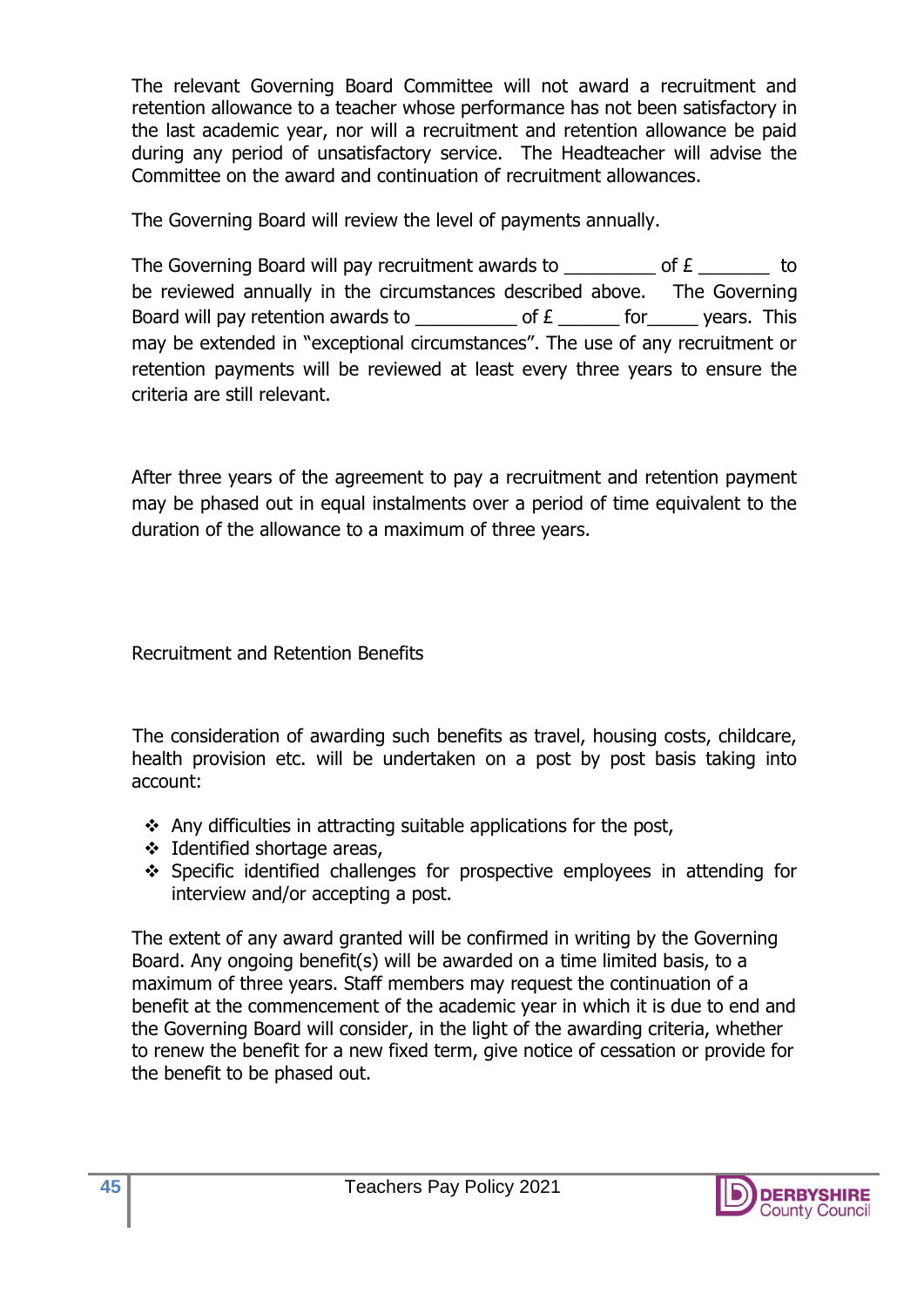No Recruitment or retention benefits will be awarded to a Headteacher where such reason or circumstance has already been taken into account in determining the ISR.

Any award, including a non-monetary benefit (which will be assigned a monetary value) must not cause the overall limit available for discretionary payments to Headteachers to be exceeded.

## 11. 8.3 Residential duties

Teachers working in residential special schools are normally entitled to be paid for residential duties in accordance with national agreements reached by the Joint Negotiating Committee for Teachers in Residential Establishments.

#### **8.4 Honoraria**

The Governing Board will not pay any honoraria to any member of teaching staff.

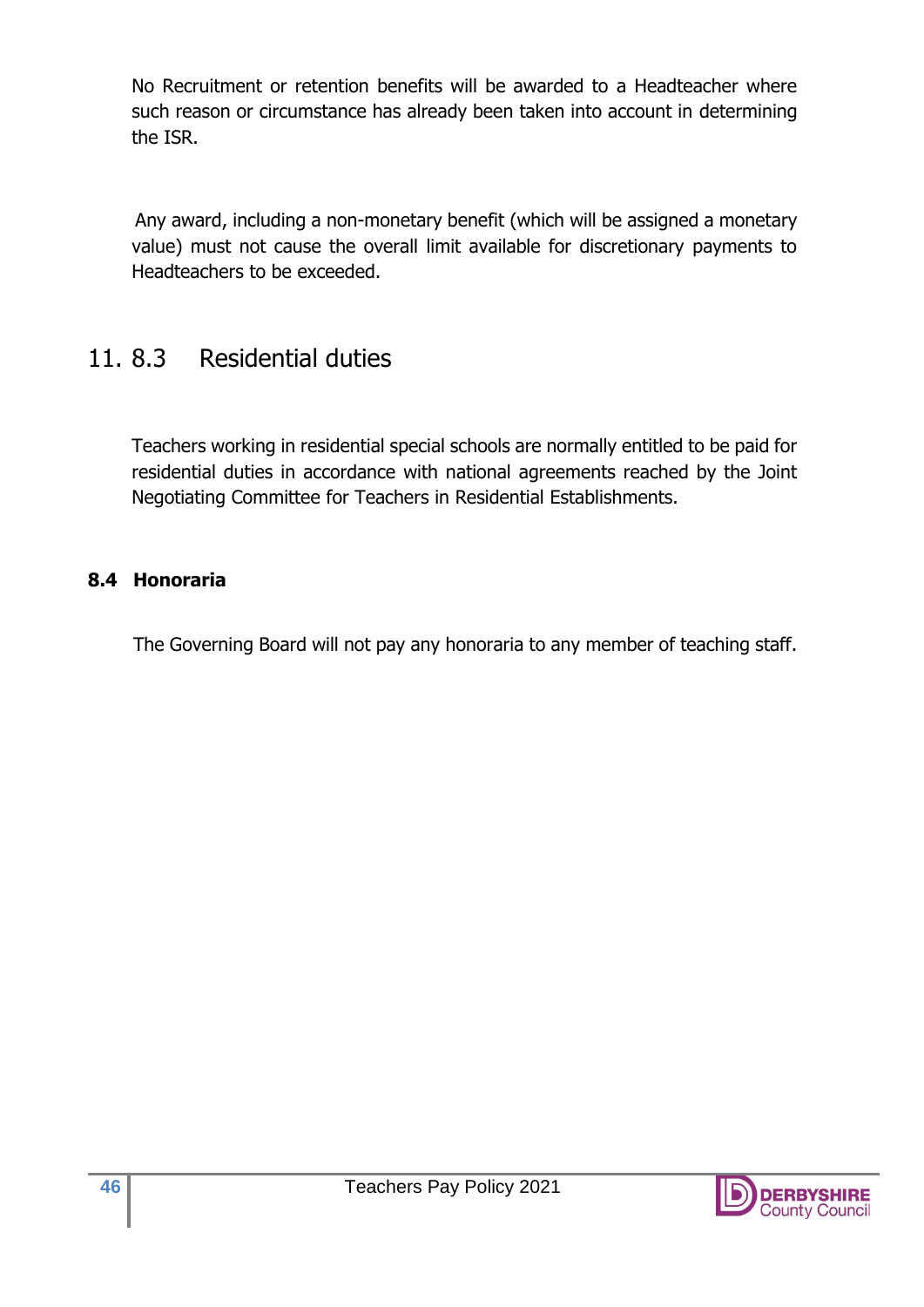#### **SALARY STATEMENTS**

The School Teachers' Pay and Conditions Document requires that when the relevant body has determined the remuneration of a teacher, it must, at the earliest opportunity – and in any event not later than one month after the determination – ensure that the teacher is notified in writing of that determination.

Therefore, a Salary Statement will be issued to each teacher each year after the performance and statutory Salary Reviews.

A teacher's Salary Statement will show an assessment of basic salary and allowances. It will also include any safeguarding if appropriate.

The Statement will specifically include:

- The teacher's salary range (Main, Upper Pay Range, Leading Practitioner, Leadership Group)
- Any points awarded for experience/performance on the Main Pay Range and any performance points on the Upper (post Threshold) Pay Range
- Any TLR payment
- Any allowance for teaching children with Special Educational Needs
- Any Recruitment and Retention allowance and whether it is permanent or to be reviewed, including the date for review
- Any other appropriate allowances
- Any appropriate safeguarding
- The teacher's actual salary

(Please note confidentiality statement in section 4.6)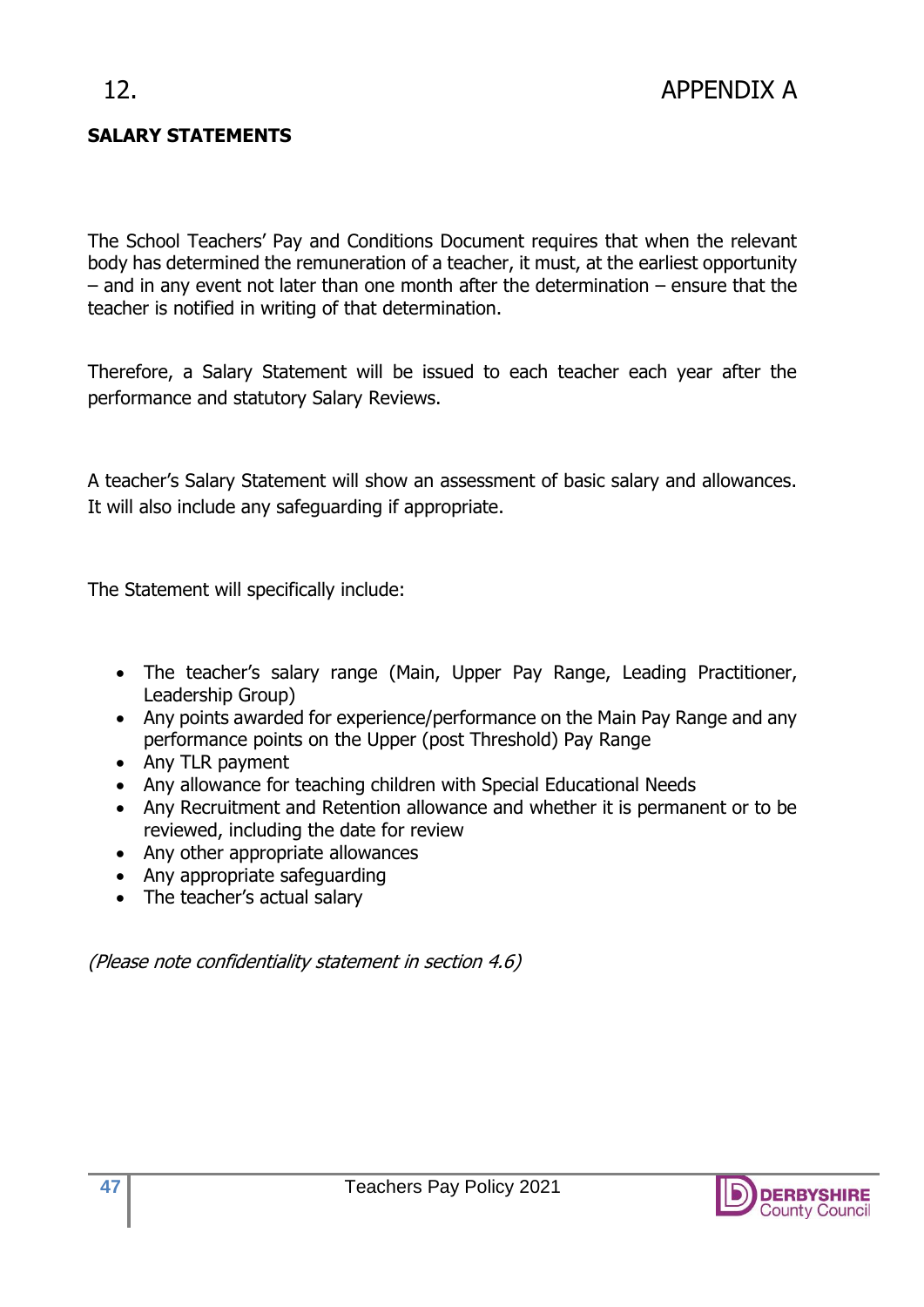## 13. PAY POLICY ANNEXES

[Insert copy of the School's Staffing Structure and Implementation Plan, (where appropriate)]

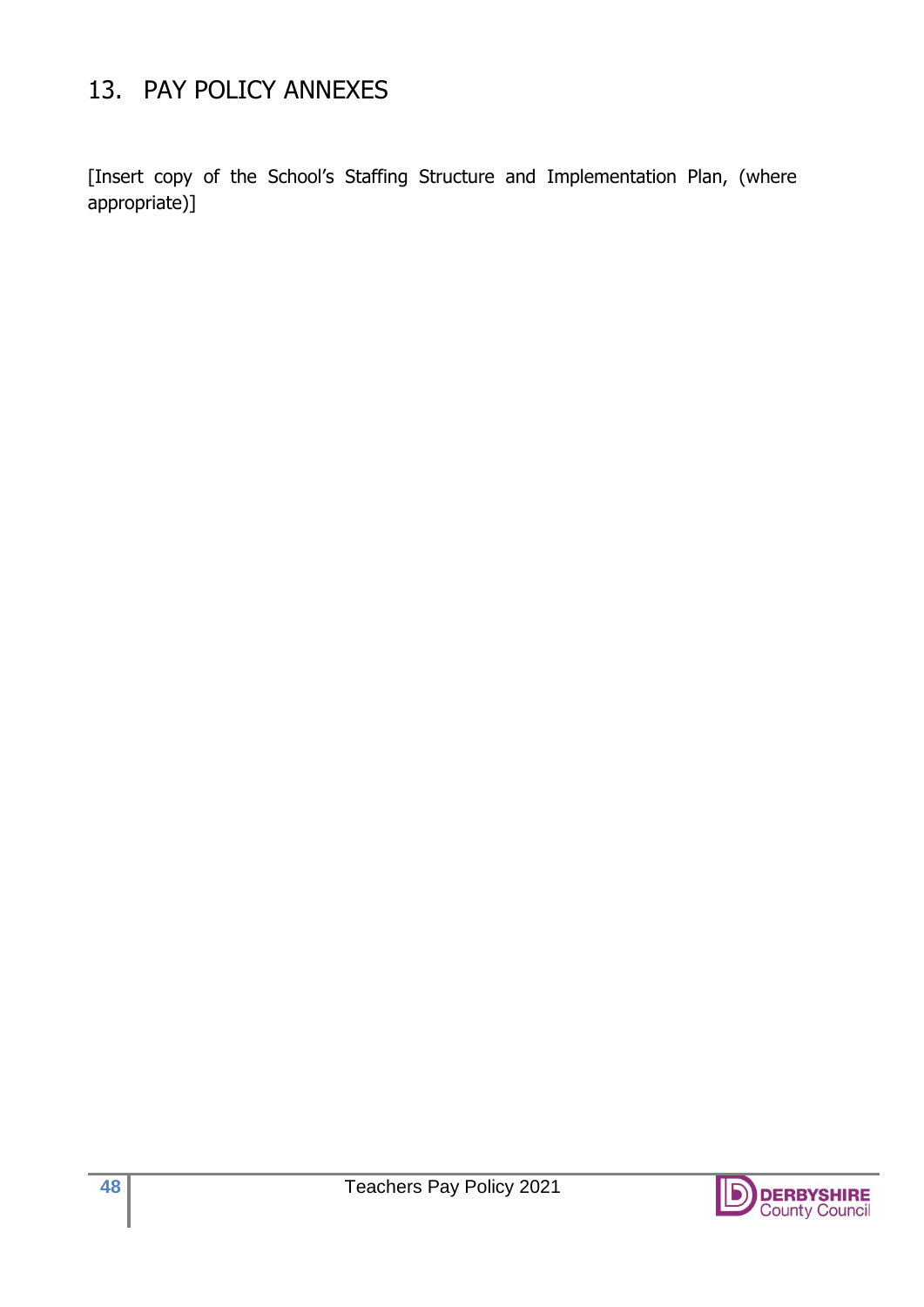### **APPENDIX B**

#### **UPPER PAY RANGE PROGRESSION CRITERIA**

#### **1. Professional Attributes**

1.1 Contribute significantly, where appropriate, to implementing workplace policies and practice and to promoting collective responsibility for their implementation.

#### **2. Professional knowledge and understanding**

- 2.1 Have an extensive knowledge and understanding of how to use and adapt a range of teaching, learning and behaviour management strategies, including how to personalise learning to provide opportunities for all learners to achieve their potential.
- 2.2 Have an extensive knowledge and well-informed understanding of the assessment requirements and arrangements for the subjects/curriculum areas they teach, including those related to public examinations and qualifications.
- 2.3 Have up to date knowledge and understanding of the different types of qualifications and specifications and their suitability for meeting learners' needs.
- 2.4 Have a more developed knowledge and understanding of their subjects/curriculum areas and related pedagogy, including how learning progresses within them.
- 2.5 Have sufficient depth of knowledge and experience to be able to give advice on the development and wellbeing of children and young people.

#### **3. Professional skills**

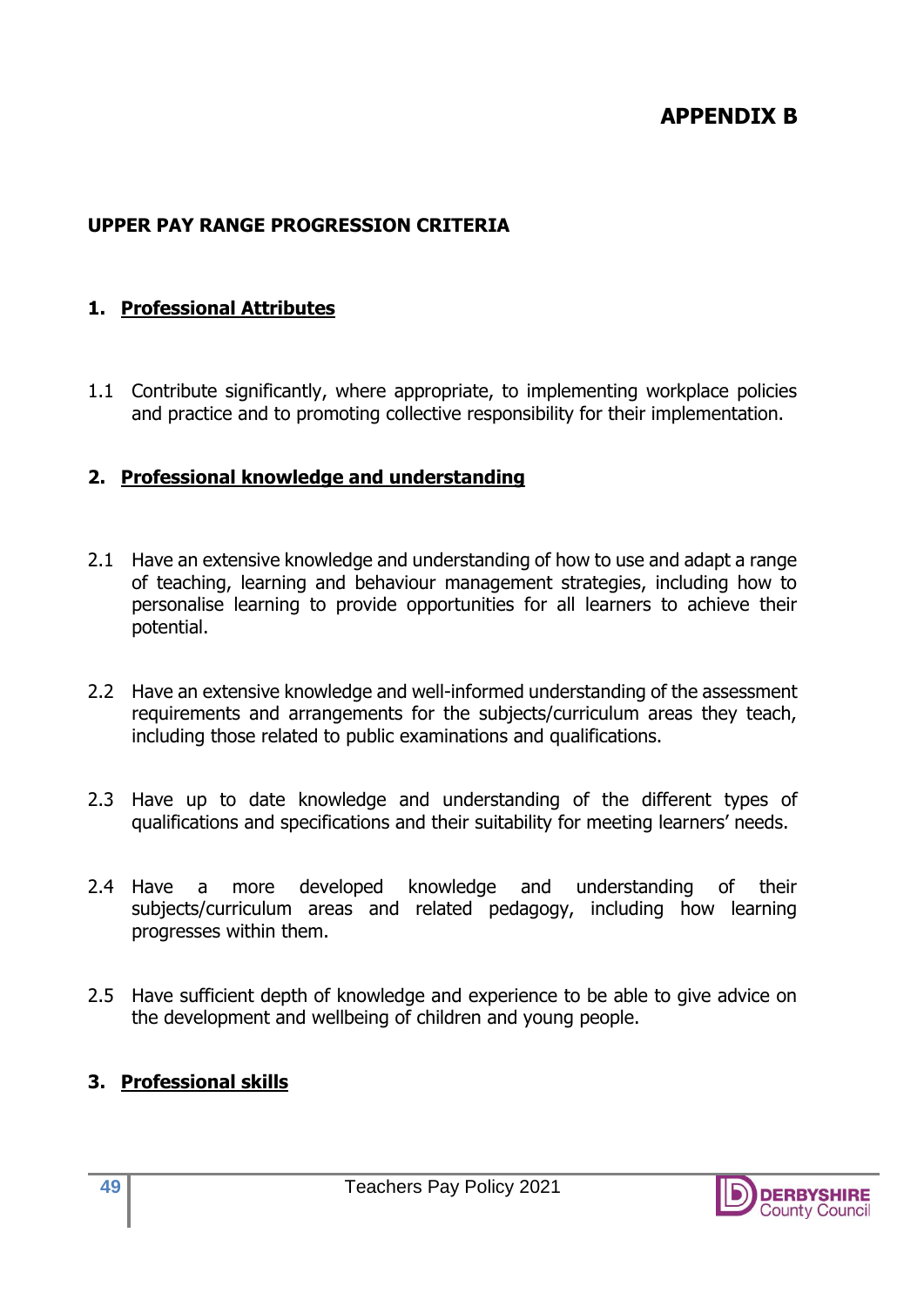- 3.1 Be flexible, creative and adept at designing learning sequences within lessons and across lessons that are effective and consistently well-matched to learning objectives and the needs of learners and which integrate recent developments, including those relating to subject/curriculum knowledge.
- 3.2 Have teaching skills which lead to learners achieving well relative to their prior attainment, making progress as good as, or better than, similar learners nationally.
- 3.3 Promote collaboration and work effectively as a team member.
- 3.4 Contribute to the professional development of colleagues through coaching and Mentoring, demonstrating effective practice and providing advice and feedback.

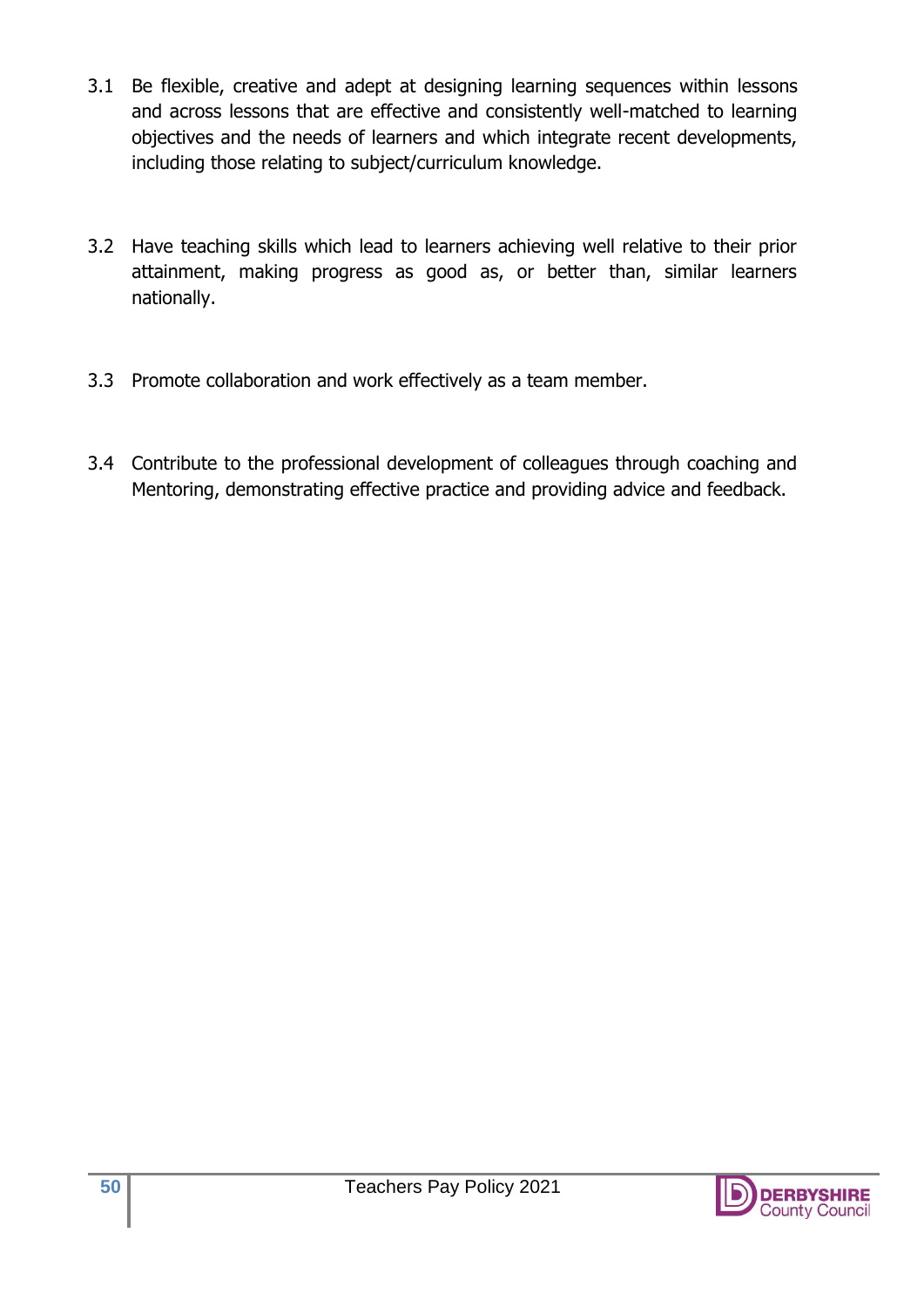**APPENDIX C**

## **Request for Assessment to be Paid on the Upper Pay Range**

**This form should be handled in confidence at all times**

**51** Teachers Pay Policy 2021

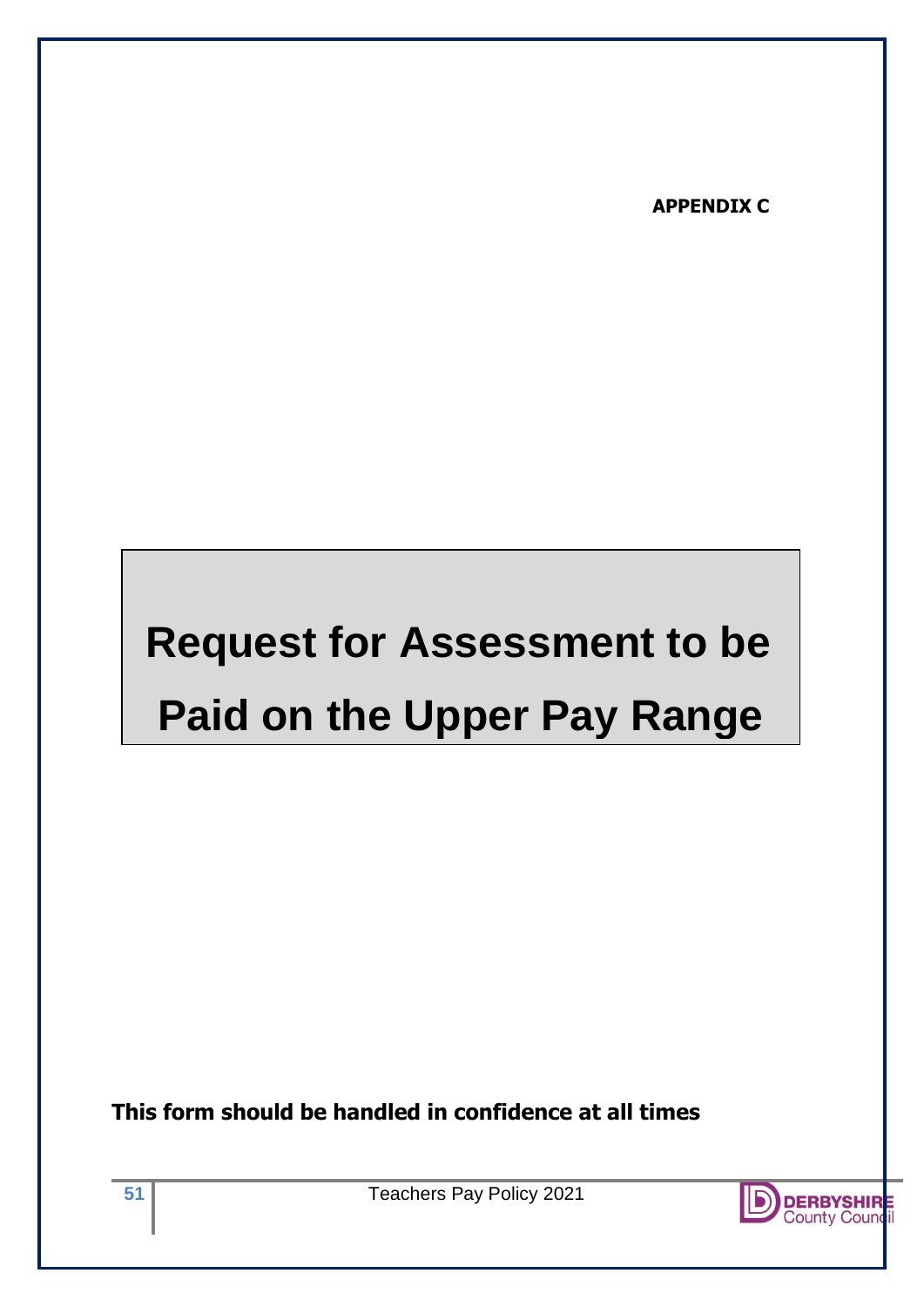#### **Eligibility criteria**

- In order to be assessed you will need to:
	- Hold Qualified Teacher Status on the date of your request; and
	- Be statutorily employed under the STPCD.
- All those wishing be paid on the Upper Pay Range will need to meet the criteria specified on the back of this form.
- Please enclose copies of the paperwork that forms the basis of the application to be paid on the Upper Pay Range.
- Print, sign and date the form, keeping a copy and pass it to your Headteacher by **31 October ….**

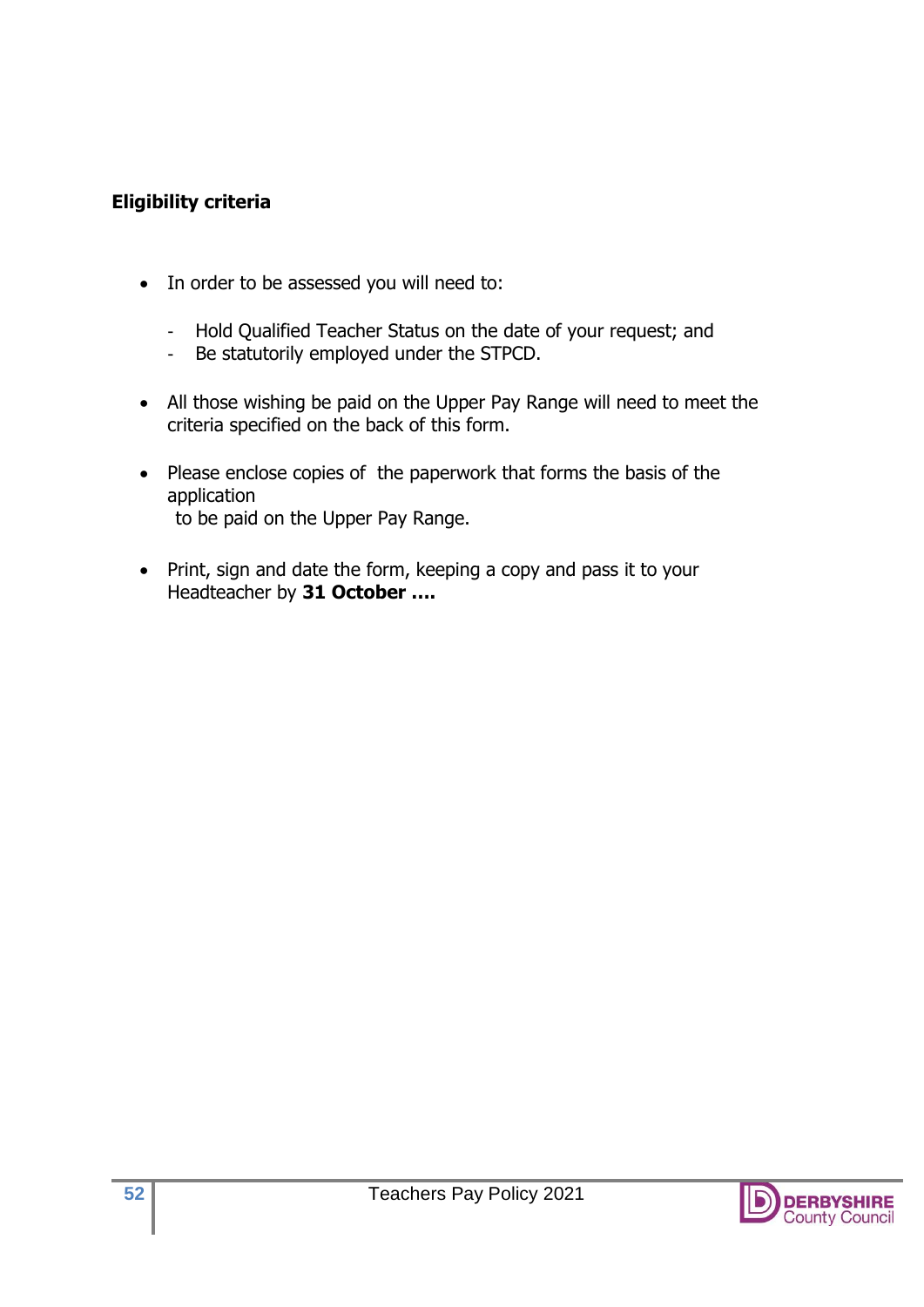## **UPPER PAY RANGE PROGRESSION CRITERIA**

#### **(1) Professional attributes**

1.1 Contribute significantly, where appropriate, to implementing workplace policies and practice and to promoting collective responsibility for their implementation.

#### **(2) Professional knowledge and understanding**

- 2.1 Have an extensive knowledge and understanding of how to use and adapt a range of teaching, learning and behaviour management strategies, including how to personalise learning to provide opportunities for all leaners to achieve their potential.
- 2.2 Have an extensive knowledge and well-informed understanding of the assessment requirements and arrangements for the subjects/curriculum areas they teach, including those related to public examinations and qualifications.
- 2.3 Have up-to-date knowledge and understanding of the different types of qualifications and specifications and their suitability for meeting learners' needs.
- 2.4 Have a more developed knowledge and understanding of their subjects/curriculum areas and related pedagogy including how learning progresses within them.

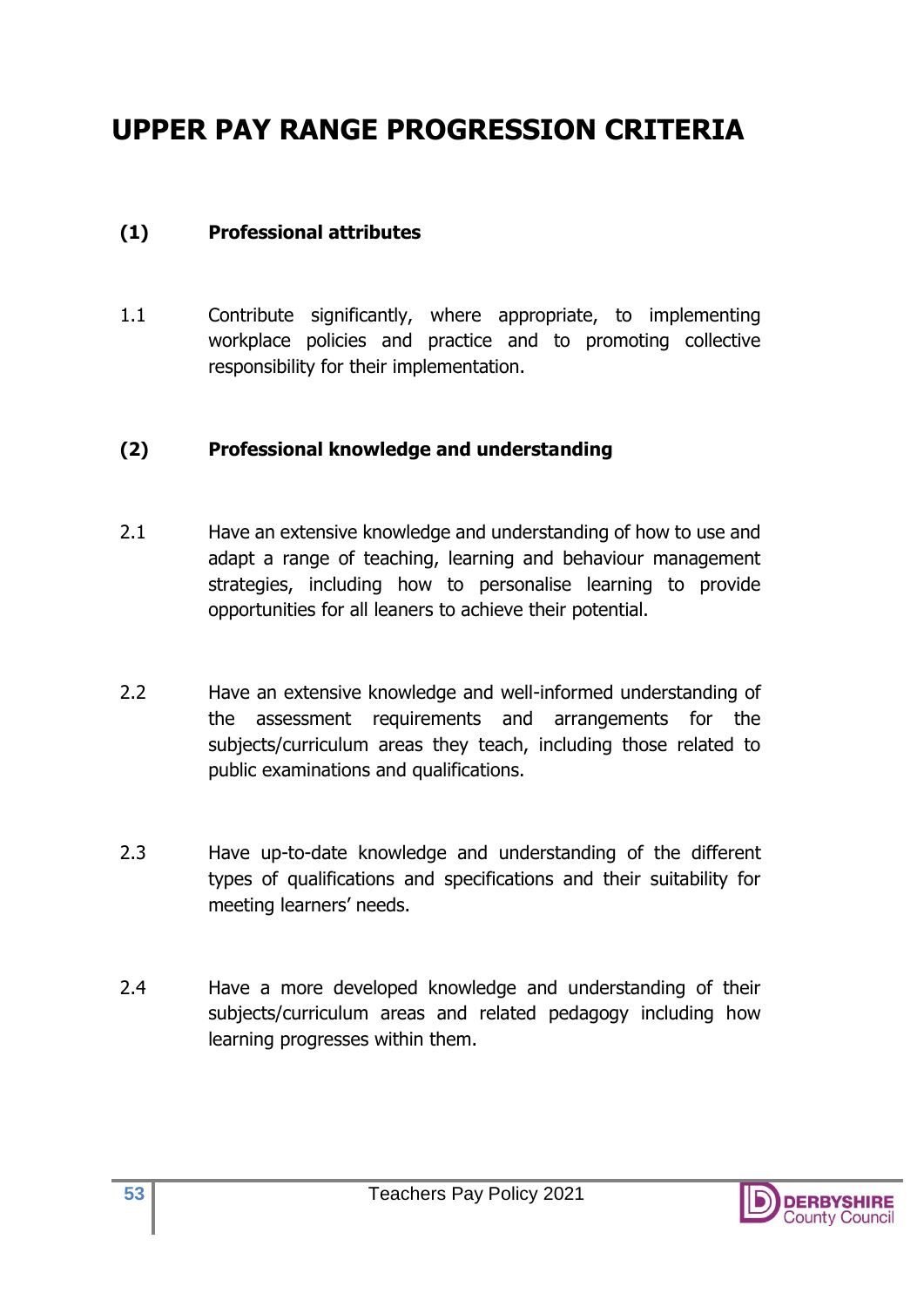2.5 Have sufficient depth of knowledge and experience to be able to give advice on the development and wellbeing of children and young people.

#### **(3) Professional skills**

- 3.1 Be flexible, creative and adept at designing learning sequences within lessons and across lessons that are effective and consistently well-matched to learning objectives and the needs of learners and which integrate recent developments, including those relating to subject/curriculum knowledge.
- 3.2 Have teaching skills which lead to learners achieving well relating to their prior attainment, making progress as good as, or better than, similar learners nationally.
- 3.3 Promote collaboration and work effectively as a team member.
- 3.4 Contribute to the professional development of colleagues through coaching and mentoring, demonstrating effective practice, and providing advice and feedback.

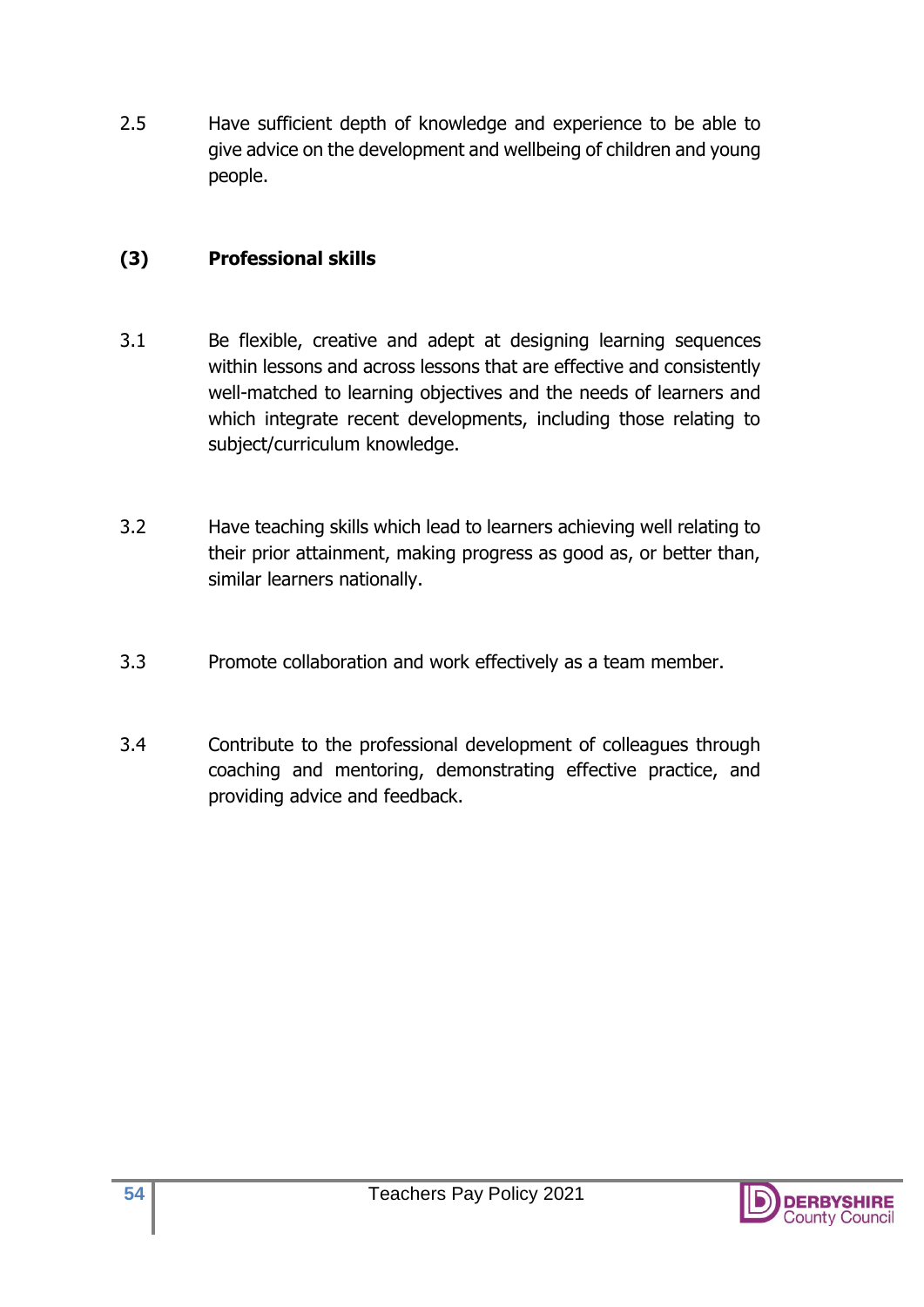## **Part 1: Teacher details**

To be completed by the teacher

#### **Personal details**

**Surname** \_\_\_\_\_\_\_\_\_\_\_\_\_\_\_\_\_\_\_\_\_\_\_\_\_\_\_\_\_\_\_\_\_\_\_\_\_\_\_\_\_\_\_\_\_\_\_\_\_\_\_

**First name(s)** \_\_\_\_\_\_\_\_\_\_\_\_\_\_\_\_\_\_\_\_\_\_\_\_\_\_\_\_\_\_\_\_\_\_\_\_\_\_\_\_\_\_\_\_\_\_\_\_\_\_

\_\_\_\_\_\_\_\_\_\_\_\_\_\_\_\_\_\_\_\_\_\_\_\_\_\_\_\_\_\_\_\_\_\_\_\_\_\_\_\_\_\_\_\_\_\_\_\_\_\_\_\_\_\_\_\_\_\_\_\_\_\_

\_\_\_\_\_\_\_\_\_\_\_\_\_\_\_\_\_\_\_\_\_\_\_\_\_\_\_\_\_\_\_\_\_\_\_\_\_\_\_\_\_\_\_\_\_\_\_\_\_\_\_\_\_\_\_\_\_\_\_\_\_\_

\_\_\_\_\_\_\_\_\_\_\_\_\_\_\_\_\_\_\_\_\_\_\_\_\_\_\_\_\_\_\_\_\_\_\_\_\_\_\_\_\_\_\_\_\_\_\_\_\_\_\_\_\_\_\_\_\_\_\_\_\_\_

\_\_\_\_\_\_\_\_\_\_\_\_\_\_\_\_\_\_\_\_\_\_\_\_\_\_\_\_\_\_\_\_\_\_\_\_\_\_\_\_\_\_\_\_\_\_\_\_\_\_\_\_\_\_\_\_\_\_\_\_\_\_

Previous surname (if applicable) **We are all the contract of the surface of the contract of the contract of the contract of the contract of the contract of the contract of the contract of the contract of the contract of th** 

\_\_\_\_\_\_\_\_\_\_\_\_\_\_\_\_\_\_\_\_\_\_\_\_

| DfE number |  |  |
|------------|--|--|
|            |  |  |

Performance Management/Appraisal Details:

Year(s) covered by Planning/Review Statement(s)

Schools covered by Planning/Review Statement \_\_\_\_\_\_\_\_\_\_\_\_\_\_\_\_\_\_\_\_\_\_\_\_\_\_\_\_\_\_\_\_\_\_\_

#### **Declaration by the teacher**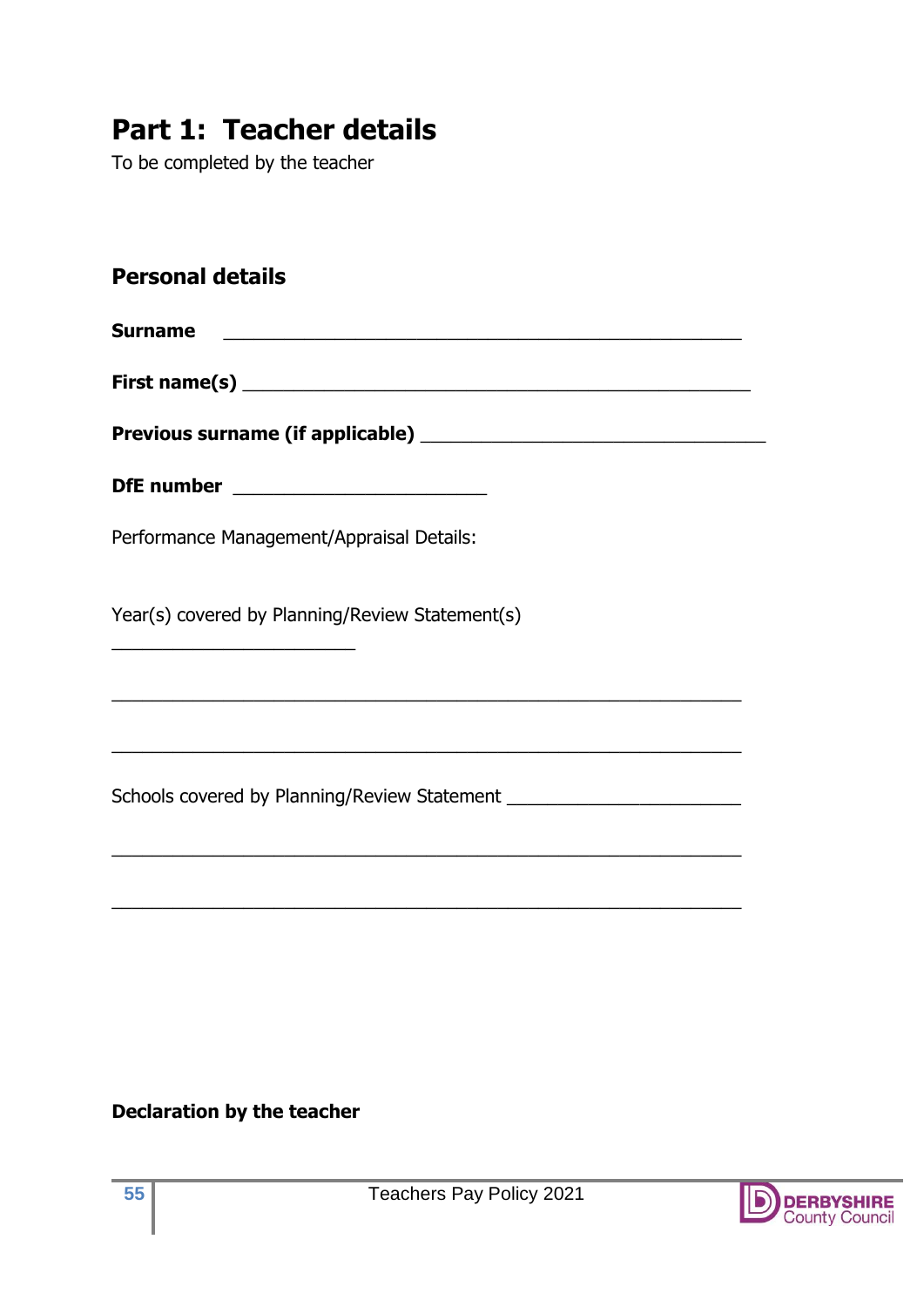I confirm that at the date of this request I meet the eligibility criteria and I submit appraisal reports and/or performance management statements covering the relevant period prior to this request for assessment against the Upper Pay Range Criteria.

**Signed** \_\_\_\_\_\_\_\_\_\_\_\_\_\_\_\_\_\_\_\_\_\_\_\_\_\_\_\_\_\_\_\_\_\_\_\_\_\_\_\_\_\_\_\_\_\_\_\_\_\_\_\_\_\_\_

**\_\_\_\_\_\_\_\_\_\_\_\_\_\_\_\_\_\_\_\_\_\_\_\_\_\_\_\_\_\_\_\_\_\_\_\_\_\_\_\_\_\_\_\_\_\_\_\_\_\_\_\_\_\_\_\_\_\_\_\_**

**Date** 

**\_\_\_\_\_\_\_**

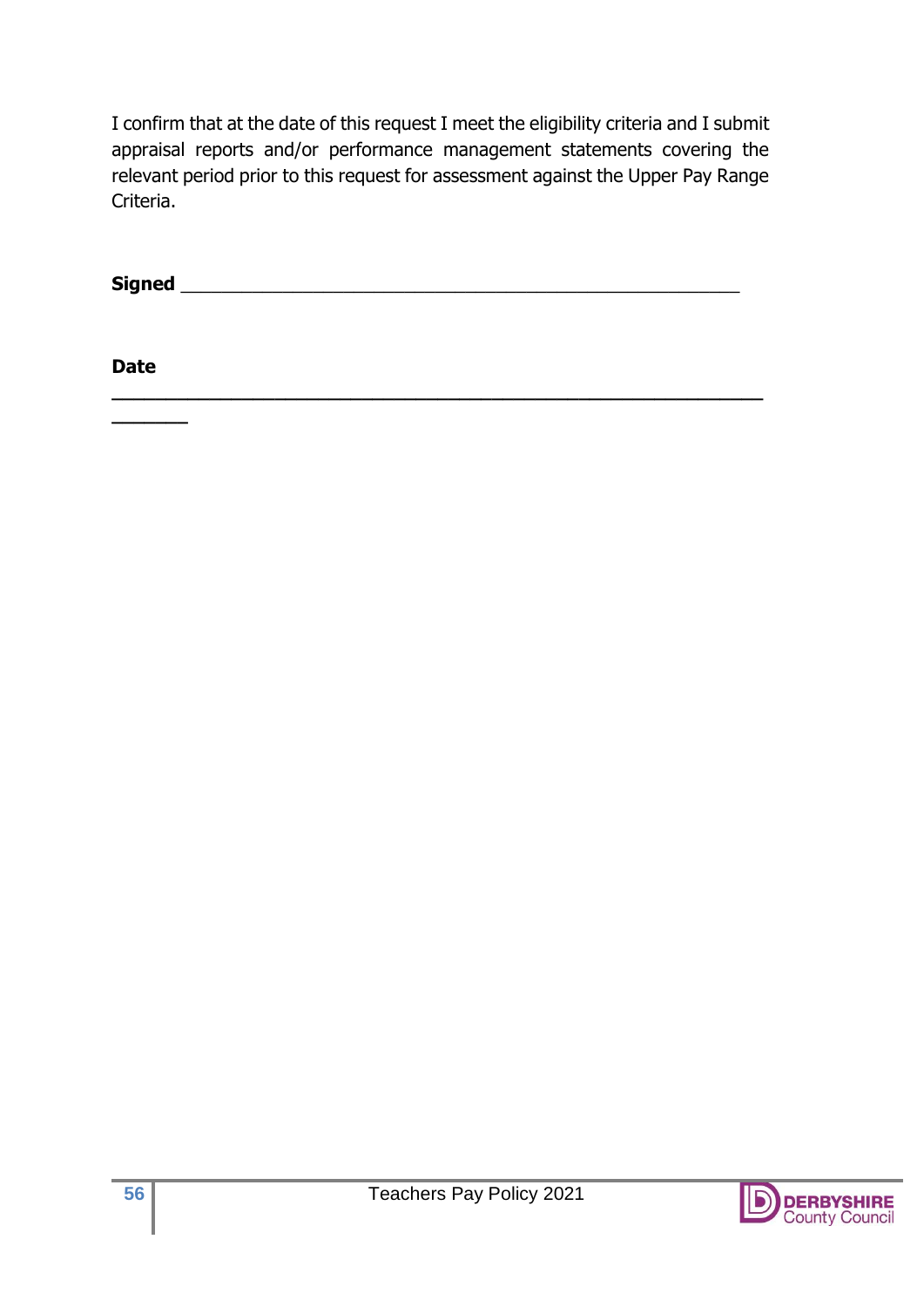## **Part 2: Actions for the Headteacher**

Check that the teacher is eligible to be assessed, according to the requirements of the School's Pay Policy.

- Before assessing whether the teacher meets the criteria to be paid on UPR the Headteacher must first be satisfied, on the basis of the evidence contained in the appraisal reports and planning review statements, that the teacher meets the Teachers' Standards. If the Teachers' Standards are not met, you must write to the teacher setting out the rationale for the judgement.
- If the Teachers' Standards are met, the Headteacher then goes on to assess whether the teacher meets the criteria for UPR progression set out on Page 2 of this form, having regard to the evidence contained in the appraisal report and/or planning and review statements.
- Make an overall judgement on whether the criteria are met/not met.
- Complete the Headteacher's statement.
- Sign, date and copy the form.
- Promptly report this recommendation to the Governing Board for their ratification and inform the teacher.
- Inform the teacher in writing of the outcome within 20 working days of reporting to the Governing Board.
- Provide the teacher with a copy of the written feedback showing clearly where the Upper Pay Range criteria *have been met or not met.*
- It would be good practice to ensure the teacher's appraiser is informed of any recommendations for the teacher's future development.
- Where progress to the UPR is not awarded, provide the teacher with details of the school's procedure for making representations and for appeal.

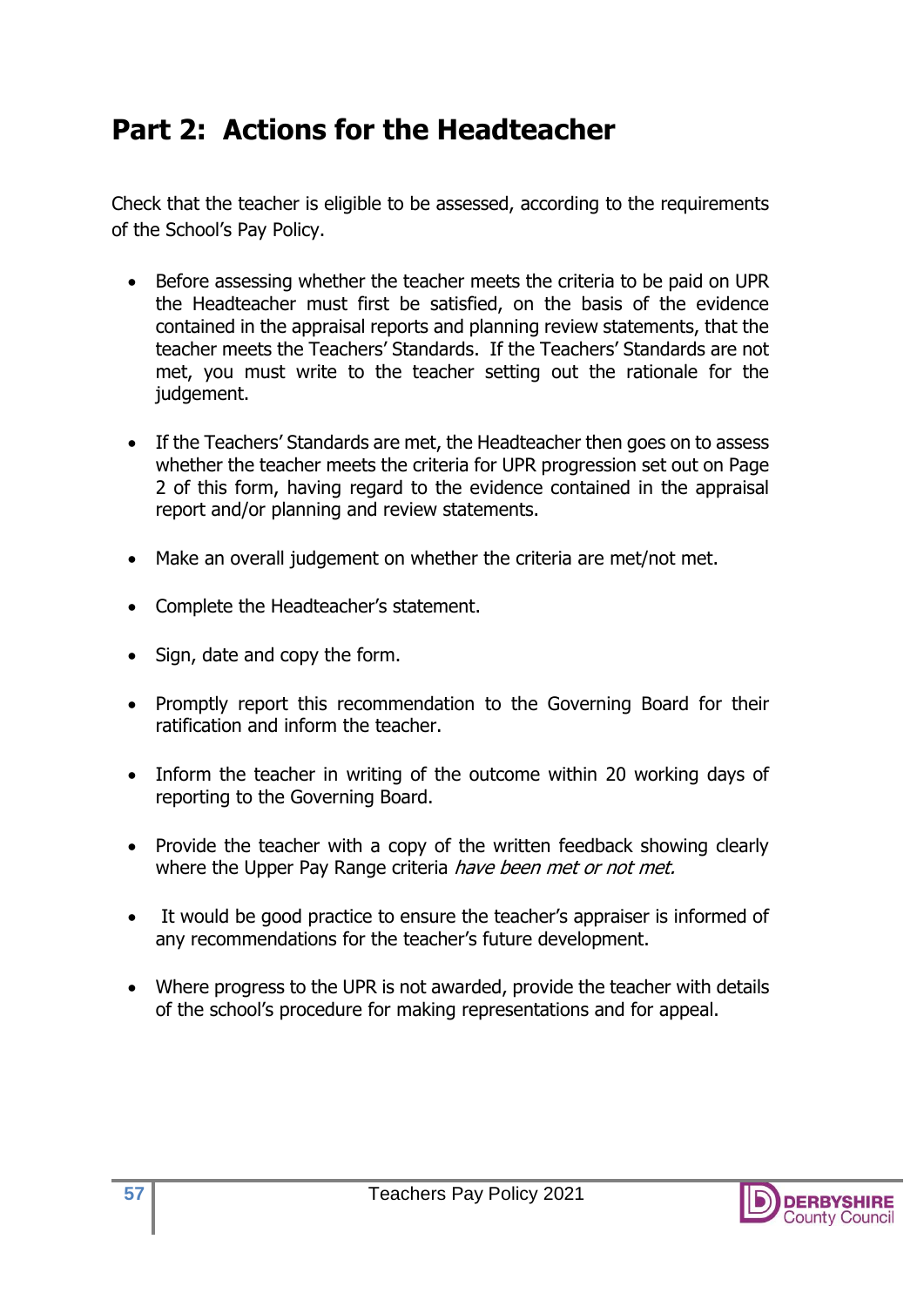## **Application to be paid on Upper Pay Range - Feedback To be completed by the Headteacher**

| Name      | of | teacher: |
|-----------|----|----------|
|           |    |          |
| School/LA |    | service: |

Please record your overall judgements below:

#### **Teachers' Standards**

To be successful, the teacher must meet the Teachers' Standards as well as the criteria for payment on the Upper Pay Range. If these have not been met, you should provide a detailed explanation below.

#### **Criteria to be paid on Upper Pay Range:**

If, in your assessment, the criteria have not yet been met, throughout the relevant period, please provide below a detailed explanation of your judgement.

Otherwise, please indicate any areas of particular strength and areas for further professional development for the teacher: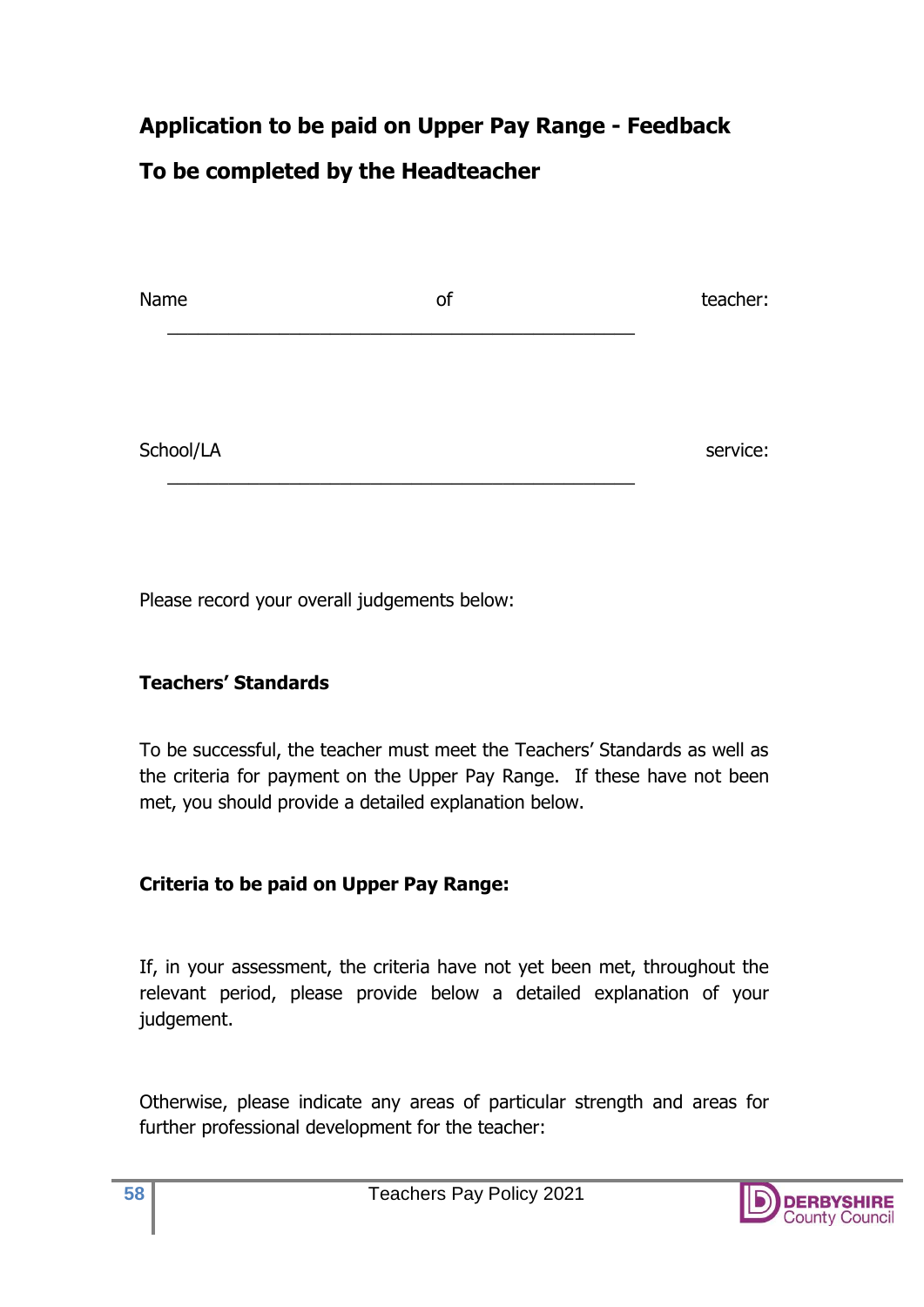| Teachers' Standards/UPR Criteria (please delete as appropriate) met/not met |  |  |  |
|-----------------------------------------------------------------------------|--|--|--|
|                                                                             |  |  |  |

| Signature: | Print |
|------------|-------|
| Name:      |       |

School Name:

Date:

 **NB** This page should be passed back to the teacher.

\_\_\_\_\_\_\_\_\_\_\_\_\_\_\_\_\_\_\_\_\_\_\_\_\_\_\_\_\_\_\_\_\_\_\_\_\_\_\_\_\_\_\_\_\_\_\_\_\_\_\_\_\_

\_\_\_\_\_\_\_\_\_\_\_\_\_\_\_\_\_\_\_\_\_\_\_\_\_\_\_\_\_\_\_\_\_\_\_\_\_\_\_\_\_\_\_\_\_\_\_\_\_\_\_\_\_\_\_\_\_\_\_\_